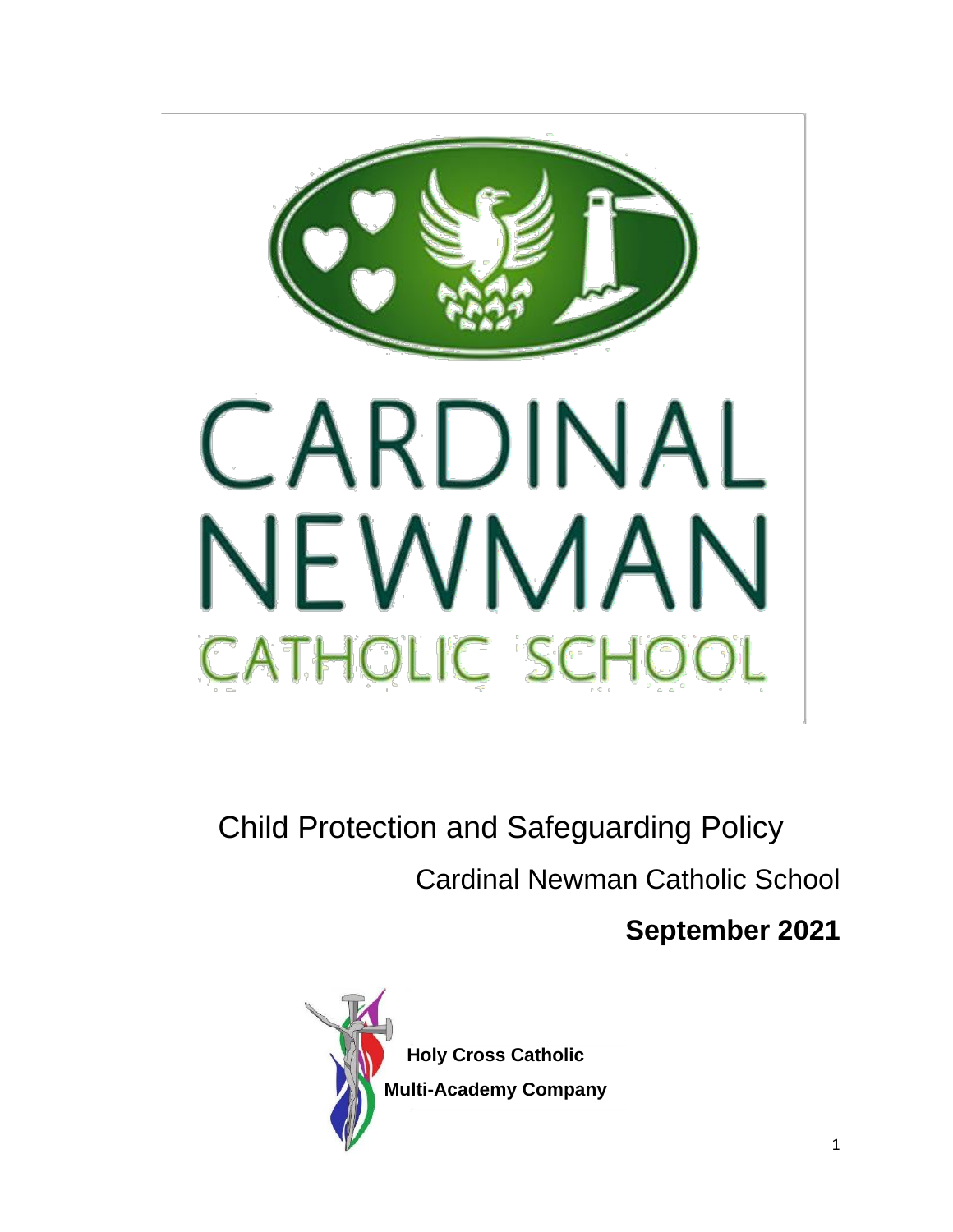**Policy last reviewed:** September 2021

**Reviewed by:** Marina Kelly

**Agreed by: MAC Board:** September 2021

**Shared with staff:**

**Frequency of review: Annually** 

**Date of next review:** September 2022

**Head Teacher/Principal:** Emma O'Connor

**Designated Safeguarding Lead:** Mr Adam Williams (Assistant Headteacher).

Contact number: 024 7633

**Deputy Designated Safeguarding Leads:**

- 1. Mrs Deborah Galvin (Behaviour Support Manager) Contact number: 024 7633 2382
- 2. Mrs Helen Ruddy (SENCo) Contact number: 024 7633 2382
- 3. Mrs Emma O'Connor (Headteacher) Contact number: 024 7633 2382
- 4. Ms Michelle Goodwin (Deputy Headteacher) Contact number: 024 7633 2382

**MAC Chair of Board of Directors:** John Teahan Contact number: 024 7633 2382

**Named Governor for Safeguarding:** Theresa Boland. Contact Number: 024 7633 2382

**Chair of Governors:** Theresa Boland. Contact Number: 024 7633 2382

**Vice Chair of Governors:** Craig Collins. Contact Number: 024 7633 2382

**Local Authority designated officer:** Fran Fossick

**Telephone number:** 0247 697 8499

**Designated Lead for Looked After and Previously Looked-After Children:**

Christine Bevis. Contact Number 024 7633 9178/024 76 33 2382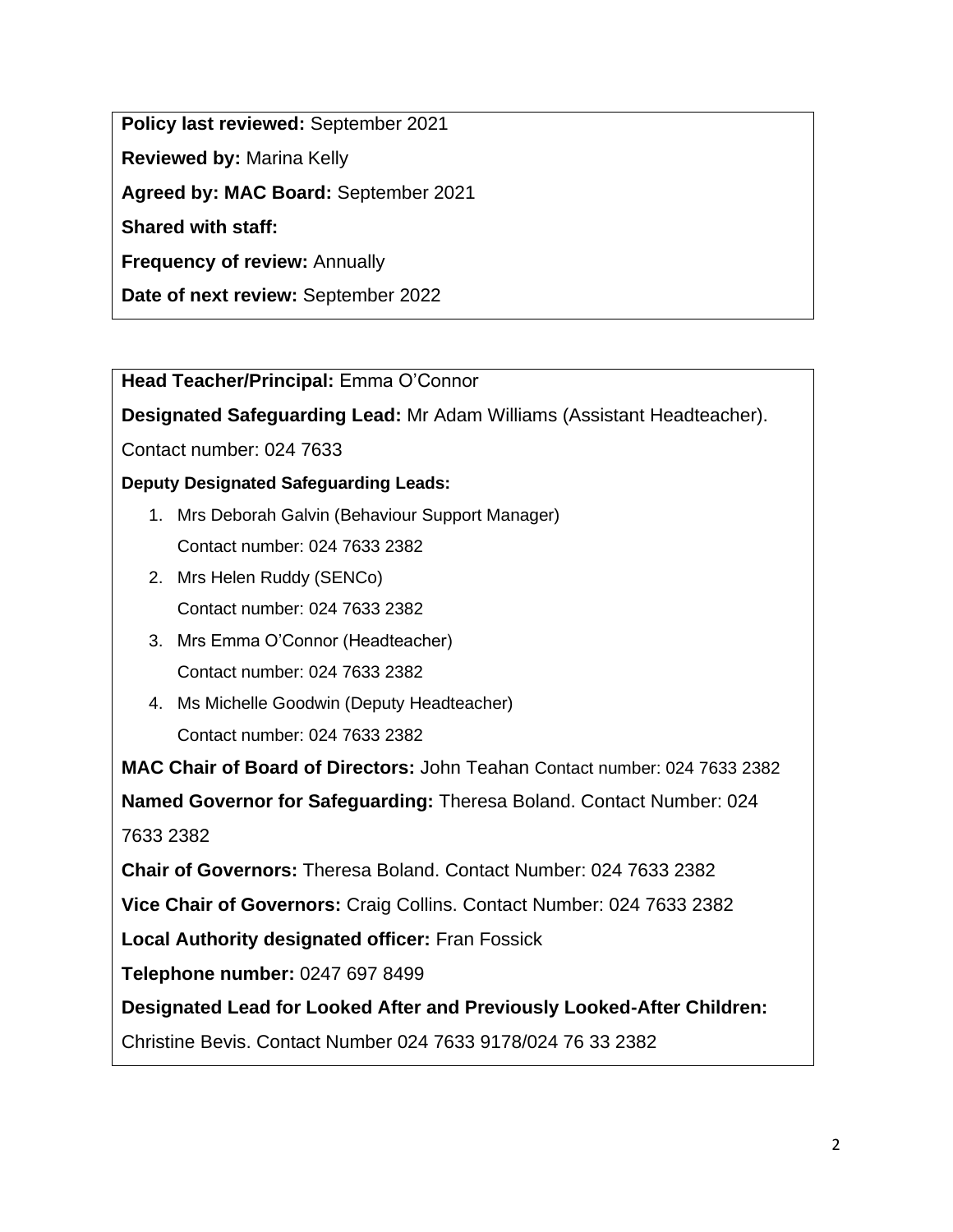# **Table of Contents**

| 4   |
|-----|
| 4   |
| 6   |
| 12  |
| 18  |
| 26  |
| 27  |
| 27  |
| 27  |
| 28  |
| 29  |
| 30  |
| -30 |
|     |
|     |
|     |
|     |
|     |
|     |
|     |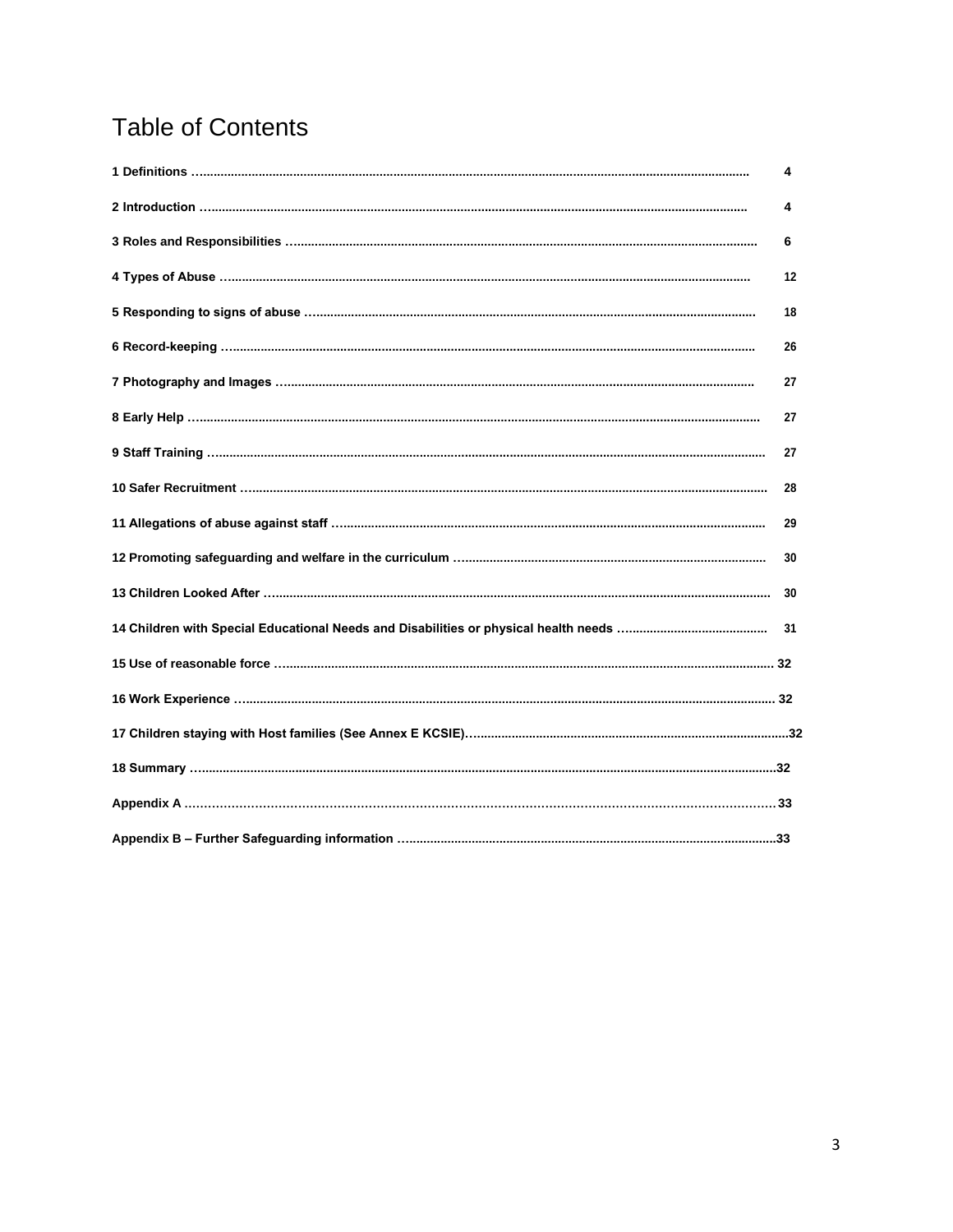# **1 Definitions**

1.1 'Safeguarding' is defined in Keeping Children Safe in Education (2021) as;

- $\Box$  protecting children from maltreatment;
- $\Box$  preventing the impairment of children's mental and physical health or development;
- $\Box$  ensuring that children grow up in circumstances consistent with the provision of safe and effective care; and
- $\Box$  taking action to enable all children to have the best outcomes.

1.2 'Child Protection' is the intervention that occurs when children have been significantly harmed or are at risk of significant harm.

1.3 'Child' refers to everyone under the age of 18.

1.4 'Parent' refers to birth parents and other adults in a parenting role for example adoptive parents, step parents and foster carers.

1.5 'Staff' or 'members of staff' refers to all teaching, non-teaching, support, supply, peripatetic, contract staff, governors, volunteers and trustees working in or on behalf of Cardinal Newman Catholic School.

# **2 Introduction**

2.1 We recognise that safeguarding and child protection is an essential part of our duty of care to all students and all staff have a responsibility to provide a safe environment in which children can learn. We understand that safeguarding, child protection and promoting the welfare of all children is everyone's responsibility and everyone has a role to play in protecting children. We recognise that our school is part of a wider safeguarding system for children and work closely with other agencies to promote the welfare of children. We maintain an attitude of 'it could happen here' and will consider the wishes of, and at all times, what is in the best interests of each child.

2.2 The purpose of this policy is to;

- $\Box$  Promote safeguarding and child protection and to demonstrate Cardinal Newman's commitment to keeping children safe;
- $\Box$  Provide all members of staff with the information required to meet their safeguarding duty and protect children from harm;
- $\Box$  Provide stakeholders with clear information relating to Cardinal Newman's safeguarding and child protection procedures;
- $\Box$  Ensure that staff understand, can recognise and can respond to the indicators of abuse;
- $\Box$  Ensure that all staff are aware of their mandatory reporting duty in relation to Section 5B of the Female Genital Mutilation Act 2003; and
- □ Ensure that children are protected from maltreatment or harm.

2.3 Cardinal Newman is committed to the following principles;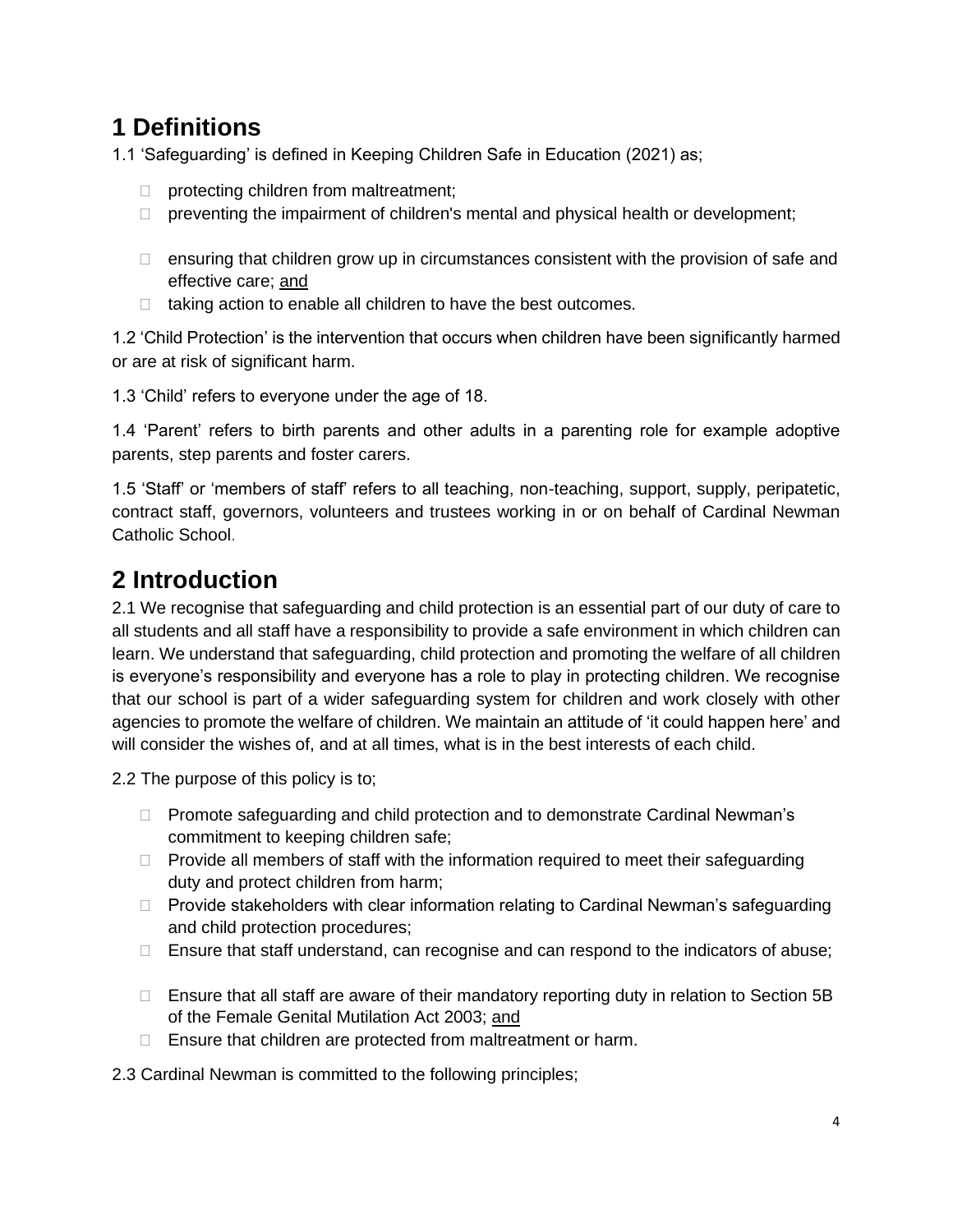- $\Box$  All children have the right to be protected from harm.
- $\Box$  Children should feel safe and secure and cannot learn unless they do so.
- $\Box$  All staff are responsible for keeping children safe and have a responsibility to act if they think a child is at risk of harm.
- $\Box$  All staff take on a responsibility to promote children's welfare
- $\Box$  Working with other agencies is essential to promote safeguarding and protect children from harm.
- $\Box$  Early help and providing support to families and/or children as soon as a problem emerges is essential to improving outcomes for children and families.

### **2.4 Safeguarding aims**

2.4.1 The safeguarding aims of Cardinal Newman, in line with Keeping Children Safe in Education (September 2021) are to;

- $\Box$  work to identify children who are suffering or likely to suffer abuse, exploitation or neglect and act to protect them;
- $\Box$  work with relevant services and agencies to ensure that children are protected from harm;
- $\Box$  provide a learning environment for children which is safe and secure;
- $\Box$  teach children how to keep themselves safe and provide structures for them to raise concerns if they are worried or at risk of harm;
- $\Box$  support children's mental health and wellbeing;
- $\Box$  ensure that we adhere to safer recruitment guidance and legislation, deal promptly with allegations of abuse against staff and take bullying and harassment seriously;
- $\Box$  train staff effectively in all safeguarding issues (including online safety) and in their responsibilities for identifying and protecting children that are or may be at risk of harm;
- $\Box$  have a designated safeguarding lead and designated deputies, who will provide support to staff, students and families;
- $\Box$  recognise that all children may be vulnerable to abuse, but be aware that some children have increased vulnerabilities due to special educational needs or disabilities;
- □ maintain a robust recording system for any safeguarding or child protection information;
- $\Box$  ensure that everyone in Cardinal Newman understands the safeguarding procedures; and to
- $\Box$  regularly review policies and procedures to ensure that children are protected to the best of our ability.

#### **2.5 This policy adheres to the following documents;**

- **[Keeping Children Safe in Education \(2021\)](file:///C:/Users/cvcha834/OneDrive%20-%20Coventry%20City%20Council/SIE%20role/KCSIE/Keeping_children_safe_in_education_2021.pdf)**
- **[Working Together to Safeguard Children \(Parts updated December 2020\)](file:///C:/Users/cvcha834/OneDrive%20-%20Coventry%20City%20Council/SIE%20role/KCSIE/Working_together_to_safeguard_children_inter_agency_guidance.pdf)**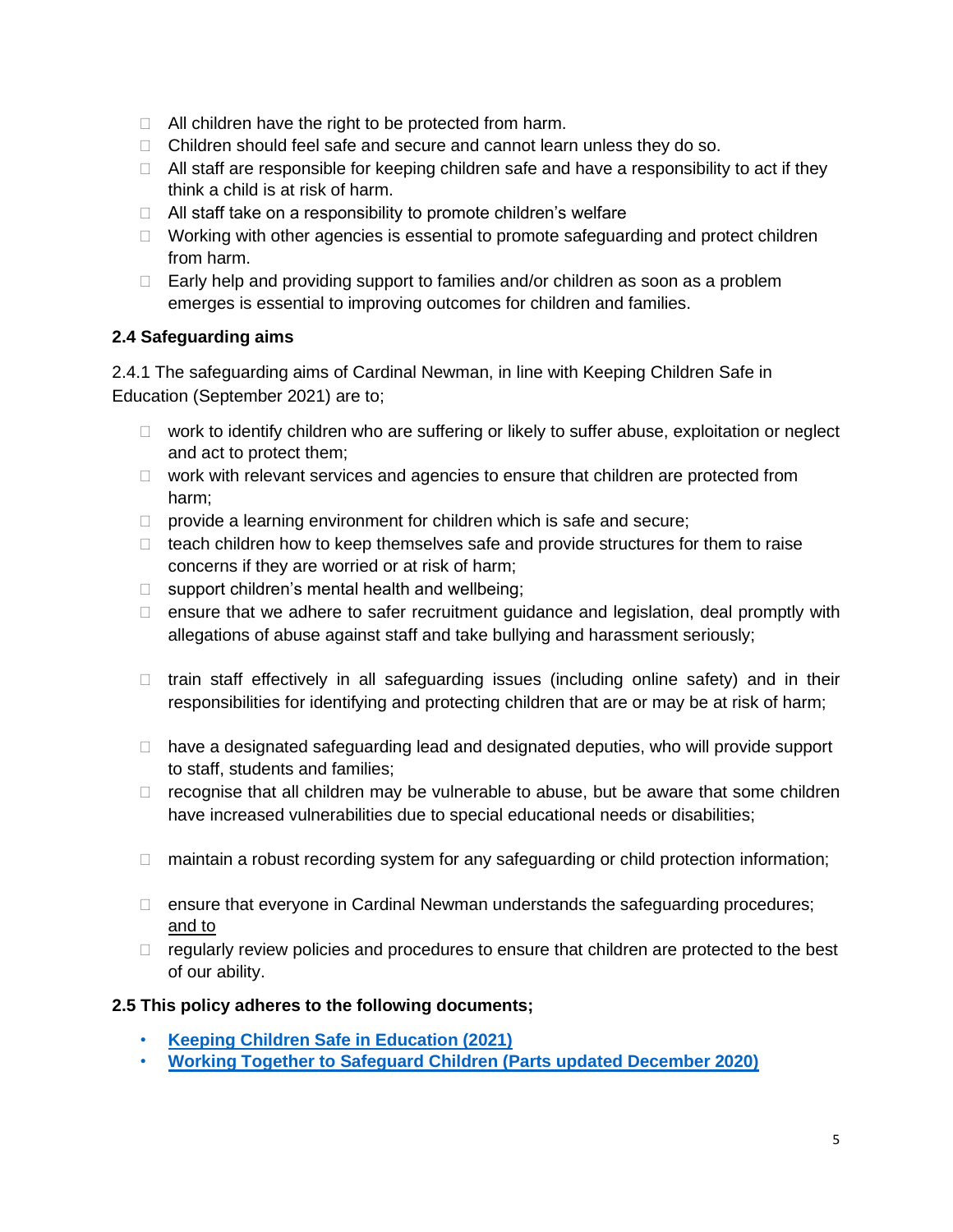- [Guidance for Safer Working Practice for those working with children and young](https://www.saferrecruitmentconsortium.org/GSWP%20Sept%202019.pdf) [people in](https://www.saferrecruitmentconsortium.org/GSWP%20Sept%202019.pdf)  [education settings \(May 2019\)](https://www.saferrecruitmentconsortium.org/GSWP%20Sept%202019.pdf)
- [Guidance for Safer Working Practice for those working with children and young](https://www.saferrecruitmentconsortium.org/GSWP%20Sept%202019.pdf%22%EF%BF%BDHYPERLINK%20%22https:/www.saferrecruitmentconsortium.org/GSWP%20COVID%20addendum%20April%202020%20final-1.pdf) [people in](https://www.saferrecruitmentconsortium.org/GSWP%20Sept%202019.pdf%22%EF%BF%BDHYPERLINK%20%22https:/www.saferrecruitmentconsortium.org/GSWP%20COVID%20addendum%20April%202020%20final-1.pdf)  [education settings addendum \(April 2020\)](https://www.saferrecruitmentconsortium.org/GSWP%20Sept%202019.pdf%22%EF%BF%BDHYPERLINK%20%22https:/www.saferrecruitmentconsortium.org/GSWP%20COVID%20addendum%20April%202020%20final-1.pdf)
- [What to do if you are worried a child is being abused: Advice for practitioners](https://www.gov.uk/government/publications/what-to-do-if-youre-worried-a-child-is-being-abused--2) [\(2015\)](https://www.gov.uk/government/publications/what-to-do-if-youre-worried-a-child-is-being-abused--2)
- **[Sexual Violence and Sexual Harassment Between Children in Schools and](file:///C:/Users/cvcha834/OneDrive%20-%20Coventry%20City%20Council/SIE%20role/KCSIE/Sexual_violence_and_sexual_harassment_between_children_in_schools_and_colleges.pdf) [Colleges \(September 2021\)](file:///C:/Users/cvcha834/OneDrive%20-%20Coventry%20City%20Council/SIE%20role/KCSIE/Sexual_violence_and_sexual_harassment_between_children_in_schools_and_colleges.pdf)**

**2.6 Keeping Children Safe in Education remains in force throughout the Covid-19 emergency period. In addition, we have regard to [non-statutory interim guidance on](https://www.gov.uk/government/publications/covid-19-safeguarding-in-schools-colleges-and-other-providers/coronavirus-covid-19-safeguarding-in-schools-colleges-and-other-providers) [safeguarding schools, colleges and other providers during the coronavirus outbreak. W](https://www.gov.uk/government/publications/covid-19-safeguarding-in-schools-colleges-and-other-providers/coronavirus-covid-19-safeguarding-in-schools-colleges-and-other-providers)e continue to work closely with the Local Authority and the Coventry Safeguarding Children Partnership to safeguard children during this time.**

2.7 Please note that there are a number of other documents (statutory and non-statutory) that inform our policy and practice. A list of these can be found in Annex B of Keeping Children Safe in Education (September 2021).

2.8 This policy should be read in conjunction with the following policies;

- □ Keeping Children Safe in Education 2021
- □ Behaviour Policy
- □ Working together to Safeguard Children
- □ CNCS Staff Code of Conduct

Links to these policies can be found in Appendix A.

# **2.9 Scope**

2.9.1 This policy applies to all teaching, non-teaching, support, supply, peripatetic, contract staff, governors, volunteers and trustees working in or on behalf of Cardinal Newman and Holy Cross Multi Academy Company. All references in this document to 'staff' or 'members of staff' should be interpreted as relating to the aforementioned unless otherwise stated.

2.9.2 Rather than duplicating content from Keeping Children Safe in Education (September 2021) in this policy, it should be understood that Cardinal Newman will always refer to this document as the benchmark for all safeguarding practice.

# **3 Roles and Responsibilities**

# **3.1 The Role of the MAC Directors:**

3.1.1 The School has a Local Governing Body and the Holy Cross Catholic MAC has a Board of Directors that delegate leadership responsibility for safeguarding to each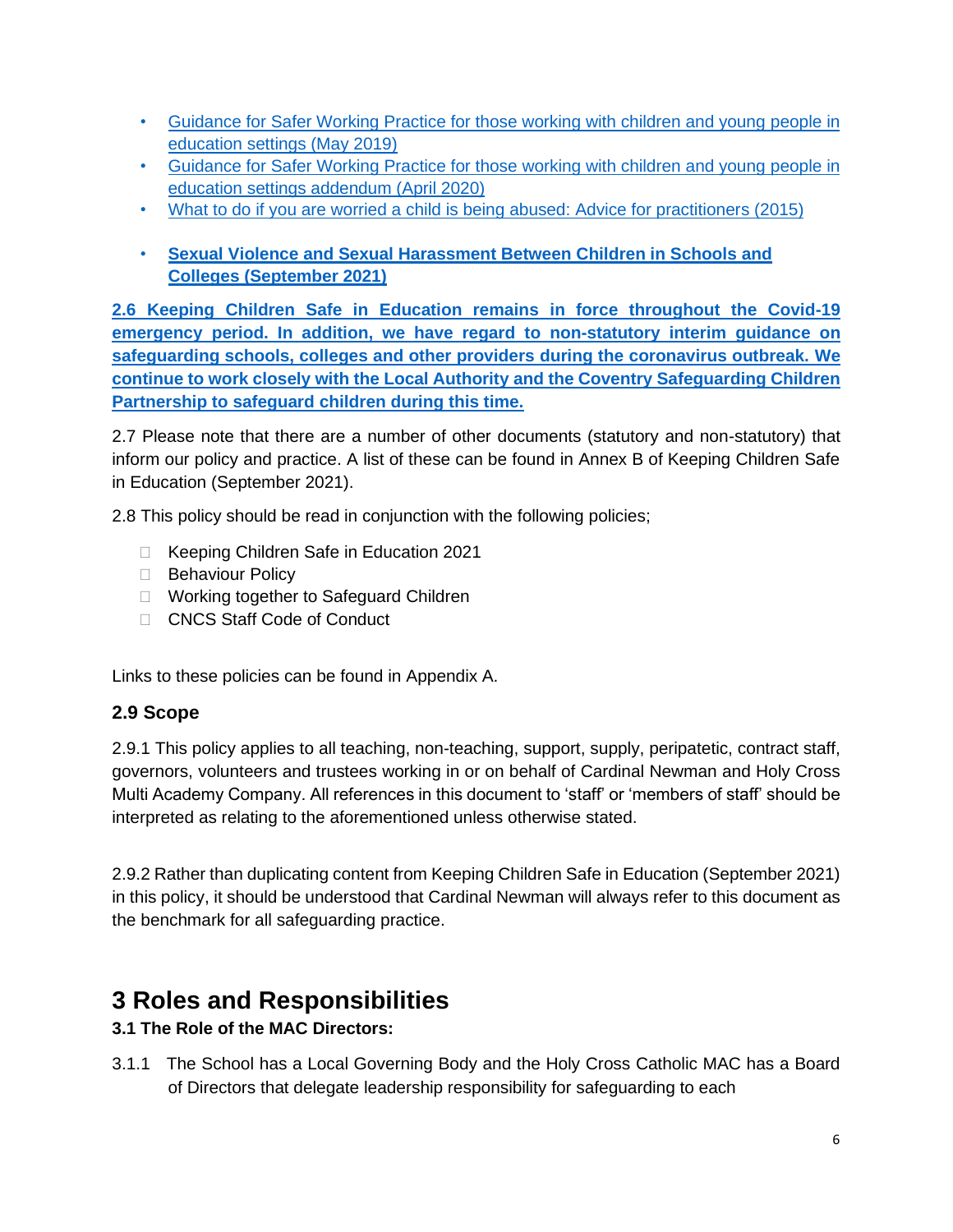individual school; the Local Governing Body and Board of Directors have an oversight of roles and responsibilities. The MAC Directors will:

- □ Adopt Coventry's Child Protection and Safeguarding Policy as the MAC-wide policy which will be adopted by each school in the MAC.
- $\Box$  Ensure up to date training is provided and legal compliance issues are met
- □ Ensure that a Single Central Record is maintained in each Holy Cross MAC establishments
- □ Ensure that all MAC Directors and Governors receive safeguarding training.
- $\Box$  Ensure that at least one Director on any recruitment panel has completed safer recruitment training.
- $\Box$  Monitor safeguarding practice across the MAC and take appropriate action where safeguarding practice is falling below the standards expected.

### **3.2 The Role of the Governing Body**

- 3.2.1 The school has a senior board level lead to take leadership responsibility for safeguarding. This role is carried out by Theresa Boland. Part 2 of Keeping Children Safe in Education (September 2021) sets out the responsibilities of governing bodies. As part of these overarching responsibilities the Governing Body will;
	- □ Have a strategic leadership responsibility for Cardinal Newman's *the school* safeguarding arrangements;
	- $\Box$  Ensure that they comply with their duties under legislation;
	- $\Box$  Ensure a whole school approach to safeguarding, including the use of mobile technology in school;
	- Ensure that policies, procedure and training in *Cardinal Newman* are effective and comply with the law at all times and that they allow concerns to be responded to in a timely manner;
	- □ Ensure that Cardinal Newman takes into account local authority and Coventry Safeguarding Children Partnership policies and supply information as requested by the safeguarding partners (the Local Authority, a clinical commissioning group for an area within the local authority and the chief office of police for a police area within the local authority);
	- $\Box$  Ensure that Cardinal Newman has an effective child protection policy, that it is published on Cardinal Newman website or available by other means and review this annually;
	- □ Ensure that Cardinal Newman has a staff behaviour policy or Code of Conduct;
	- $\Box$  Ensure that all staff undergo safeguarding and child protection training on induction (including online safety);
	- □ Ensure Cardinal Newman contributes to multi-agency working in line with statutory guidance;
	- $\Box$  Ensure that there are clear systems and processes in place for identifying when children may be experiencing mental health problems;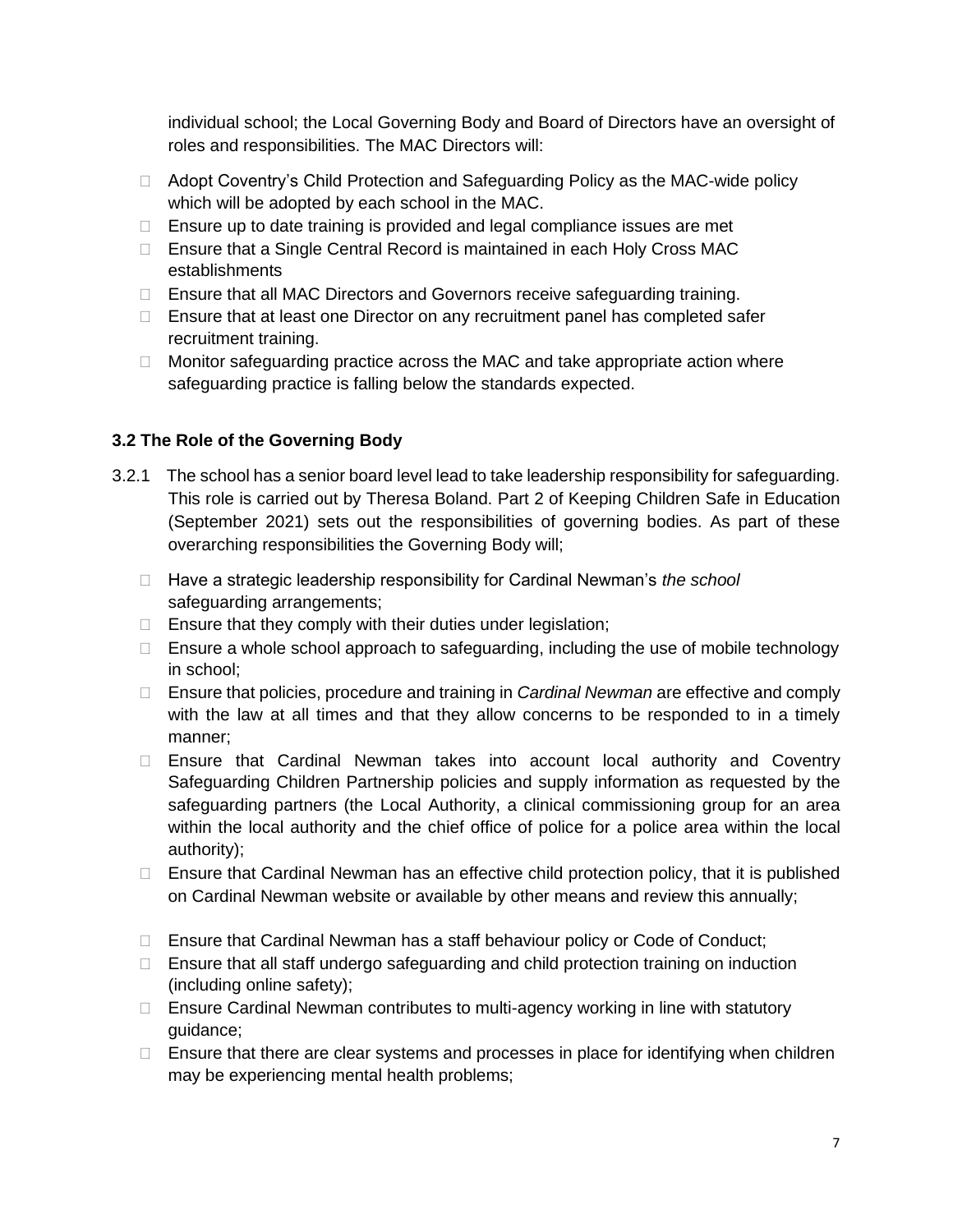- $\Box$  Ensure that children are taught about safeguarding, including online safety as a whole *school* approach and curriculum planning but recognising that a one size fits all approach may not be appropriate for all children. See section 12 of this policy for further information;
- $\Box$  Put in place appropriate safeguarding responses for children who go missing from education;
- $\Box$  Appoint an appropriate member of staff from the senior leadership team to the role of Designated Safeguarding Lead;
- □ Understand the local criteria for action and local protocol for assessment;
- $\Box$  Recognise the importance of information sharing between practitioners and local agencies;
- $\Box$  Ensure that appropriate filters and monitoring systems are in place to keep children safe online; and
- $\Box$  Respond to allegations of abuse against the headteacher whilst ensuring there are procedures in place to manage safeguarding concerns, or allegations against staff (including supply staff, volunteers and contractors).

### **3.3 The Role of the Headteacher**

- 3.2.1 The headteacher will;
	- $\Box$  Ensure that this policy is reviewed annually at minimum and ratified by the governing body;
	- $\Box$  Ensure that this policy and associated procedures are adhered to by all staff;
	- $\Box$  Ensure that all staff are made aware of the named governor for safeguarding and the Designated Safeguarding Lead;
	- □ Ensure that the role of 'Designated Safeguarding Lead' is explicit in the role-holder's job description;
	- $\Box$  Decide whether to have one or more deputy safeguarding leads and ensure they are trained to the same standard as the Designated Safeguarding Lead;
	- $\Box$  Organise appropriate cover for the role of Designated Safeguarding Lead for any out of hour/out of term activities;
	- □ Appoint a 'Designated Teacher for Looked-After and Previously Looked-After Children' to promote the educational achievement of children looked after;
	- $\Box$  Appoint a lead for online safety;
	- $\Box$  Promote a whole school approach to safeguarding;
	- $\Box$  Promote resilience to social and emotional wellbeing, which is tailored to the needs of the children;
	- □ Ensure that all recruitment follows the 'Safer Recruitment' guidance and a single, central record is maintained with details of all members of staff who are in contact with children;
	- $\Box$  Respond to allegations of abuse against all other members of staff including supply staff, volunteers and contractors;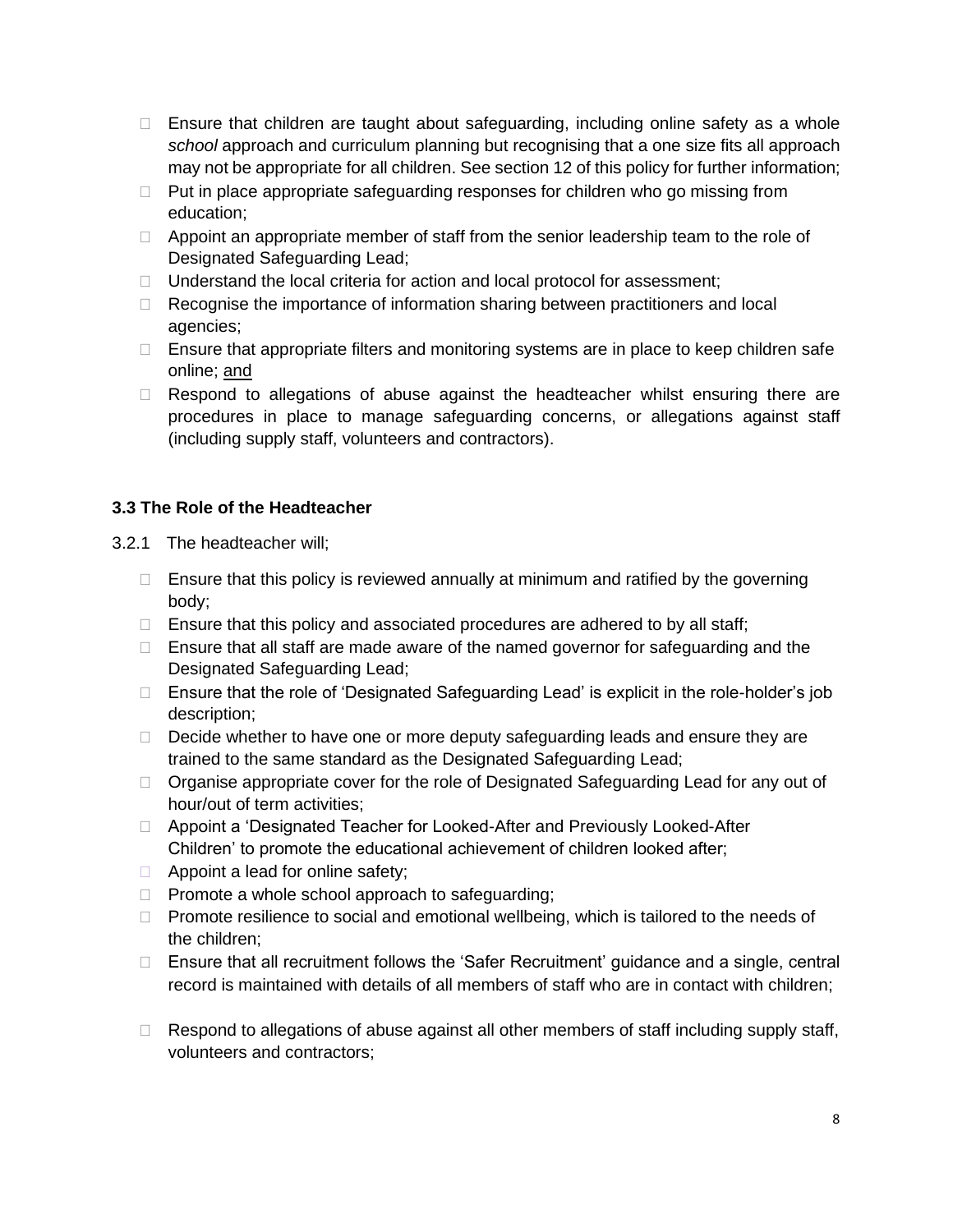- $\Box$  Refer cases where a person is dismissed or left due to risk/harm to a child to the Disclosure and Barring Service as required;
- □ Ensure that the school works with Children's Services, the police, health services and other services to; promote the welfare of children; provide a co-ordinated offer of early help when need is identified; contribute to inter-agency plans for children subject to children protection plans and to protect children from harm;
- $\Box$  Safeguard children's wellbeing and maintain public trust in the teaching profession as part of their professional duties (Teaching Standards, 2012); and
- $\Box$  Ensure that Children's Services (from the host local authority or placing authority) have access to Cardinal Newman to conduct, or to consider whether to conduct a section 47 or section 17 assessment, as per Keeping Children Safe in Education (September 2021).

### **3.4 The Role of the Designated Safeguarding Lead**

- 3.4.1 The Designated Safeguarding Lead for Cardinal Newman is Mr Adam Williams. The Designated Safeguarding Lead will;
	- □ Take overall lead responsibility for safeguarding and child protection (including online safety) in Cardinal Newman;
	- $\Box$  Liaise with the safeguarding partners and work with other agencies in line with Working Together to Safeguard Children (2020);
	- Always be available during term time (during *school* hours) for staff in *the school* to discuss safeguarding concerns. In the event that they are not available, a deputy will be made available;
	- $\Box$  Undergo training to provide them with the knowledge and skills required to carry out this role and update this every two years;
	- $\Box$  Act as a source of support and expertise on matters relating to safeguarding and child protection to ensure that other members of staff can carry out their safeguarding duty;
	- $\Box$  Be best placed to advise on the response to safeguarding concerns;
	- $\Box$  Identify if children may benefit from early help;
	- $\Box$  Act as a point of contact with the safeguarding partners;
	- □ Make referrals to Coventry's Multi-Agency Safeguarding Hub (MASH) where children are at risk of significant harm.
	- $\Box$  Make referrals to the Channel programme where there is a radicalisation concern and/or support staff that make a referral to Channel;
	- $\Box$  Support the school with regards to their responsibilities under the Prevent duty and provide advice and support on protecting children from radicalisation;
	- $\Box$  Refer cases to the police where a crime may have been committed<sub>1</sub>;
	- □ Ensure all staff have read and understood Part 1 and/or Annex A of Keeping Children Safe in Education (September 2021);
	- $\Box$  Update their knowledge and skills regularly and keep up with any developments relevant to their role;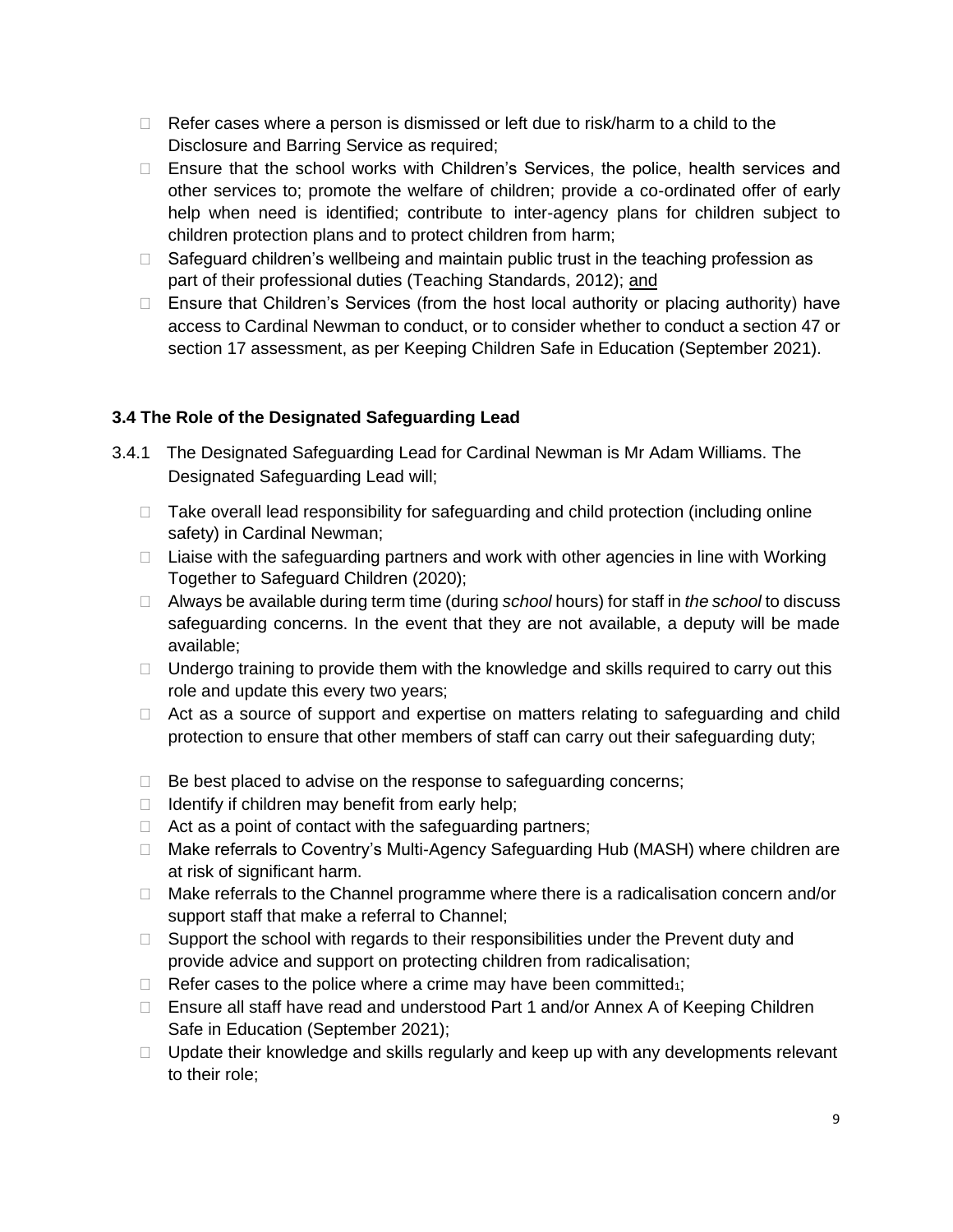- $\Box$  Provide staff in school with the knowledge, skills and support required to safeguard children;
- $\Box$  Take responsibility for the accurate and timely recording of safeguarding and child protection concerns and take overall responsibility for safeguarding and child protection files;
- $\Box$  Take responsibility for the transfer of safeguarding files when a child leaves Cardinal Newman;
- □ Attend or ensure an appropriate representative attends multi-agency safeguarding or child protection meetings;
- $\Box$  Promote supportive engagement with parents and/or carers in safeguarding and promoting the welfare of children;
- $\Box$  Work closely with other relevant education professionals (e.g. SENCO, Virtual School Head) to ensure children with additional vulnerabilities are safeguarded;
- $\Box$  Help to promote educational outcomes of child who have experienced or are experiencing safeguarding or child protection issues by sharing relevant information with teachers and the school leadership team;
- $\Box$  Promote a 'culture of safeguarding', in which every member of Cardinal Newman community acts in the best interests of the child;
- Ensuring *the school* knows who its cohort of children or have or have had a social worker are, understanding their academic progress and attainment, and maintaining a culture of high aspirations;
- $\Box$  Regularly meet with the safeguarding link governor and/or Chair of Governors to review safeguarding in Cardinal Newman; and
- $\Box$  Liaise with the headteacher regarding safeguarding cases and issues.

3.4.2 Further details on the role of the Designated Safeguarding Lead can be found in Annex C of Keeping Children Safe in Education (September 2021).

# **3.5 The Role & Responsibilities of all Staff within School**

3.5.1 School staff play a particularly important role because they are in a position to identify concerns early in order to provide help for children. All staff in Cardinal Newman;

- $\Box$  Have a responsibility to provide a safe environment, where children can learn;
- $\Box$  Should know what to do if a child tells them that he/she is being abused, exploited or neglected;
- $\Box$  Will be able to identify indicators of abuse;
- $\Box$  Will be made aware of; the safeguarding and child protection policy; the school behaviour policy; the staff behaviour policy; information about the safeguarding response to children missing in education; the role of the designated safeguarding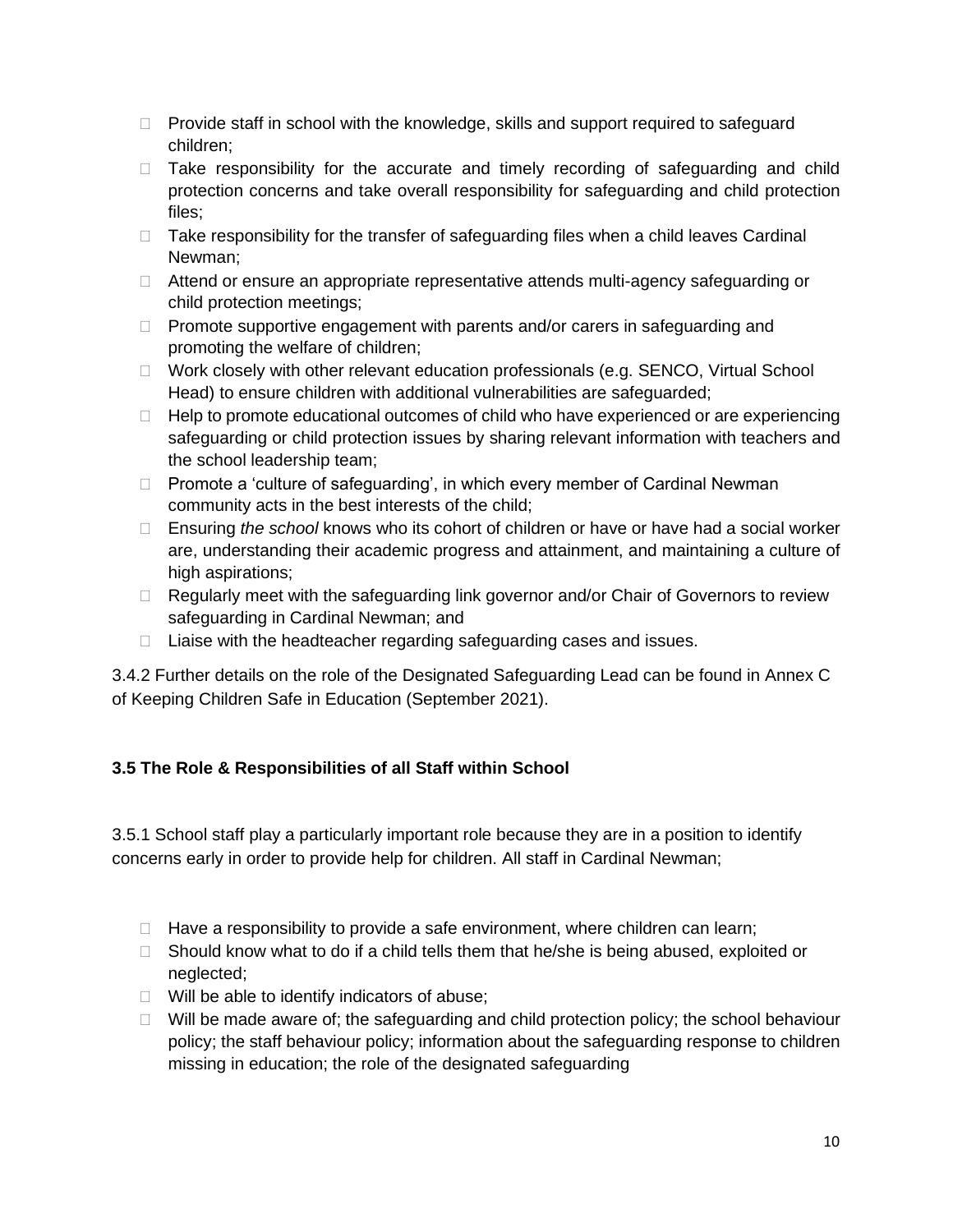lead and systems in Cardinal Newman that support safeguarding and child protection;

- □ Will be provided with a copy of Part 1/Annex A of Keeping Children Safe in Education (September 2021) annually and receive annually updated training on their safeguarding roles and responsibilities;
- $\Box$  Should have an awareness of safeguarding issues that put children at risk of harm and behaviours associated with these risks;
- $\Box$  Should know what to do if a child makes a disclosure of abuse and never promise confidentiality when a child makes a disclosure;
- $\Box$  Will be made aware of the early help process and understand their role in it;
- $\Box$  Should be prepared to identify children who may benefit from early help and will discuss early help requirements with the safeguarding lead in the first instance;
- $\Box$  May be required to support social workers and other agencies following a referral;
- $\Box$  Will be made aware of the process for making referrals to Children's Services (though the MASH), understand statutory assessments and the role that they may be expected to play in such assessments;
- $\Box$  Should be prepared to make referrals to the MASH if they have concerns about a child's welfare and understand the role that they may be expected to play in such assessments;
- $\Box$  Will receive regularly updated safeguarding and child protection training including online safety;
- □ Will receive safeguarding updates throughout the year as part of continuous professional development;
- $\Box$  Should be able to contribute to the development of safeguarding policy and practice.
- □ Should always seek advice from the Designated Safeguarding Lead if they are unsure; and
- $\Box$  All teachers should safeguard children's wellbeing and maintain public trust in the teaching profession as part of their professional duties (Teaching Standards, 2012).

# **3.6 Multi-Agency Working**

3.6.1 The school is committed to multi-agency working and operates under Working Together to Safeguard Children (2018) and local safeguarding arrangements.

3.6.2 The school will work with Children's Services the police, health services, local Early Help practitioners and other relevant agencies to promote the welfare of children and protect them from harm.

3.6.3 We work closely with our local Family Hub to ensure children receive appropriate, coordinated Early Help (*Pathways Family Hub*: *Radford Primary* School, Lawrence Saunders Road, *Radford*, Coventry, CV6 1HD, 024 7678 8444

3.6.4 The Coventry Safeguarding Children Partnership (CSCP) have designated that schools and colleges are a named 'relevant agency'. As such, the school is under a statutory duty to cooperate with published CSCP arrangements.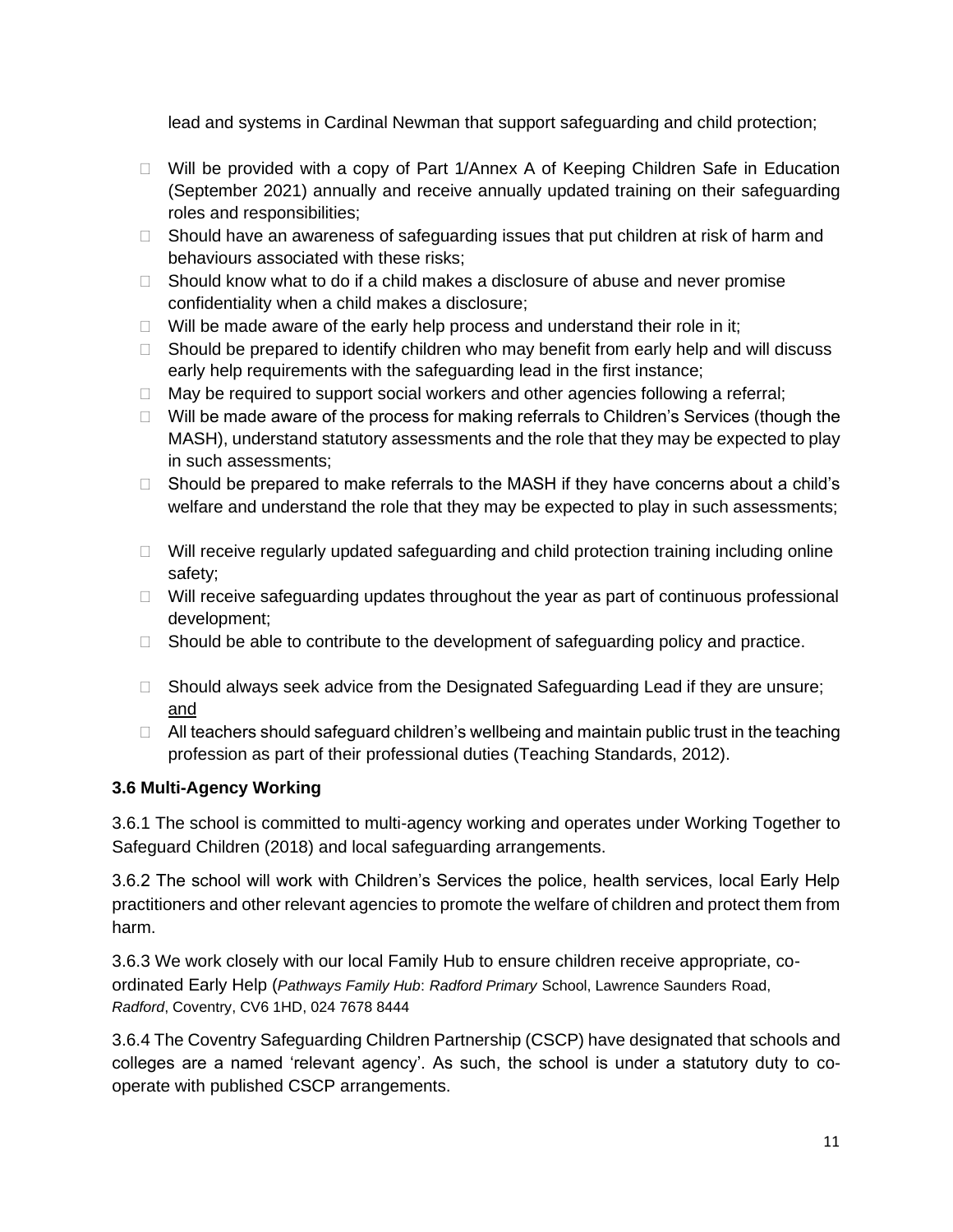# **4 Types of abuse**

4.1 As outlined above, all staff will be trained in indicators of abuse and should be able to recognise signs of abuse. We recognise that abuse, neglect and safeguarding issues are complex and can rarely be covered by one label. Abuse can take many forms and can involve directly inflicting harm on a child or failing to protect a child from harm online as well as face to face.

The four main types of abuse that staff are trained to recognise are;

- **Physical abuse;**
- □ Sexual abuse;
- □ Emotional abuse;
- Neglect.

| Type of abuse          | Information                                            |
|------------------------|--------------------------------------------------------|
| Abuse                  | A form of maltreatment of a child. Somebody may        |
|                        | abuse or neglect a child by inflicting harm, or by     |
|                        | failing to act to prevent harm. Children may be        |
|                        | abused in a family or in an institutional or community |
|                        | setting by those known to them or, more rarely, by     |
|                        | others. Abuse can take place wholly online, or         |
|                        | technology may be used to facilitate offline abuse.    |
|                        | Children may be abused by an adult or adults, or       |
|                        | another child or children.                             |
| Physical abuse         | A form of abuse which may involve hitting, shaking,    |
|                        | throwing, poisoning, burning or scalding, drowning,    |
|                        | suffocating or otherwise causing physical harm to a    |
|                        | child. Physical harm may also be caused when a         |
|                        | parent or carer fabricates the symptoms of, or         |
|                        | deliberately induces, illness in a child.              |
| <b>Emotional abuse</b> | The persistent emotional maltreatment of a child       |
|                        | such as to cause severe and persistent adverse         |
|                        | effects on the child's emotional development. It       |
|                        | may involve conveying to a child that they are         |
|                        | worthless or unloved, inadequate, or valued only       |
|                        | insofar as they meet the needs of another person. It   |
|                        | may include not giving the child opportunities to      |
|                        | express their views, deliberately silencing them or    |
|                        | 'making fun' of what they say or how they              |
|                        | communicate.Itmayfeatureageor                          |
|                        | developmentally inappropriate expectations being       |
|                        | imposed on children. These may include interactions    |

4.2 Types of abuse (Taken from Keeping Children Safe in Education, 2021)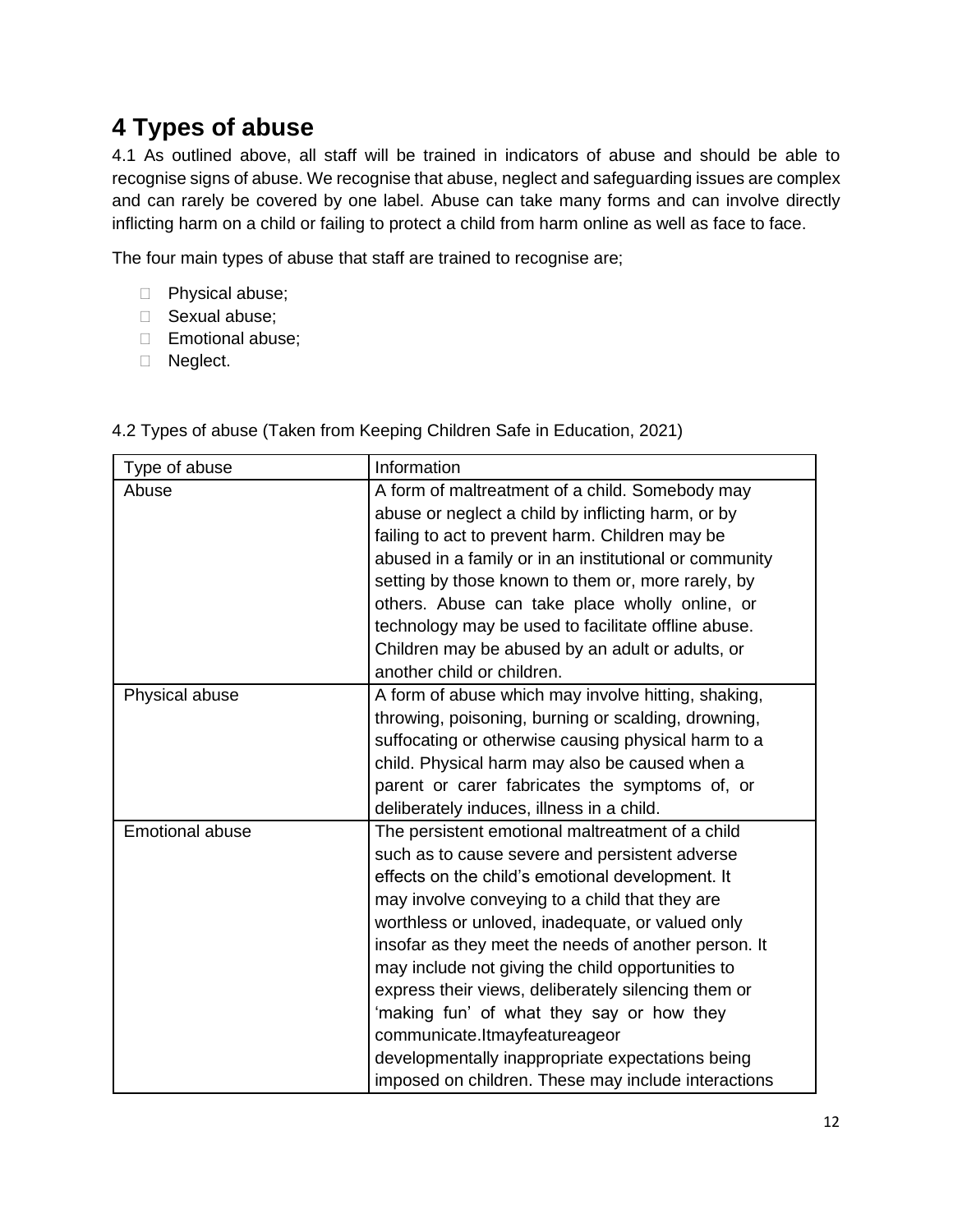|                                 | that are beyond a child's developmental capability,    |
|---------------------------------|--------------------------------------------------------|
|                                 | as well as overprotection and limitation of            |
|                                 | exploration and learning, or preventing the child      |
|                                 | participating in normal social interaction. It may     |
|                                 | involve seeing or hearing the ill-treatment of         |
|                                 | another. It may involve serious bullying (including    |
|                                 | cyber bullying), causing children frequently to feel   |
|                                 | frightened or in danger, or the exploitation or        |
|                                 | corruption of children. Some level of emotional        |
|                                 | abuse is involved in all types of maltreatment of a    |
|                                 | child, though it may occur alone.                      |
| Sexual abuse                    | Involves forcing or enticing a child or young person   |
|                                 | to take part in sexual activities, not necessarily     |
|                                 | involving violence, whether or not the child is aware  |
|                                 | of what is happening. The activities may involve       |
|                                 | physical contact, including assault by penetration     |
|                                 | (for example, rape or oral sex) or non-penetrative     |
|                                 | acts such as masturbation, kissing, rubbing and        |
|                                 |                                                        |
|                                 | touching outside of clothing. They may also include    |
|                                 | non-contact activities, such as involving children in  |
|                                 | looking at, or in the production of, sexual images,    |
|                                 | watching sexual activities, encouraging children to    |
|                                 | behave in sexually inappropriate ways, or grooming     |
|                                 | a child in preparation for abuse. Sexual abuse can     |
|                                 | take place online, and technology can be used to       |
|                                 | facilitate offline abuse. Sexual abuse is not solely   |
|                                 | perpetrated by adult males. Women can also             |
|                                 | commit acts of sexual abuse, as can other children.    |
|                                 | The sexual abuse of children by other children is a    |
|                                 | specific safeguarding issue in education and all staff |
|                                 | should be aware of it and of the school policy for     |
|                                 | dealing with it.                                       |
|                                 |                                                        |
|                                 |                                                        |
| exploitation<br>Child<br>sexual | CSE is a form of child sexual abuse. It occurs where   |
| (CSE)                           | an individual or group takes advantage of an           |
|                                 | imbalance of power to coerce, manipulate or            |
|                                 | deceive a child or young person under the age of       |
|                                 | 18 into sexual activity (a) in exchange for something  |
|                                 | the victim needs or wants, (b) for the financial       |
|                                 |                                                        |
|                                 | advantage or increased status of the perpetrator or    |
|                                 | facilitator and/or through violence or the threat of   |
|                                 | violence. The victim may have been sexually            |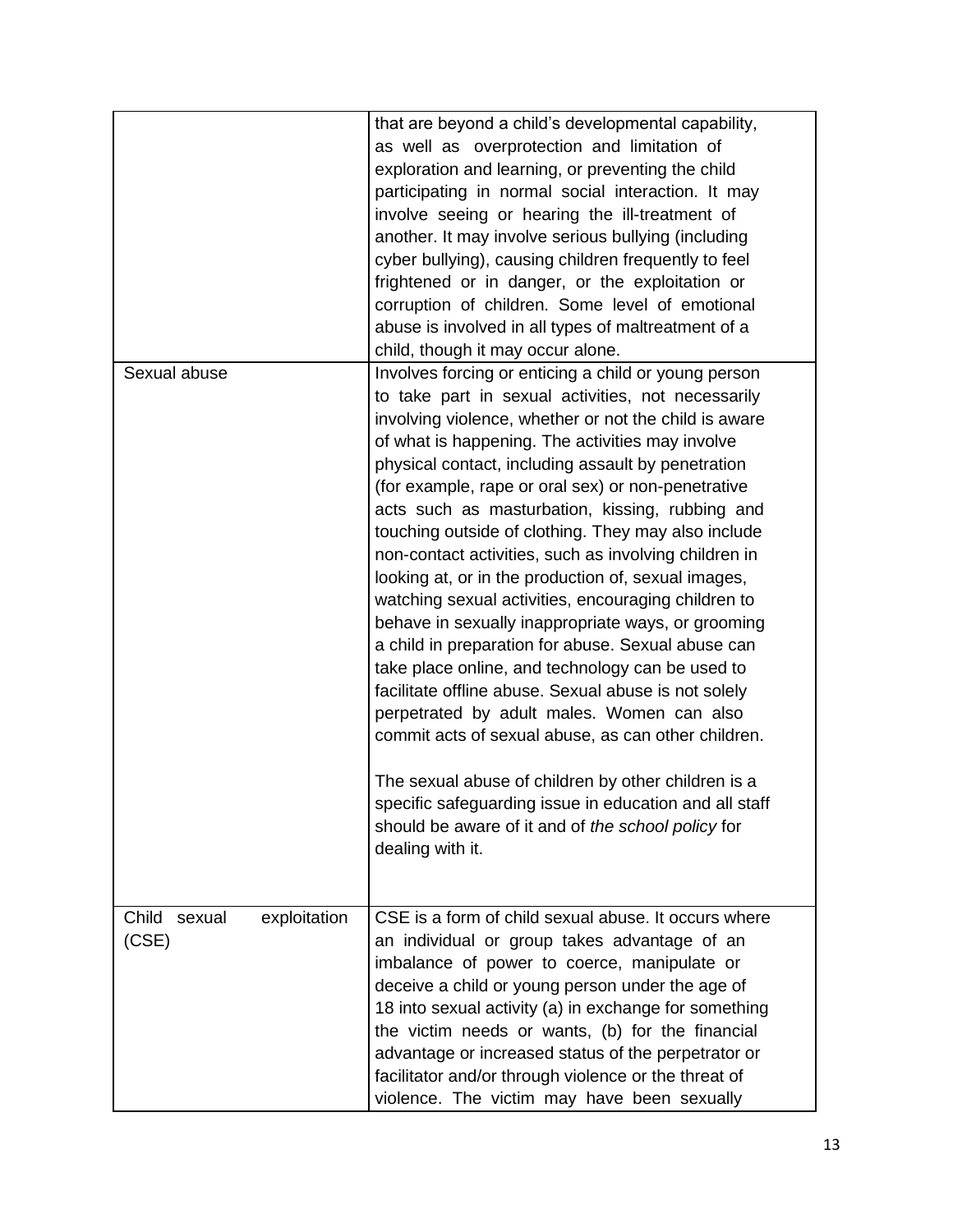|                | exploited even if the sexual activity appears consensual.  |
|----------------|------------------------------------------------------------|
|                | Child sexual exploitation does not always involve physical |
|                | contact; it can also occur through the use of technology.  |
|                |                                                            |
|                |                                                            |
|                |                                                            |
|                |                                                            |
| <b>Neglect</b> | The persistent failure to meet a child's basic physical    |
|                | and/or psychological needs, likely to result in the        |
|                | serious impairment of the child's health or                |
|                | development. Neglect may occur during                      |
|                | pregnancy, for example, as a result of maternal            |
|                | substance abuse. Once a child is born, neglect may         |
|                | involve a parent or carer failing to: provide              |
|                | adequate food, clothing and shelter (including             |
|                | exclusion from home or abandonment); protect a             |
|                | child from physical and emotional harm or danger;          |
|                | ensure adequate supervision (including the use of          |
|                | inadequate care-givers); or ensure access to               |
|                | appropriate medical care or treatment. It may also         |
|                | include neglect of, or unresponsiveness to, a child's      |
|                | basic emotional needs.                                     |
|                |                                                            |

4.3 Indicators of abuse can be found in Appendix B.

4.4 If a child is in immediate danger or at risk of harm, a referral will be made to children's services (through the MASH) and any member of staff can make this referral. A Designated or Deputy Designated Safeguarding Lead should be available at all times, but in exceptional circumstances the member of staff should speak to a member of the Senior Leadership Team or seek advice directly from Children's Service and then take appropriate action. The Designated Safeguarding Lead should be made aware as soon as possible.

4.5 Staff, parents and the wider community should report any concerns that they have about the welfare of children, however minor or seemingly insignificant. Staff should not assume that someone else will report concerns.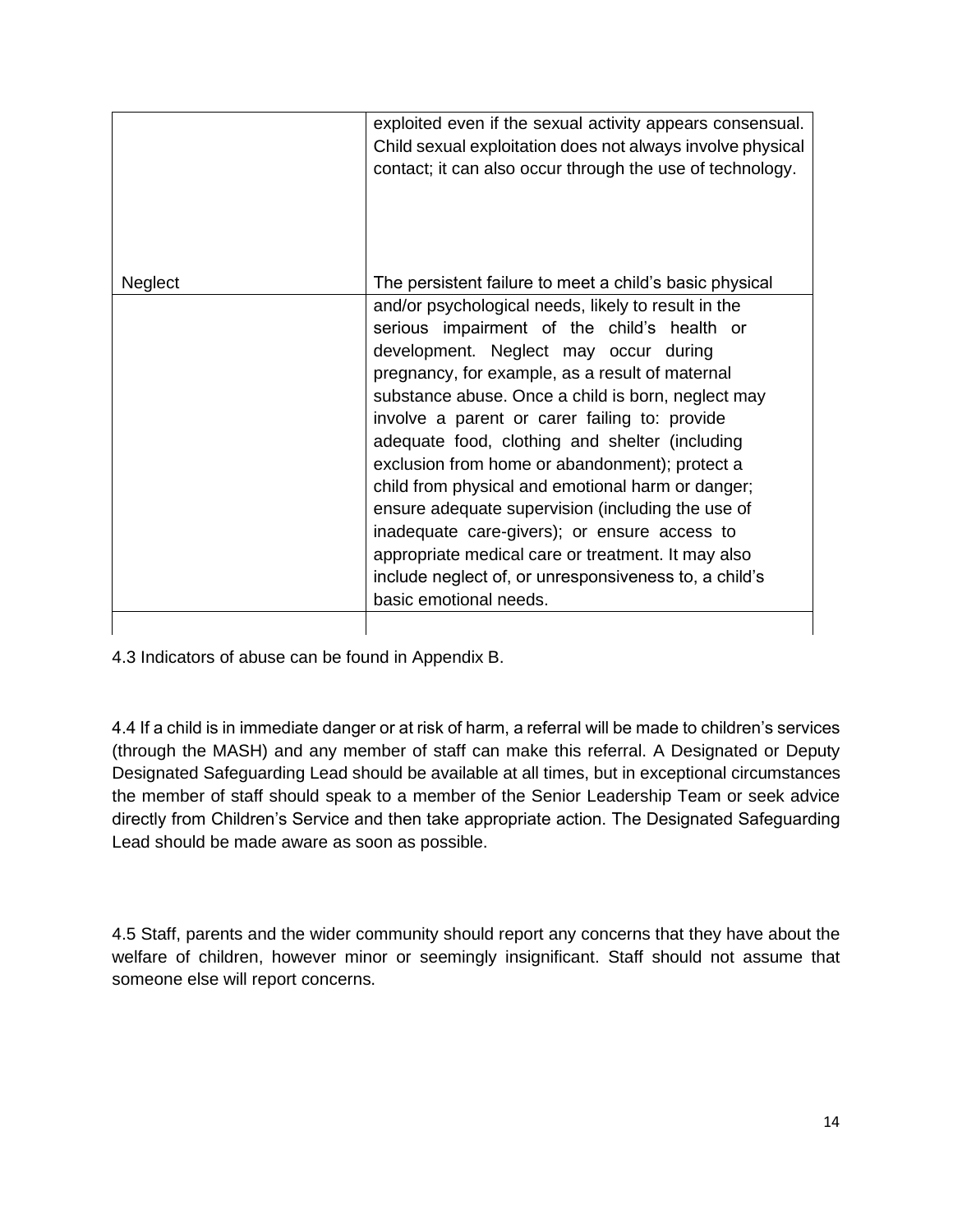4.6 The school recognises that any child can be the victim of abuse and may benefit from early help. However, the school will be particularly vigilant to potential need for early help if a child;

- $\Box$  is disabled or has certain health conditions and has specific additional needs;
- $\Box$  has special educational needs (whether or not they have a statutory education, health and care plan);
- $\Box$  has a mental health need;
- $\Box$  is a young carer;
- $\Box$  is showing signs of being drawn in to anti-social or criminal behaviour, including gang involvement and association with organised crime groups or county lines;
- $\Box$  is frequently missing/goes missing from care or from home;
- $\Box$  is a risk of modern slavery, trafficking, sexual or criminal exploitation;
- $\Box$  is misusing drugs or alcohol themselves;
- $\Box$  has a family member in prison, or is affected by parental offending;
- $\Box$  is in a family circumstance presenting challenges for the child, such as substance abuse, adult mental health problems or domestic abuse;
- $\Box$  has returned home to their family from care;
- $\Box$  is showing early signs of abuse and/or neglect;
- $\Box$  is at risk of being radicalised or exploited;
- $\Box$  is at risk of 'honour-based' abuse such as Female Genital Mutilation or Forced Marriage;
- $\Box$  is persistently absent from education, including persistent absences for part of the school day.
- $\Box$  is a privately fostered child.

*4.7* Cardinal Newmanrecognises that abuse can take many different forms. Staff will also receive training on the following issues and action will be taken if Cardinal Newman believes that a child is at risk of or is the victim of;

- $\Box$  bullying, including cyber- or online-bullying;
- $\Box$  child criminal exploitation (including involvement in county lines);
- □ child sexual exploitation;
- □ domestic abuse;
- □ emotional abuse:
- □ fabricated or induced illness;
- □ faith-based abuse;
- $\Box$  female genital mutilation;
- $\Box$  forced marriage;
- gangs or youth violence;
- gender-based violence;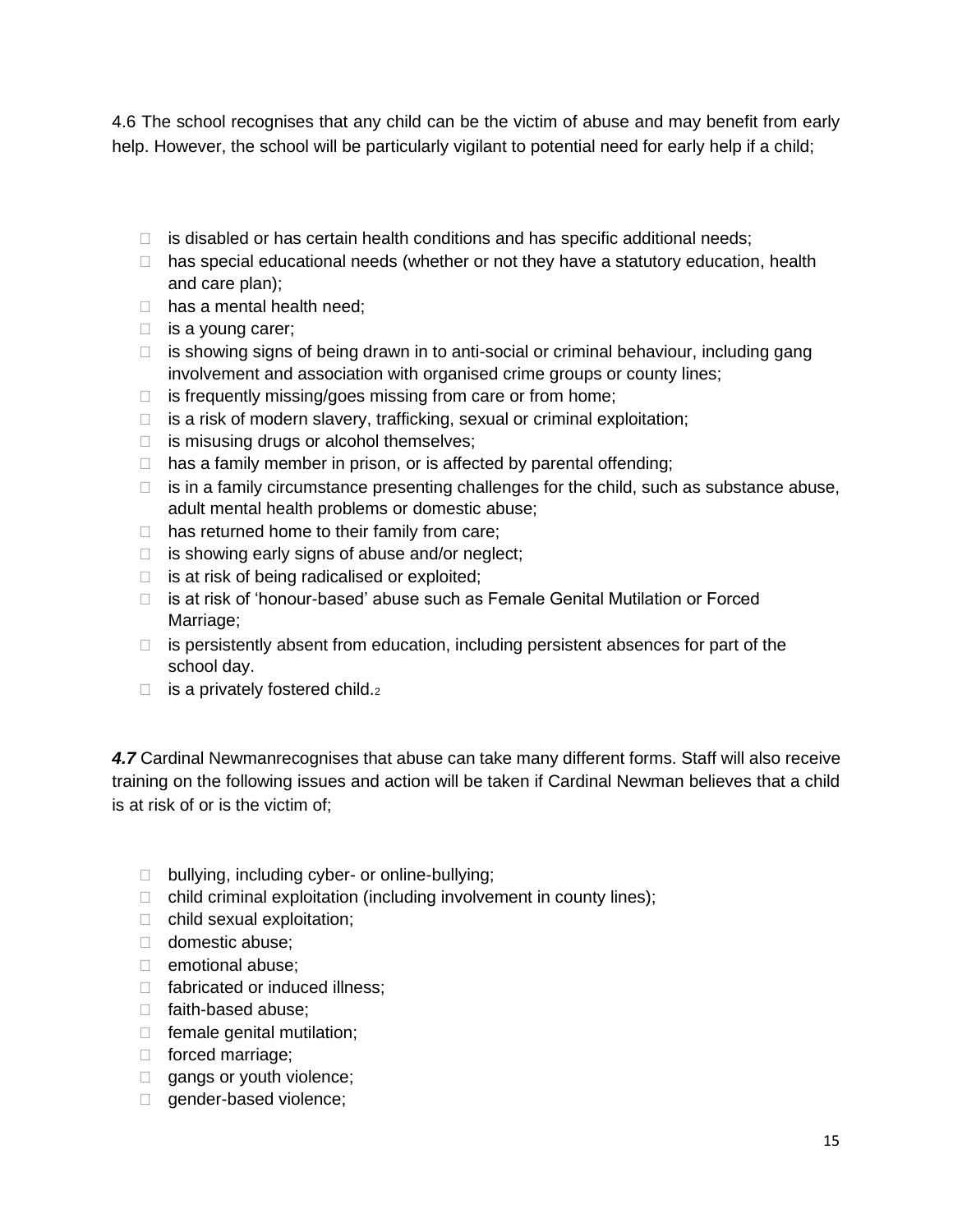- □ hate;
- mental health;
- □ neglect;
- peer on peer abuse;
- physical abuse;
- □ radicalisation;
- D relationship abuse;
- $\Box$  serious violence and harassment;
- sexual abuse;
- $\Box$  sexual violence or sexual harassment (including peer on peer abuse);
- □ sharing of consensual or non-consensual nude and semi-nude images/videos;
- □ So-called 'honour-based' abuse;
- $\Box$  trafficking and modern slavery.

### **4.8 Cardinal Newman will also take action to protect;**

- □ Children missing education;
- $\Box$  Children missing from home or care.

4.8.1 There are other familial issues that can have a detrimental impact on children.

We work with other agencies in line with Keeping Children Safe in Education (2021) to support children and families in the following circumstances;

- $\Box$  Children facing the court procedures and/or children in the court system;
- $\Box$  Children with family members in prison;
- □ Children who are homeless:
- □ Children who need a social worker.

#### **4.9 Child potentially at greater risk of harm**

4.9.1 Cardinal Newman recognises that some children need a social worker due to abuse, neglect or complex family circumstances and that abuse and trauma can leave children vulnerable to further harm, as well as educational disadvantage.

4.9.2 The Designated Safeguarding Lead will hold information relating to social workers working with children in the school.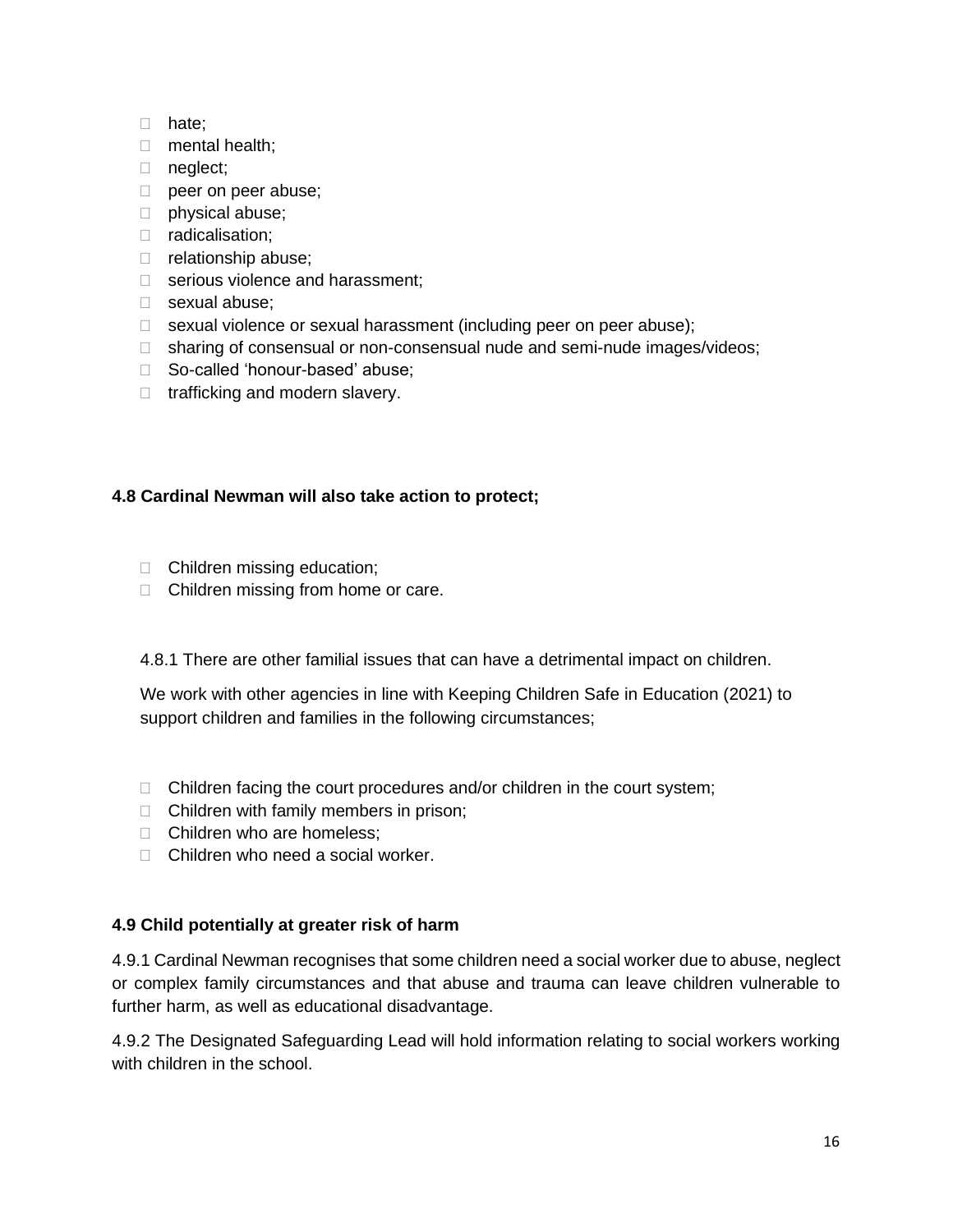4.9.3 This information will inform decisions about safeguarding and promoting welfare (including the provision of pastoral and/or academic support).

### **4.10 Children missing from Education**

4.10.1 Cardinal Newman understands that children missing from education can be a warning sign to a variety of safeguarding concerns.

4.10.2 Cardinal Newman *The school* will report information to the Local Authority when removing a child from roll.

# **4.11 Elective Home Education**

4.11.1 *Cardinal newman* recognises that many home educated children have a positive learning experience and the decision is one with the child's best interests at heart.

4.11.2 Since 2016, Cardinal Newman has a statutory duty to inform the Local Authority of all deletions from roll. When Elective Home Education is the reason for this removal, the Local authority and other key professionals will work alongside Cardinal Newman to coordinate a meeting with parents where possible ideally before a final decision is made.

### **4.12 Mental Health**

4.12.1 The school recognise that safeguarding and promoting the welfare of children includes preventing the impairment of children's mental health or development.

4.12.2 All staff will be aware that mental health problems may be an indicator that a child is suffering or is at risk of suffering abuse, neglect or exploitation.

4.12.3 Staff will not attempt to make a diagnosis of a mental health problem unless they are appropriately trained.

4.12.4 We recognise that staff are well-placed to observe behaviour that may indicate that a child is experiencing a mental health problem, or is at risk of developing one. There are clear systems and processes in place for identifying possible mental health problems. If staff are concerned that a child is suffering a mental health problem, they should inform the safeguarding team and log concern on CPOMS.

4.12.5 If staff are concerned that a child is experiencing a mental health problem that is also a safeguarding concern, they must report this to the Designated Safeguarding Lead (or deputy Designated Safeguarding Lead) immediately.

4.12.6 Current senior leader is awaiting training. School being supported via CSEL.

4.12.7 Further information, guidance and advice regarding mental health can be found in paragraph 41 of Keeping Children Safe in Education 2021.

4.13 Cardinal Newman have a duty to refer any children who are living in a private fostering arrangement to the local authority.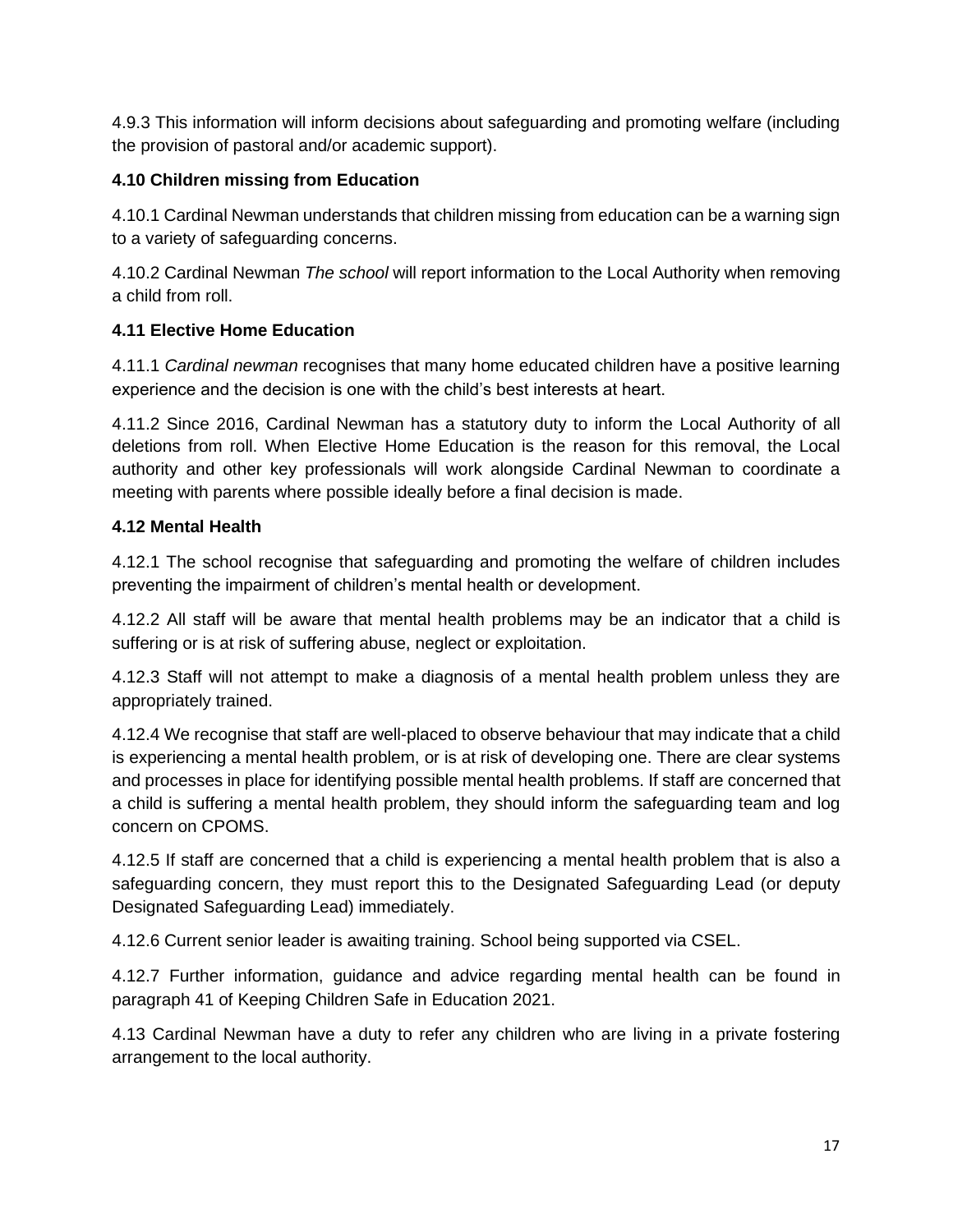4.14 All schools are subject to a duty under section 26 of the Counter-Terrorism and Security Act 2015 in the exercise of their functions to have "due regard" to the need to prevent people from being drawn into terrorism. See Appendix B for further information on Cardinal Newman's Prevent duty.

4.15 If any member of staff is unsure about signs of abuse or neglect, they should speak to the Designated Safeguarding Lead.

4.16 See Appendix B for further information and guidance on the above issues.<sup>3</sup>

# **5 Responding to signs of abuse**

5.1 If a member of staff, parent or member of the public is concerned about a child's welfare, they should report it to the designated safeguarding lead as soon as possible. On occasions when the designated safeguarding lead is not available, it should be reported to the deputy safeguarding lead without delay. Although any member of staff can make a referral to Children's Services where possible there should be a conversation with the Designated Safeguarding Lead.

5.2 If anyone other than the Designated Safeguarding Lead makes a referral to Children's Services or to the police, they should inform the DSL as soon as possible.

5.3 All staff will be alert to indicators of abuse and will report any of the following to the Designated Safeguarding Lead immediately;

- $\Box$  Any concern or suspicion that a child has sustained an injury outside what is reasonably attributable to normal play;
- $\Box$  Any concerning behaviours exhibited by children that may indicated that they have been harmed or are at risk of harm, including unusual changes in mood or behaviour, concerning use of language and/or concerning drawings or stories.
- $\Box$  Any significant changes in attendance or punctuality;
- $\Box$  Any significant changes in a child's presentation;
- $\Box$  Any concerns relating to people who may pose a risk of harm to a child; and/or
- $\Box$  Any disclosures of abuse that children have made.

5.4 There will be occasions where a child discloses abuse directly to a member of staff. If this happens, the member of staff will;

- $\Box$  listen carefully to the child and believe what they are saying;
- $\Box$  not promise confidentiality, as information may need to be passed on so the child and family can receive additional support;
- $\Box$  only ask for clarification if something is unclear and will not ask 'leading' questions;
- $\Box$  report disclosure to the designated safeguarding lead as soon as possible, certainly by the end of the day;
- $\Box$  only discuss the issue with colleagues that need to know about it; and
- $\Box$  will write up the disclosure and pass it to the designated safeguarding lead. It is likely they will have a discussion with the DSL prior to this.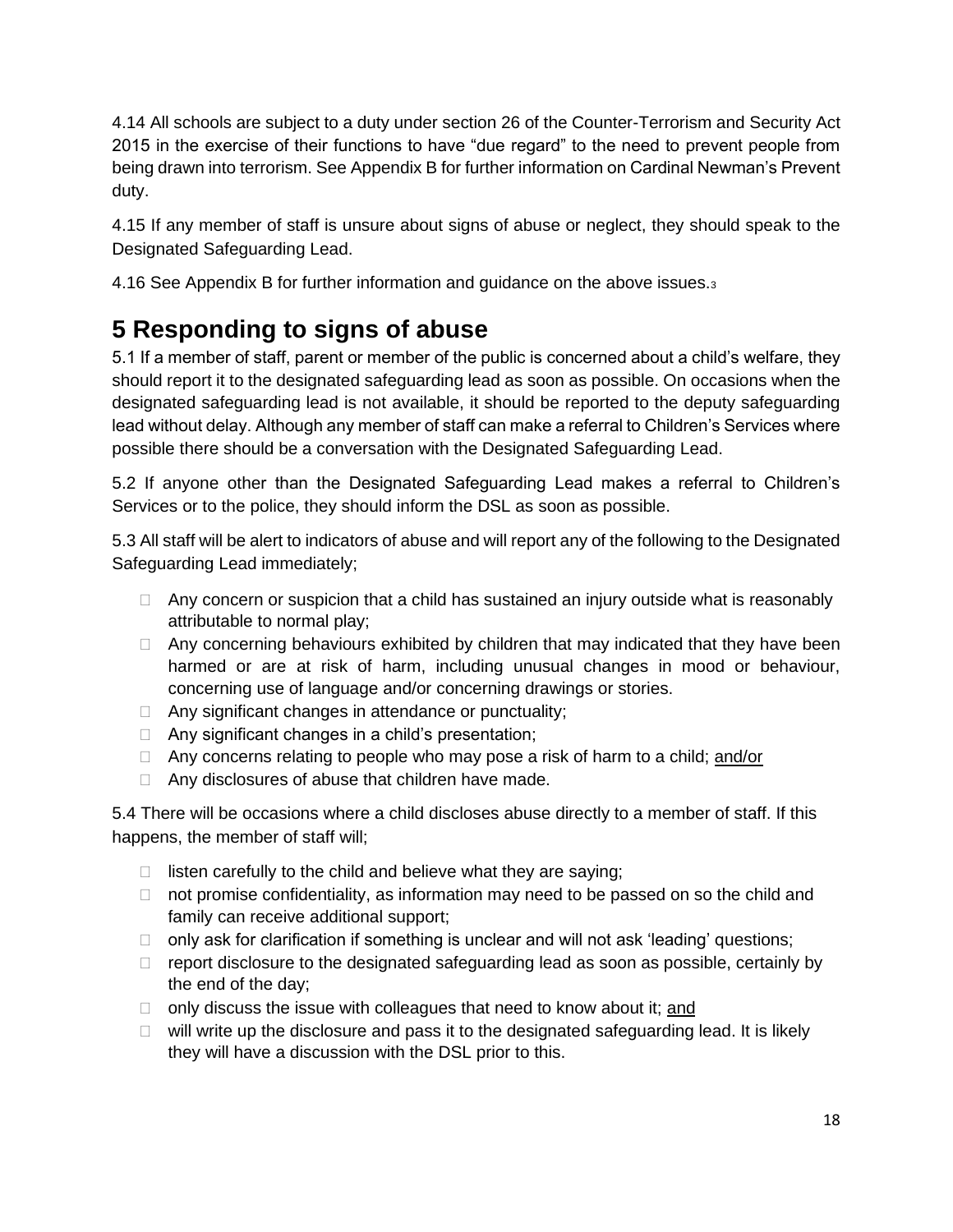5.5 The designated safeguarding lead will make a decision about the action that needs to be taken following a member of staff raising a concern about a child, or following a direct disclosure. The DSL may;

- $\Box$  Manage support for the child internally;
- $\Box$  Seek advice from the social worker advice line in the MASH;
- $\Box$  Instigate single agency intervention and work directly with the family to improve the situation;
- $\Box$  Offer an Early Help Assessment to provide multi-agency help to a family;
- $\Box$  In cases where children are deemed to be at significant risk of harm, the DSL will refer cases to the MASH for statutory intervention. Parental consent will be obtained wherever possible before referring cases to the MASH. However, if Cardinal Newman is worried that telling parents will mean the child is at greater risk of harm, we may do this without informing them.
- $\Box$  If parents do not consent to a referral but the school believes that a child is at significant risk of harm, a referral will still be made to Children's Services.

5.6 For further information about the Coventry Safeguarding Children Partnership's 'Right Help, Right Time' guidance, which is used by Cardinal Newman to make decisions about protecting children, please visit [http://www.coventry.gov.uk/righthelprighttime.](http://www.coventry.gov.uk/righthelprighttime)

5.7 See page 21 for flowchart of actions that will be taken where there are concerns about a child (taken from Keeping Children Safe in Education, September 2021).

5.8 In cases where members of staff become aware that Female Genital Mutilation (FGM) has been carried out on a female below the age of 18, they have a mandatory duty to report this to the police without delay and will do so. Staff should refer this to the DSL, but the legislation requires regulated health and Children's Service professionals and teachers in England and Wales to make a report to the police where, in the course of their professional duties, they either;

- $\Box$  are informed by a girl under 18 that an act of FGM has been carried out on her;  $\underline{\text{or}}$
- $\Box$  observe physical signs which appear to show that an act of FGM has been carried out on a girl under 18 and they have no reason to believe that the act was necessary for the girl's physical or mental health or for purposes connected with labour or birth.<sup>4</sup>

#### **5.9 Peer on Peer Abuse**

5.9.1 Cardinal Newman understands that both adults and other children can perpetrate abuse, and can happen inside and outside of school. Peer on peer abuse is taken very seriously. Peer on peer abuse can include bullying (including cyber-bullying, prejudice-based and discriminatory bullying), abuse in intimate personal relationships between peers, physical abuse, sharing of consensual or non-consensual images of videos, causing someone to engage in sexual activity without consent, sexual violence and/or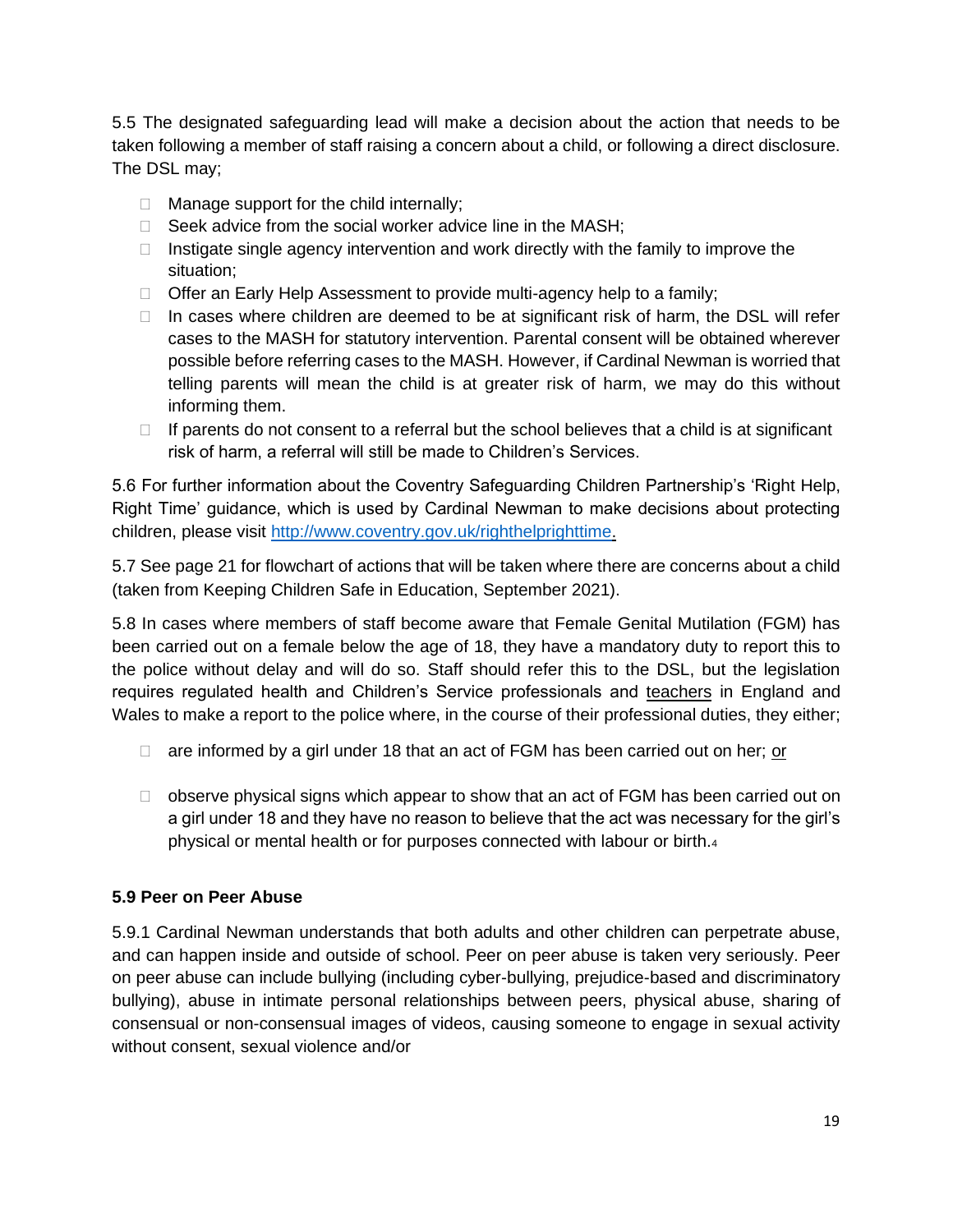harassment, upskirting, and initiation/hazing ceremonies. The school recognise that safeguarding issues can manifest as peer on peer abuse.

5.9.2 All members of staff will be made aware of the school's policy and procedures with regards to peer on peer abuse.

*5.9.3 Cardinal Newman will work to prevent peer on peer abuse by* ensuring that all safeguarding training references and that it forms part of the anti-bullying strategy.

5.9.4 In the event that an allegation of peer on peer abuse is made, Cardinal Newman will investigate this fully in line with all investigations carried out as part of the Behaviour Policy. All incidents of peer on peer/child on child abuse will be recorded in CPOMS and any perpetrators will also have been recorded in Sims.

5.9.5 In the event that an allegation of peer on peer abuse is made, victims and alleged perpetrators will be supported by supported by the Safeguarding and Pastoral teams.

5.9.6 Cardinal Newman will never pass off peer on peer abuse as 'banter' or 'part of growing up' and recognise that even if there are no reported cases, such abuse may still be taking place. This should be a Zero-tolerance approach as this could lead to a culture of unacceptable behaviours.

5.9.7 Cardinal Newman will work to prevent gender/age specific issues including those of girls being touched or sexually harassed or boys being subject to initiation or hazing type violence. Cardinal Newman will ensure that any such examples of peer on peer/child on child abuse are not dismissed as just "growing up".

*5.9.8 Cardinal Newman* will adhere to guidance set out in Keeping Children Safe in Education (2021) and Sexual Violence and Sexual Harassment in Schools (September 2021) when responding to incidents of peer on peer abuse.

5.9.9 All staff will be made aware that 'upskirting' is a criminal offence.

### **5.10 Sharing of consensual or non-consensual nude and semi-nude images or videos**

5.10.1 "Sharing of consensual or non-consensual nude and semi-nude images or videos" refers to any sharing of youth-produced sexual imagery between children. This includes;

- $\Box$  A person under the age of 18 creating and sharing sexual imagery of themselves with a peer under the age of 18;
- $\Box$  A person under the age of 18 sharing sexual imagery created by another person under the age of 18 with a peer under the age of 18 or an adult;
- $\Box$  A person under the age of 18 being in possession of sexual imagery created by another person under the age of 18.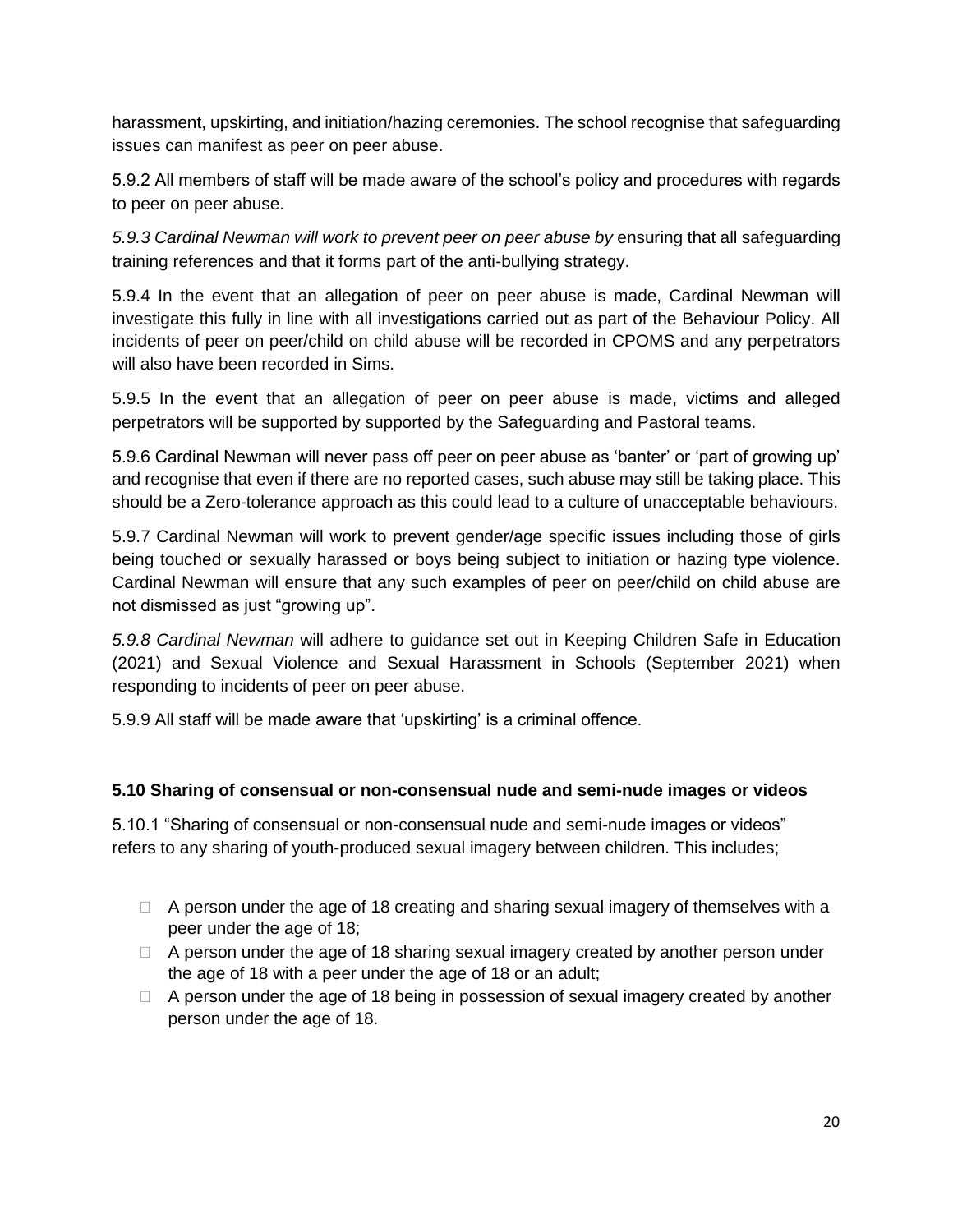5.10.2 The school has a responsibility to educate children in the risks relating to 'sharing consensual or non-consensual nude images or videos' and how to keep themselves safe online.

### [E-Safety Policy](file://///cncs-fs2/slt_drive$/EFH-SHS/Policies/E-Safety%20Policy)

5.10.3 Any incidents or suspected incidents of 'sharing consensual or non-consensual nude images or videos' should be reported to the DSL without delay.

5.10.4 Once reported to the DSL, the DSL will decide on the appropriate course of action. This could include;

- $\Box$  Referrals to the MASH in regards to both peers (also the police if urgent response required);
- □ Confiscation of mobile phones in line with guidance 'Searching, Screening and Confiscation, (January 2018);
- □ Support for young people involved to prevent reoccurrence;
- $\Box$  Sanctions in accordance with behaviour policy;

5.10.5 Any incidents of 'sharing consensual or non-consensual nude images or videos' involving the following will result in a MASH and sometimes a Police referral;

- **Adult involvement;**
- □ Coercion or blackmail;
- $\Box$  Children under the age of 13;
- □ Extreme, or violent content;
- $\Box$  Immediate risk of harm.

5.10.6 Staff will not view images or videos on pupil devices. Confiscated devices will be stored securely and passed to the relevant agencies.

5.10.7 We will work with parents as necessary if their child is involved in the sharing of consensual or non-consensual nude images or videos.

5.10.8 We operate a culture of safeguarding and young people should feel confident to disclose if they have sent an inappropriate image of themselves. Children will always be supported to retrieve and delete the images.

### **5.11 Peer on Peer Sexual Violence and Sexual Harassment**

5.11.1 Sexual Violence and sexual harassment, just like the above types of Peer on Peer abuse, can occur both in and out of school (online and face to face) between children of any age and sex and is never acceptable. This includes children from Primary school through to Secondary and higher. Examples of this are:

- nape;
- □ assault by penetration;
- □ sexual assault:
- $\Box$  causing someone to engage in sexual activity without consent;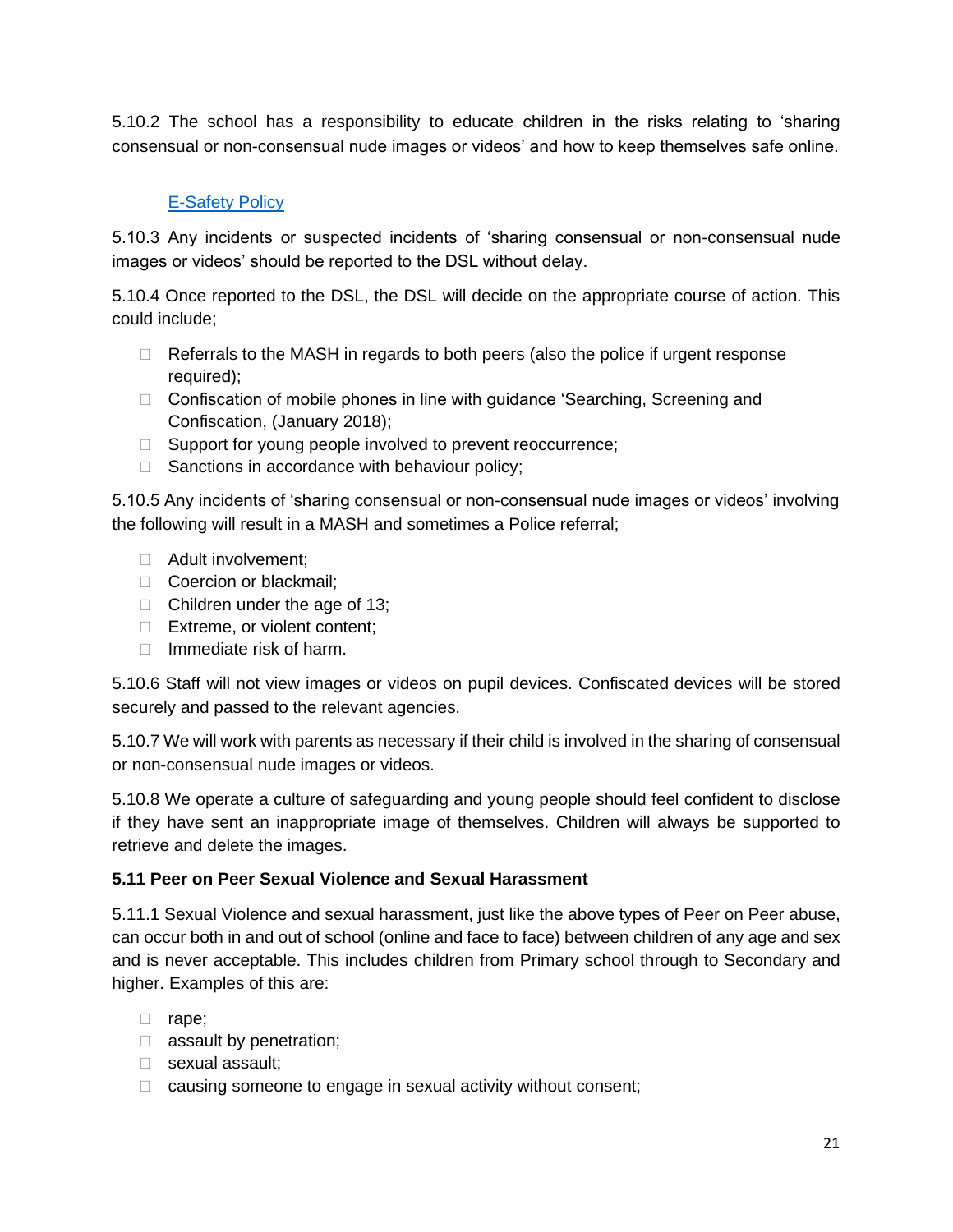- $\Box$  sexual comments including on social media;
- sexual jokes;
- physical behaviour;
- □ online sexual harassment:
- $\Box$  sharing of unwanted explicit content;
- □ upskirting;
- □ sexualised online bullying;
- $\Box$  sexual exploitation, coercion and threats.

All members of staff at the school maintain the attitude of 'It can happen here' to ensure all children are safeguarded. One way this is done is by addressing inappropriate behaviour [Behaviour Policy.](file://///cncs-fs2/slt_drive$/EFH-SHS/Policies/Behaviour%20Policy)  All staff understand that by not addressing this promptly, children's educational attainment may be impacted if the alleged perpetrator attends the same setting.

5.11.2 Cardinal Newman will reassure the victim that they are being taken seriously and will be support and kept safe. The Designated Safeguarding Lead (or deputy) will take a lead role on reports whilst using their professional judgement, and liaising with other agencies by following the below protocol;

- $\Box$  when possible, two members of staff will be present where the report includes an online element. Staff will not view illegal images of children;
- $\Box$  will not promise confidentiality as reports will need to be passed onto Children's Service (and in some cases, the Police);
- $\Box$  recognises that a child is more likely to disclose to a member of staff they have the strongest relationship with;
- $\Box$  an initial disclosure may be the first incident that is reported rather than a singular event;
- $\Box$  some children may face barriers to disclosing such as, additional needs, vulnerability, sex, ethnicity and possibly sexual orientation;
- □ will always listen carefully to the child whilst being non-judgemental;
- $\Box$  write up the factual parts of the disclosure as soon as the child has finished disclosing;
- $\Box$  liaise with the MASH (and police if urgent response required).

5.11.3 Nevertheless, the victim will never be given the impression that they are creating a problem by reporting sexual violence and/or harassment. Staff will be aware of the importance of challenging inappropriate behaviours; making it clear it is never accepted, tolerated and is not a part of growing up or banter.

5.11.4 In some cases, a risk assessment may be required but will be kept under constant review.

#### **5.12 Serious Violence**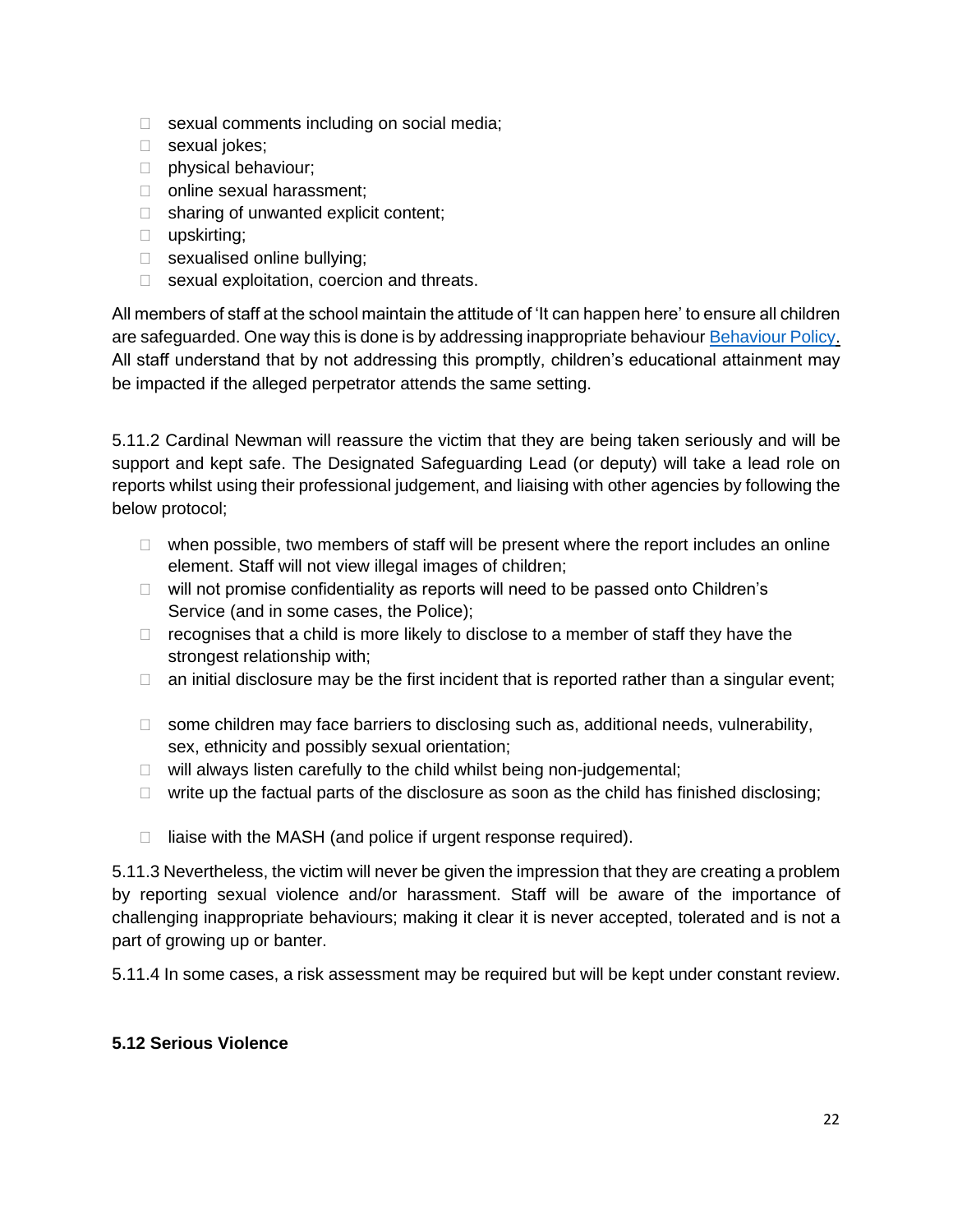5.12.1 All staff will be made aware of indicators, which may signal that children are at risk of, or are involved with serious violent crime such as absence from school, a change in friendship/relationship, a significant decline in performance, signs of self-harm or change in wellbeing, or sign of unexplained injury.

5.12.2 All staff will be made aware of the range of risk factor which will increase the likelihood of involvement in serious violence, criminal networks and gangs and understand the measures in place to prevent these.

5.12.3 All staff will have an awareness of Child Criminal Exploitation and behaviours linked to Child Criminal Exploitation. Further information about Child Criminal Exploitation can be found in paragraph 51 of Keeping Children Safe in Education (2021).

### **5.13 Searching, Screening and Confiscation**

5.13.1 Where necessary, searching, screening and confiscation will be used to safeguard a child/children in Cardinal Newman.

5.13.2 Cardinal Newman adheres to 'Searching, Screening and Confiscation: Advice for Schools (January 2018).

5.13.3 Please see searching, screening and confiscation policy (Behaviour Policy) for further information.

### **5.14 Extra-Familial Harm**

5.14.1 Cardinal Newman recognises that safeguarding incidents can be associated with factors outside the school and may take place outside of school. We also recognise that safeguarding incidents or behaviours can occur between children outside of school. We will always consider contextual safeguarding factors when responding to safeguarding incidents.

5.14.2 All staff will be made aware that safeguarding incidents and/or behaviours can be associated with factors outside the school and/or can occur between children outside these environments.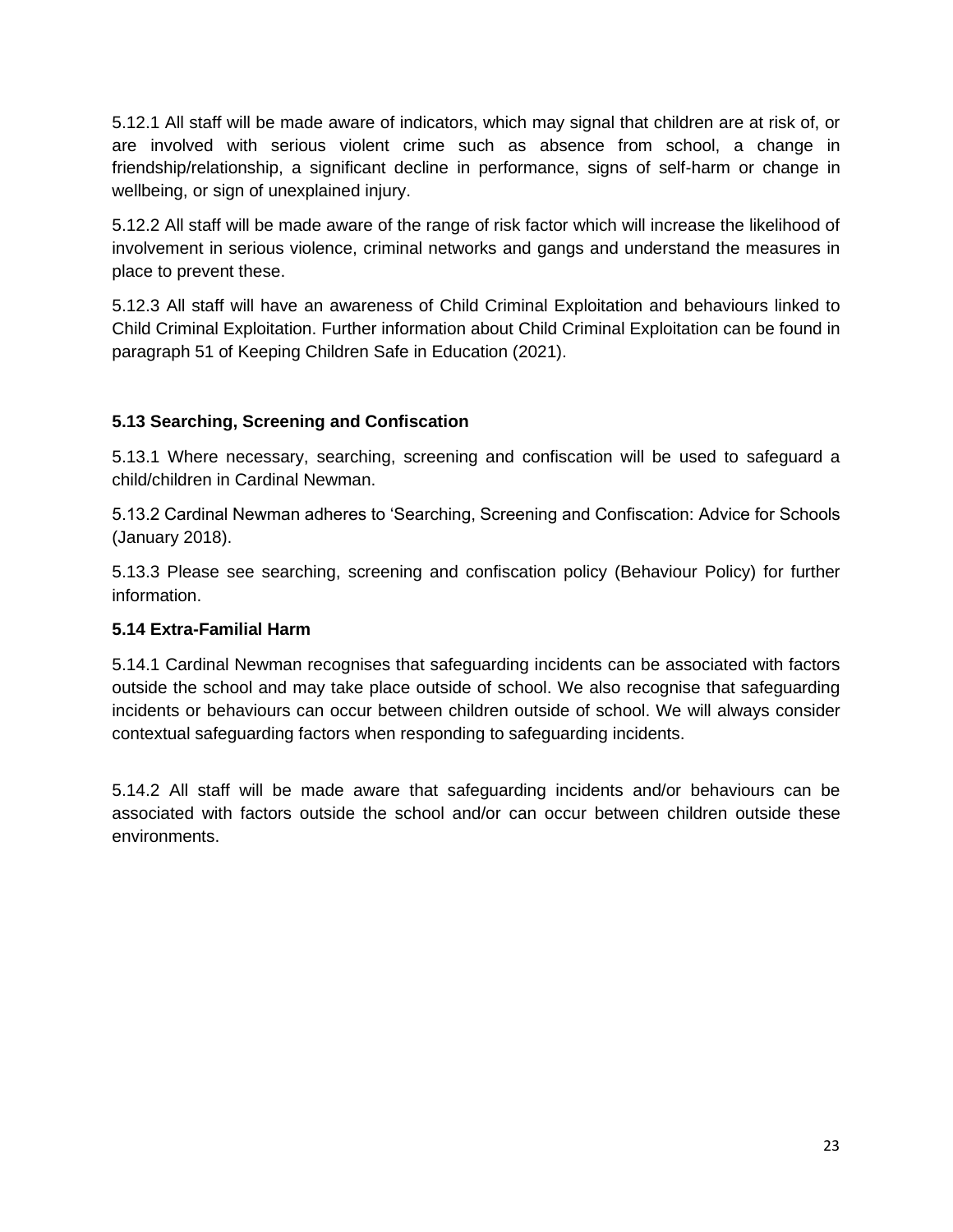# Actions where there are concerns about a child



cause to suspect that a child is suffering or likely to suffer significant harm, it has a duty to make enquiries to decide whether to take action to safeguard or promote the child's welfare. Full details are in Chapter one of Working Together to Safeguard Children.

(5) This could include applying for an Emergency Protection Order (EPO).

5.15 To raise concerns about children, members of staff should contact the Multi-Agency Safeguarding Hub (MASH) by telephone to discuss the referral. They should then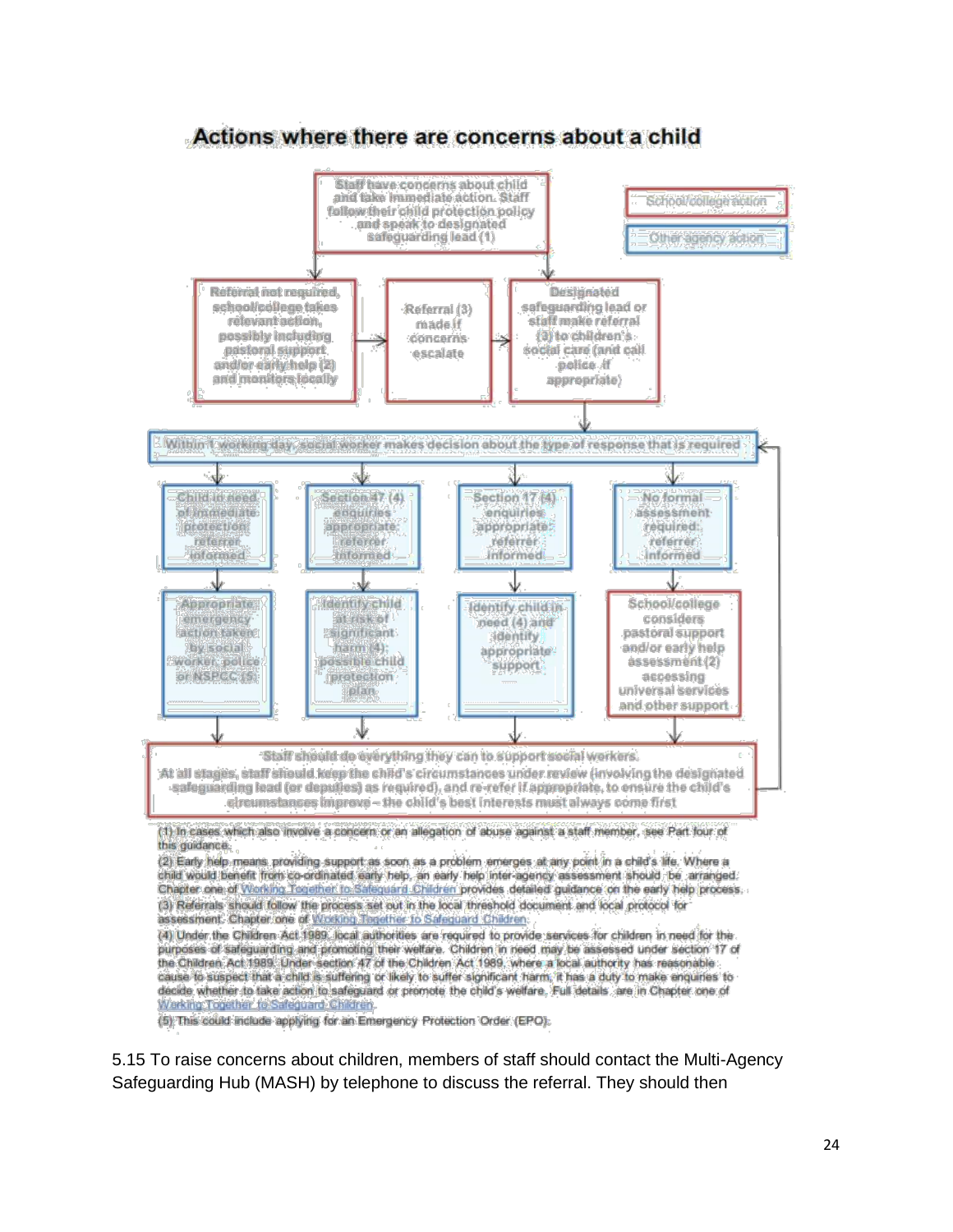complete the online Multi-Agency Referral Form (MARF) and submit this to the MASH. The school will follow up referrals if we do not receive feedback **from Children's Services.**

**MASH Telephone number:** 02476 788 555

**MASH online referral form:** <http://www.coventry.gov.uk/safeguardingchildren>

**Out of hours Emergency Duty Team:** 02476 832 222

**Prevent/Channel Referrals:** Refer to MASH [\(mash@coventry.gov.uk\)](mailto:mash@coventry.gov.uk) and to [CTU\\_GATEWAY@west-midlands.pnn.police.uk](mailto:CTU_GATEWAY@west-midlands.pnn.police.uk)

**5.16** If a child's situation does not appear to be improving following a referral, the school may rerefer the child. We will also consider using the **[Coventry Safeguarding Children](https://westmidlands.procedures.org.uk/ykpzx/statutory-child-protection-procedures/managing-professional-disagreements) [Partnership's](https://westmidlands.procedures.org.uk/ykpzx/statutory-child-protection-procedures/managing-professional-disagreements)  [Managing Professional Disagreements policy LINK UPDATED.](https://westmidlands.procedures.org.uk/ykpzx/statutory-child-protection-procedures/managing-professional-disagreements)** to ensure that our concerns have been addressed and that the situation improves for the child.

# **6 Record-keeping**

6.1 Information will be kept confidential and stored securely.

6.2 A written record of all safeguarding and/or child protection concerns, discussions and decisions made will be kept in individual children's files. This will be separate from the main school file and will only be accessed by the relevant safeguarding staff.

6.3 Cardinal Newman keeps all safeguarding files electronically, *using a system called CPOMs.*  6.4 Staff will submit all concerns in writing to the DSL at the earliest opportunity. This may be after having a verbal conversation, but conversations will also be followed up in writing.

6.5 In the event that a child moves school, the safeguarding file will be transferred to the new setting securely and separately from the main school file. Once received by the new school, this school will not retain the information.

6.6 The school will seek at least two emergency contacts for every child.

6.7 All data processed by Cardinal Newman is done so in line with the General Data Protection Guidelines and the Data Protection Act (2018). Please see the following policies for additional information;

[Data Protection Policy](file://///cncs-fs2/slt_drive$/EFH-SHS/Policies/Data%20Protection%20Policy) [Data Retention Policy](file://///cncs-fs2/slt_drive$/EFH-SHS/Policies/Data%20Retention%20Policy) **[Student Privacy Notice](file://///cncs-fs2/slt_drive$/EFH-SHS/Policies/Student%20Privacy%20Notice)** 

6.8 Further information regarding information sharing and data processing in relation to safeguarding can be found in Part One of Keeping Children Safe in Education (September 2021).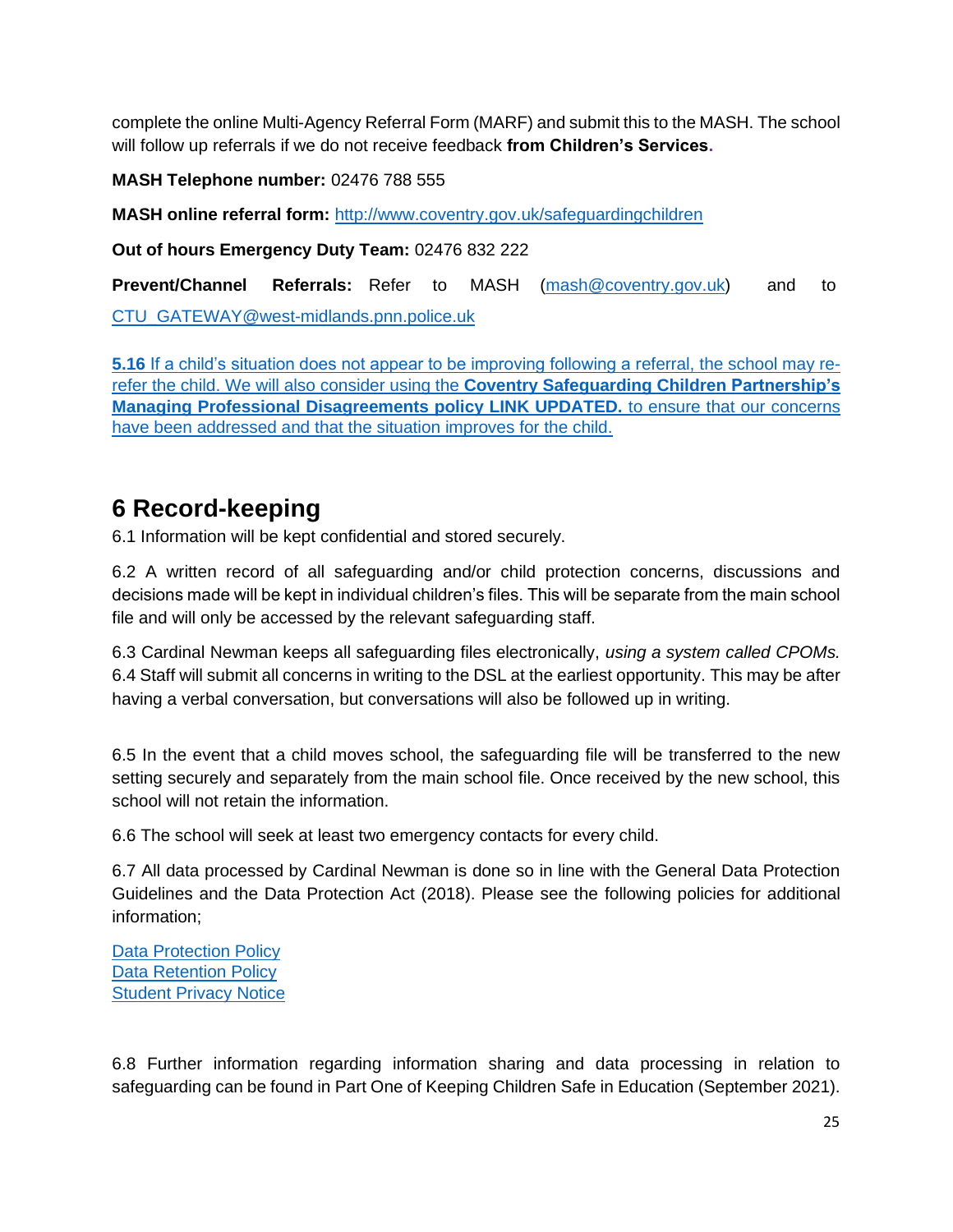# **7 Photography and Images**

7.1 Consent from parents to photograph children at school events for promotional reasons will be sought when the child joins Cardinal Newman with additional annual checks completed for those students who do not have consent.

7.2 Parents can withdraw consent at any time and must notify Cardinal Newman if they do not wish their child's photographs to be used.

7.3 Photographs of children used publicly will not be displayed with their name or other personal information.

7.4 Photographs of children will be processed in line with the General Data Protection Regulation.

# **8 Early Help**

8.1 Cardinal Newman is committed to supporting families as soon as a possible problem arises. It is more effective to support a family through early help than reacting to a problem later. Everyone who comes into contact with children and their families and carers have a role to play in safeguarding children. Cardinal Newman works closely with its neighbouring family hub to work with families in the community to improve outcomes for children.

Family Hub: Pathways Family Hub, Radford Primary School, Lawrence Saunders Road, Radford, Coventry, CV6 1HD

8.2 Cardinal Newman works within the Coventry Safeguarding Children Partnership's *['Right Help,](http://www.coventry.gov.uk/righthelprighttime)  [Right Time'](http://www.coventry.gov.uk/righthelprighttime)* framework, available on the CSCP website.

# **9 Staff training**

9.1 In order for staff to be able to understand and discharge their safeguarding and child protection duties, Cardinal Newman has committed to training staff throughout the academic year. All staff members will be made aware of Cardinal Newman's safeguarding processes and structures and will receive training on these as part of their induction. As part of this training and their annual refresher, they will also receive;

- □ This 'Safeguarding and Child Protection Policy';
- □ The staff Code of Conduct
- □ Copies of Part 1 and/or Annex A of Keeping Children Safe in Education (September 2021)
- □ School procedures for Children Missing Education
- □ The school Behaviour Policy

9.2 Staff at Cardinal Newman will;

- □ Attend annual Level 1 Safeguarding training in September led by the DSL
- □ Attend annual safeguarding refreshers half way through the academic year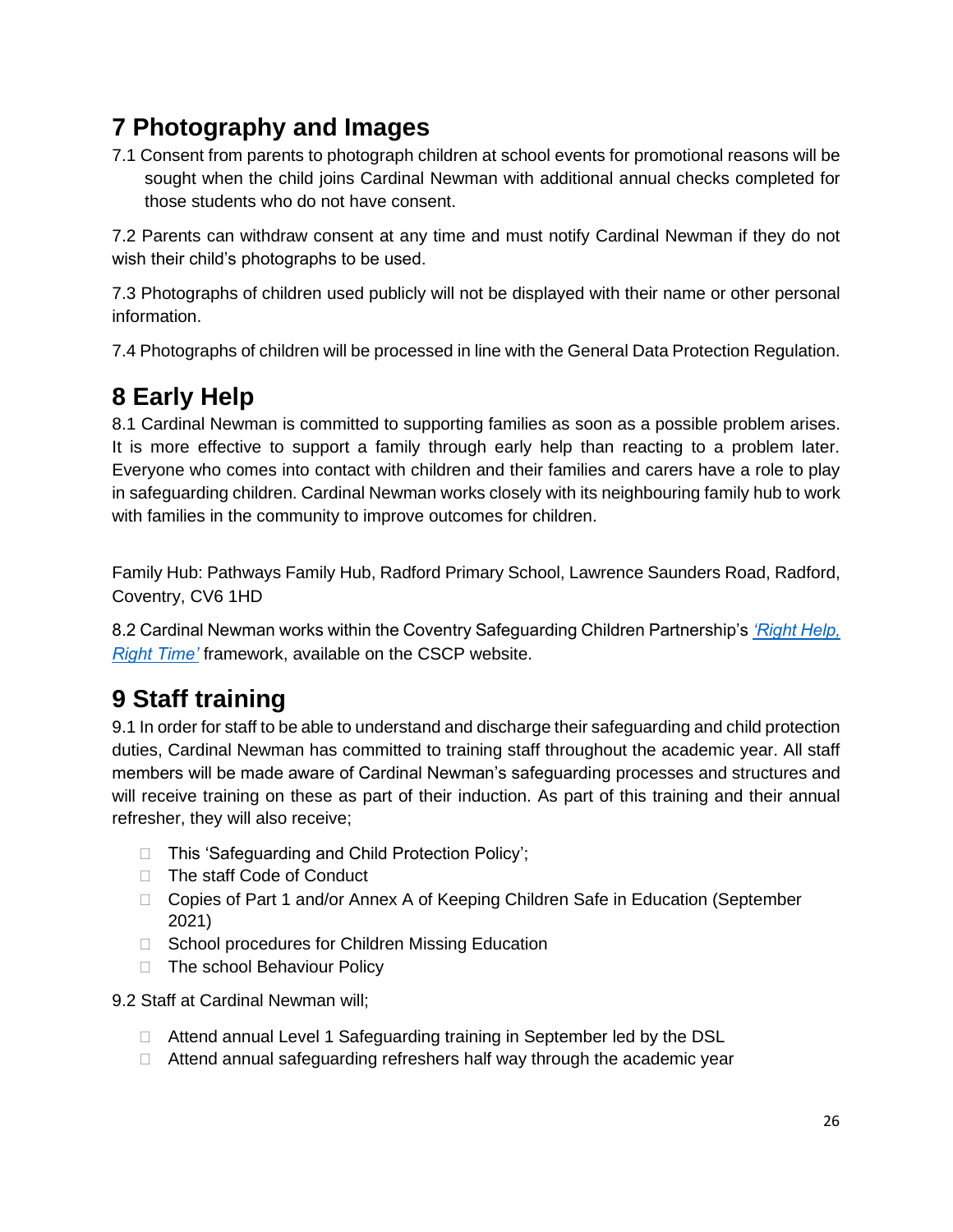- □ Be trained in Team Teach techniques where their job role places such demands on them
- $\Box$  Attend DSL briefings as expected in line with their job role
- $\Box$  Be provided with a termly safeguarding newsletter which is also shared with parents/carers

9.3 Cardinal Neman recognise that children may engage in risky behaviours that may put them at additional risk of danger. These can include drug taking, alcohol abuse, truanting and the sharing of consensual or non-consensual nude images or videos<sub>5</sub>. Staff will be training in these areas in order to be able to further recognise if a child is at risk of harm.

# **10 Safer Recruitment**

10.1 Cardinal Newman is committed to providing children with a safe environment, in which they can learn. We take safer recruitment seriously and all staff are subject to the following checks;

- $\Box$  Identity check;
- DBS clearance;
- $\Box$  Prohibition from teaching checks (where required);
- Barred List check;
- $\Box$  Section 128 checks (as required leadership and management);
- □ Reference check (two references required);
- $\Box$  Professional qualifications check;
- $\Box$  Right to work in the UK check;
- $\Box$  Further checks for those who have lived outside the UK;
- Disqualification Under the Childcare Act 2006 checks (as required).
- $\Box$  Verification on the candidate's mental and physical fitness may also be checked.

10.2 A record of all checks on members of staff will be held on the Single Central Record.

10.3 All new members of staff will be required to obtain DBS clearance. Cardinal Newman reserves the right to re-check DBS clearance for any member of staff where information is received that indicates that they may pose a risk to children and may ask candidates to be registered on the DBS update service.

10.4 At least one member of every interview panel will have undergone Safer Recruitment training which will be refreshed every 2 years.

10.5 We take proportionate decisions on whether to check individuals beyond what is required.

10.6 Any visitor to the school who has not been subject to the necessary checks will be supervised at all times and risk assessed.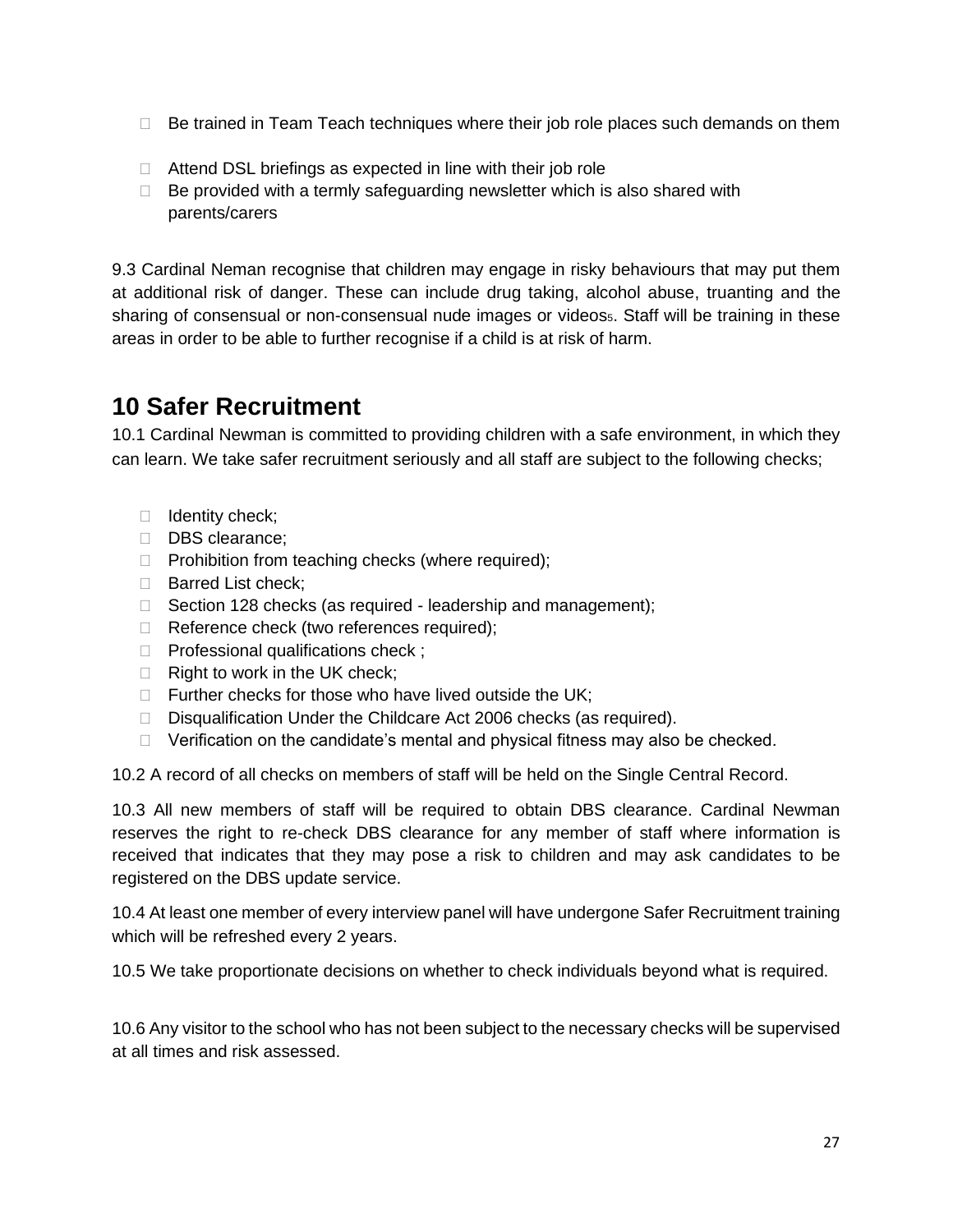10.7 All safer recruitment practices at Cardinal Newman comply with Keeping Children Safe in Education (September 2021). See Part 3 of Keeping Children Safe in Education (September 2021) for further information.

# *See Safer Recruitment policy for further details (Holy Cross Multi Academy Company Policy).*

# **11 Allegations of abuse against staff**

11.1 Cardinal Newman takes all safeguarding concerns and/or allegations against staff seriously and will manage them in line with this policy, Part Four of Keeping Children Safe in Education (September 2021) and the CSCP Guidance, **['Allegations Against Staff and](https://westmidlands.procedures.org.uk/ykpzy/statutory-child-protection-procedures/allegations-against-staff-or-volunteers) [Volunteers'. L](https://westmidlands.procedures.org.uk/ykpzy/statutory-child-protection-procedures/allegations-against-staff-or-volunteers)INK UPDATED**

**11.2 Allegations or concerns may include**

- $\Box$  Staff having behaved in a way that has harmed a child, or may have harmed a child;
- $\Box$  Staff possibly committing a criminal offence against or related to a child;
- $\Box$  Staff behaving towards a child or children in a way that indicates that he or she may pose a risk of harm to children; or
- □ Staff behaving or possibly behaving in a way that indicates they may not be suitable to work with children (including behaviour outside of work). This is known as 'Transferable risk'.

11.3 If a concern or allegation of abuse arises against the Headteacher, it must be reported to the *Chair of Governors and Catholic Senior Executive Leader* without delay.

11.4 If a concern or allegation of abuse arises against any member of staff, supply teacher, volunteer or contractor other that the Headteacher, it must be reported to the Headteacher without delay.

11.5 Concerns or allegations of abuse against staff must be reported to the Headteacher or Chair of Governors as appropriate and not discussed directly with the person involved.

11.6 The Headteacher or Chair of Governors should consider if the concern or allegation meets the threshold for Designated Officer intervention. The details of the LAdo can be found of the front of this policy.

11.7 Concerns relating to a position of trust issue will be referred to the Local Authority designated officer within 24 hours.

11.8 If a child has suffered or may have suffered abuse or harm, a MASH referral will also be made.

11.9 In the instances where an allegation is dealt with internally, the Local Authority designated officer will provide information and support to Cardinal Newman's in managing the allegation.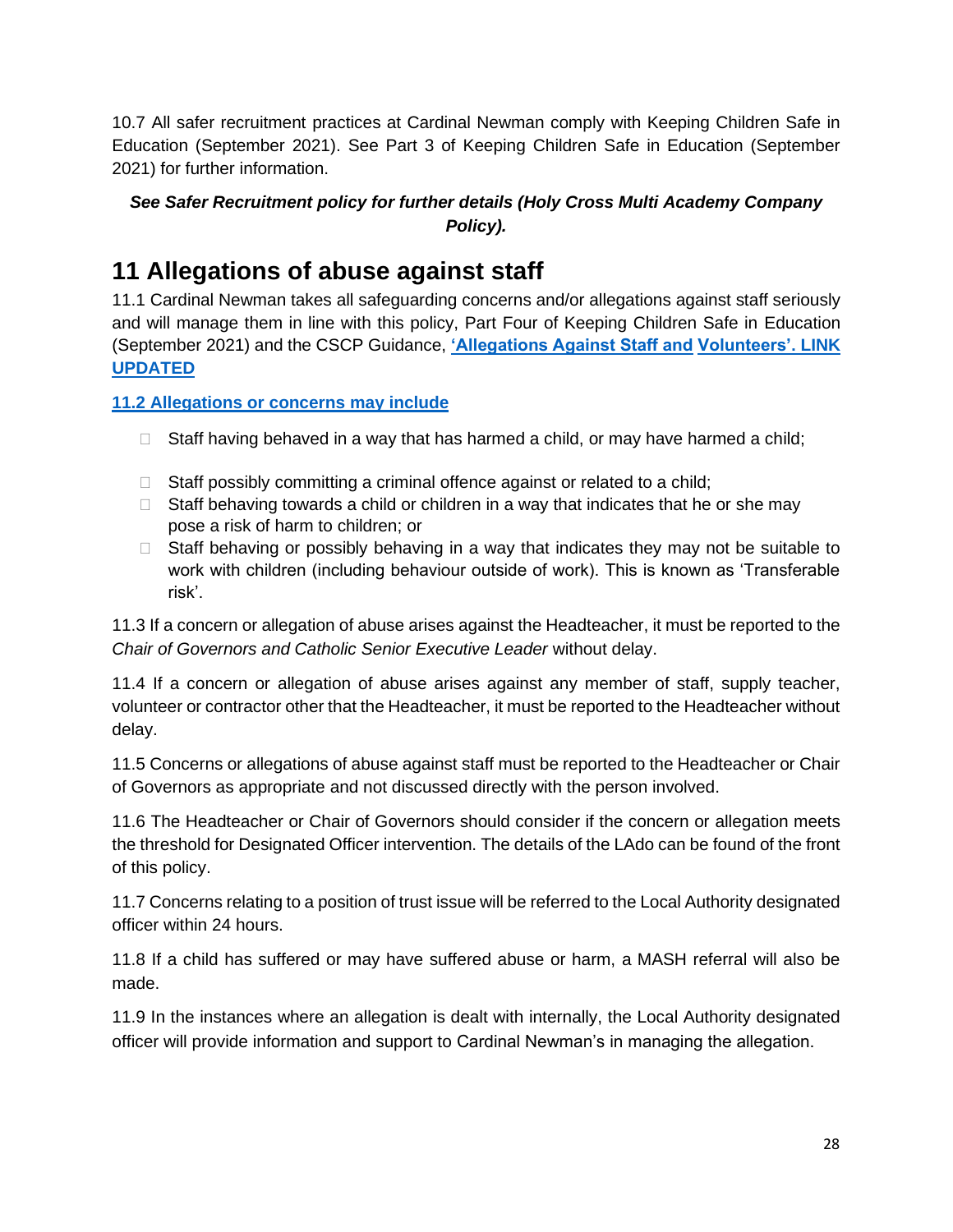11.10 A referral to the Disclosure and Barring Service will be made if a member of staff is dismissed or removed from their post as a result of safeguarding concerns, or would have been removed if they had not have resigned.

11.11 Supply Teachers and all contracted staff

11.11.1 Although the school does not directly employ supply teachers and contractors, the school will ensure that any concerns or allegations are handled properly.

11.11.2 The school will never cease to use a supply teacher for safeguarding reasons without liaising with the Local Authority Designated Officer and reaching a suitable outcome.

11.11.3 Governing bodies/proprietors will liaise with the supply agency to determine whether to suspend or redeploy the supply teacher whilst they carry out their investigation.

11.11.4 The school will inform supply agencies of its process for managing allegations, including inviting the agency's human resource manager (or equivalent) to meetings and regularly updating agencies on relevant school policies. The school will usually take the lead because agencies do not have direct contact with children or staff, so will not be able to collect facts.

### **11.12 Governors**

11.12.1 If an allegation or concern is about a Governor, the school will follow local procedures.

### **11.13 Volunteers**

11.13.1 Risk assessments and a DBS check will be requested for all volunteers. Under no circumstances will a volunteer whereby no checks have been carried out will be alone with children or allowed to work in regulated activity.

### **11.14 Whistleblowing**

11.14.1 Cardinal Newmand operates a culture of safeguarding and all staff should report any concerns about poor or unsafe practice, or Cardinal Newman's safeguarding processes to the senior leadership team.

11.14.2 The senior leadership team will take all concerns seriously.

11.14.3 In the event that a member of staff is unable to raise an issue with senior leadership in school, they should refer to Part 1 of Keeping Children Safe in Education for additional guidance on whistleblowing procedures.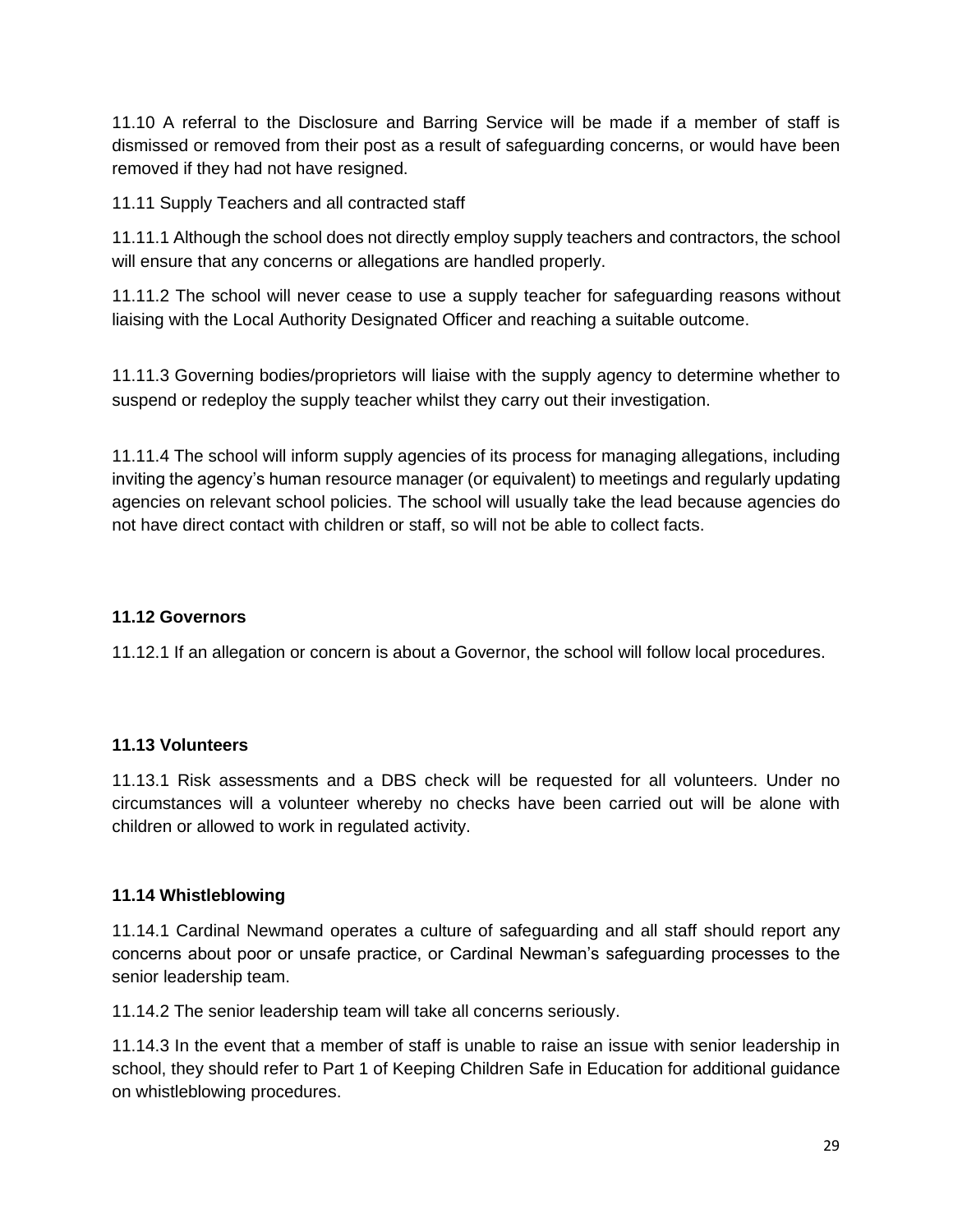# **12 Promoting safeguarding and welfare in the curriculum**

12.1 Cardinal Newman recognises the importance of teaching children how to stay safe and look after their mental health and are committed to equipping children with the skills and knowledge to have successful and happy lives.

12.2 The school will teach children about safeguarding, including online safety. As part of a broad and balanced curriculum, the school will cover relevant issues in line with government guidance on Relationships Education, Relationships and Sex Education and Health Education.

# **[RSE Policy](file://///cncs-fs2/slt_drive$/EFH-SHS/Policies/RSE%20Policy)**

12.3 Children at Cardinal Newman will receive the following as part of our promotion of safeguarding across the curriculum:

- *6 safeguarding specific weeks across the school year focusing specifically on safeguarding matters during tutor time*
- *RSE and other safeguarding topics during PSHE*
- *RSE during RE lessons*
- *Talks and support from external providers notably Coventry Mind, Cyrennians, CRASSAC*

12.4 Education at home and remote learning – should remote learning take place, please see attached policy

[Remote Education Policy](file://///cncs-fs2/slt_drive$/EFH-SHS/Policies/Remote%20Education%20Policy)

# **13 Children Looked After**

13.1 The most common reason for children to be looked-after is because they have experienced abuse and/or neglect. Cardinal Newman recognises that children looked after may have additional vulnerabilities. The Designated Lead for Looked-After and Previously Looked-After Children is Mrs Christine Bevis

13.2 Staff will receive training on how to best safeguard children who are Looked-After and Previously Looked-After.

13.3 The school will work with Personal Advisors when children leave care (where applicable).

13.4 Cardinal Newman is committed to working with other agencies to ensure the best outcomes for Looked-After and Previously Looked-After children.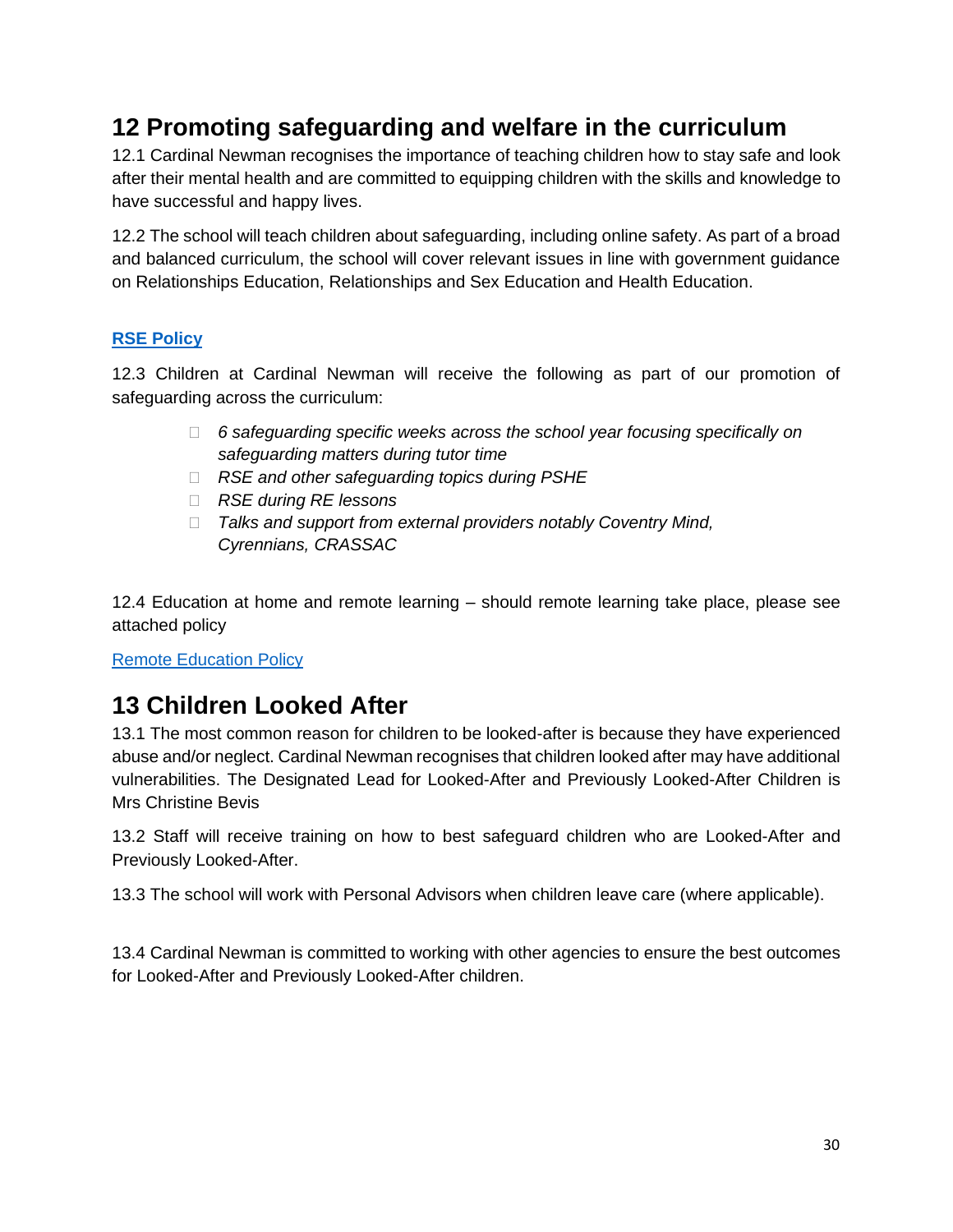# **14 Children with Special Educational Needs and Disabilities or physical health needs**

14.1 As outlined in Keeping Children Safe in Education (2021), Cardinal Newman is aware that children with additional needs or disabilities may be more vulnerable to abuse and additional barriers may exist when recognising abuse and neglect. This could be because;

- $\Box$  assumptions that indicators of possible abuse such as behaviour, mood and injury relate to the child's disability without further exploration;
- $\Box$  being more prone to peer group isolation or bullying than other children;
- $\Box$  the potential for children with SEN and disabilities or certain medical conditions being disproportionally impacted by behaviours such as bullying, without outwardly showing any signs; and
- $\Box$  communication barriers and difficulties in overcoming these barriers.6

14.2 Staff will be trained in recognising signs of abuse in children with SEN and disabilities or certain medical conditions.

14.3 Staff will take into account the needs of a child when responding to concerns of abuse or when taking a disclosure. We recognise that some children require specialist intervention to communicate and advice from the SENCO will be sought in these circumstances.

14.4 Safeguarding learning opportunities within the curriculum will be appropriately differentiated to ensure all children can access it.

# **15 Use of reasonable force**

15.1 There may be occasions when staff are required to use reasonable force to safeguard children. We will not use any more force than is necessary.

Further guidance on the use of reasonable force is available in the [Behaviour Policy.](http://fluencycontent2-schoolwebsite.netdna-ssl.com/FileCluster/CardinalNewmanCatholic/MainFolder/School-Policies/Behaviour-Policy-Autumn-2017.pdf)

# **16 Summary**

16.1 The school is committed to safeguarding children and will always make safeguarding decisions that are in the best interests of each child. For further information or if you have any queries about this policy, please contact the Cardinal Newman.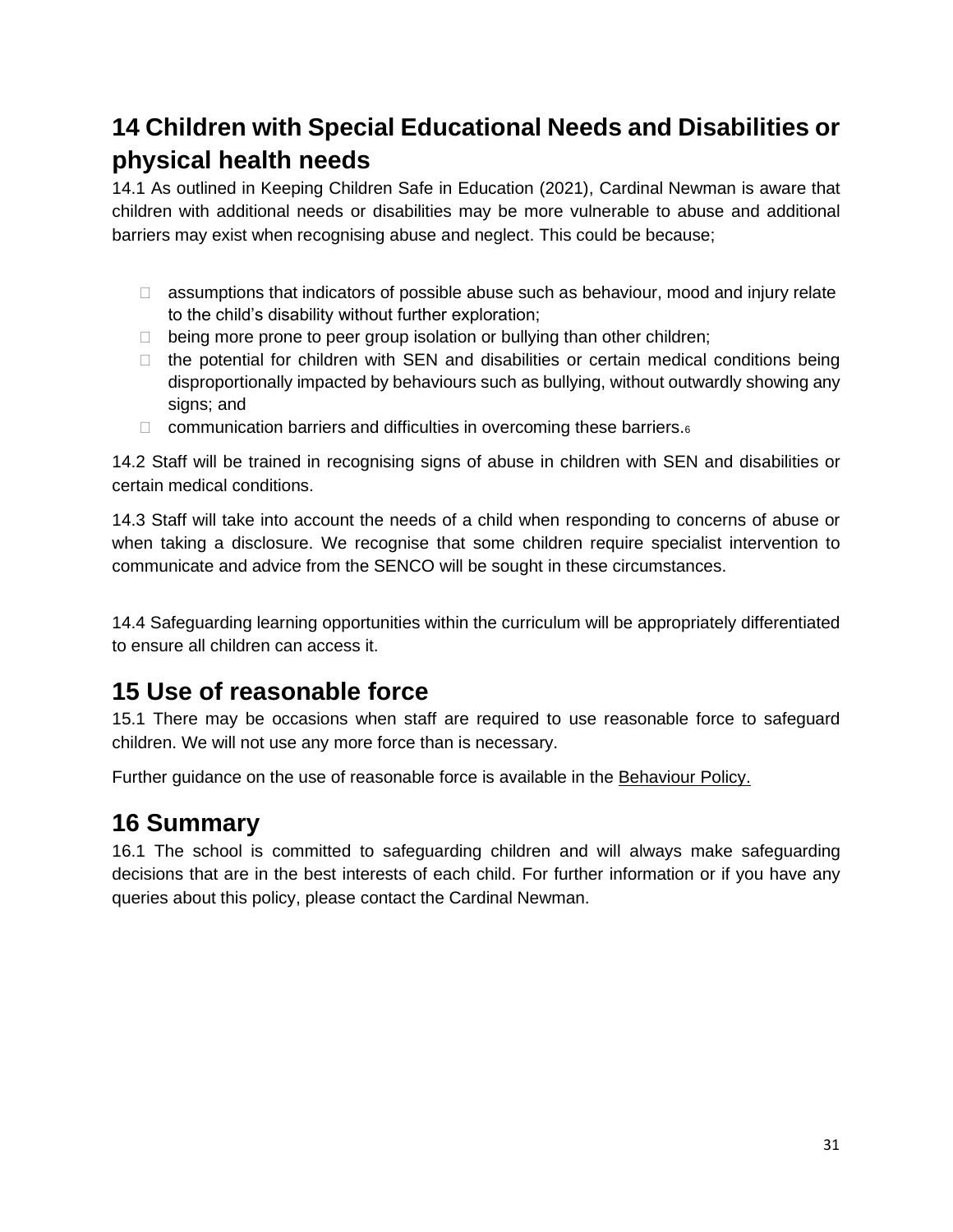# **Appendix A**

The school's safeguarding policy is intended to be used in conjunction with the following policies; [Policies | Cardinal Newman](file://///cncs-fs2/slt_drive$/EFH-SHS/Policies/Policies%20|%20Cardinal%20Newman)

The school adheres to Coventry Safeguarding Children Partnership Policies, which can be found here: [Coventry Safeguarding Children Partnership Policies](file://///cncs-fs2/slt_drive$/EFH-SHS/Policies/Coventry%20Safeguarding%20Children%20Partnership%20Policies)

- [Allegations Against Staff or Persons in a Position of Trust Policy \(CSCP\)](http://www.proceduresonline.com/covandwarksscb/p_alleg_against_staff.html#sub_alleg_ref_dbs)
- $\Box$  Anti Bullying Policy
- □ Anti-Discrimination and Harassment Policy
- □ Behaviour Policy
- □ Children/Young people with Medical Needs Complaints Policy
- □ Critical Incident Plan
- Data Protection Policy and Privacy Notice
- Drugs and Alcohol Policy
- □ Equalities Policy
- [Escalation and Resolution of Professional Disagreements \(CSCP\)](http://www.proceduresonline.com/covandwarksscb/p_escalation_resol.html)
- □ Health & Safety Policy
- □ HR & Governance Policy
- □ Online Safety Policy
- □ Intimate Care Policy
- **IT Policy**
- □ Medicine & First Aid Policy
- □ Primary-Secondary Transition Policy
- **D** PSHE Policy
- □ SRE Policy
- □ Self-harm/Mental Health Policy
- □ Safer Recruitment Policy
- □ Site Security Policy
- □ SEND Policy
- □ Staff Code of Conduct
- $\Box$  Trips and Visits Policy
- □ Use of Reasonable Force Policy
- □ Visitor Management Policy
- □ Whistleblowing Policy

# **Appendix B – Further Safeguarding Information**

# **Types of Abuse**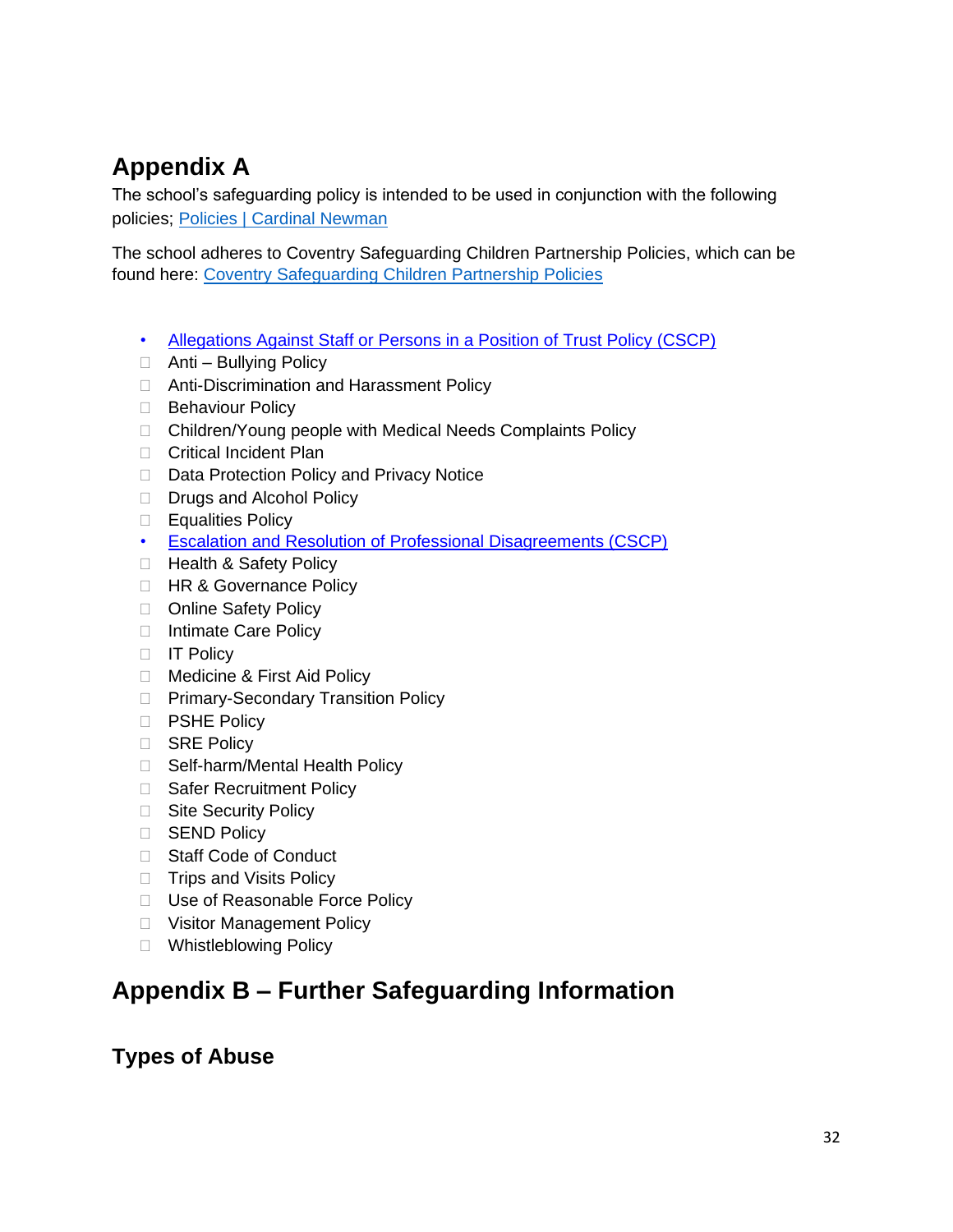As outlined in paragraph 4.4, the school will take action if we believe a child is at risk of or is suffering from abuse. Abuse is not limited to physical, emotional, sexual abuse and neglect. For further information on the definitions of the types of abuse below, please refer to Keeping Children Safe in Education (2021), Annex A.

See below for policy information relating to other key safeguarding issues. All decisions taken in responding to concerns of abuse will be taken in the best interests of the child.

### **Bullying, including cyber- or online-bullying**

*The school takes all forms of bullying seriously and will respond sensitively and quickly to any reported bullying. Children should report any bullying to their form tutor, to the DSL or to any trusted member of staff and we will work to resolve it.*

*We also teach children about the dangers of bullying through our curriculum. See link to curriculum here:*

*Bullying can take many forms and we have several policies that cover different aspects of bullying. Please see the Anti-Bullying Policy, the Behaviour Policy and paragraph 5.8 of this policy for further information.*

Dealing with bullying for both victim and perpetrator takes a supportive, restorative justice and punitive approach depending on each situation. There may sometimes be misunderstanding about the meaning of the term 'bullying'. One-off incidents, whilst they may be very serious and must always be dealt with, do not fall within the definition of 'bullying'.

### **Child criminal exploitation (including involvement in county lines)**

Criminal exploitation of children is a geographically widespread form of harm that is a typical feature of county lines criminal activity: drug networks or gangs groom and exploit children and young people to carry drugs and money from urban areas to suburban and rural areas, market and seaside towns. Key to identifying potential involvement in county lines are missing episodes, when the victim may have been trafficked for the purpose of transporting drugs and a referral to the National Referral Mechanism12 should be considered. Like other forms of abuse and exploitation, county lines exploitation:

- $\Box$  can affect any child or young person (male or female) under the age of 18 years;
- $\Box$  can affect any vulnerable adult over the age of 18 years;
- $\Box$  can still be exploitation even if the activity appears consensual;
- $\Box$  can involve force and/or enticement-based methods of compliance and is often accompanied by violence or threats of violence;
- $\Box$  can be perpetrated by individuals or groups, males or females, and young people or adults; and
- $\Box$  is typified by some form of power imbalance in favour of those perpetrating the exploitation.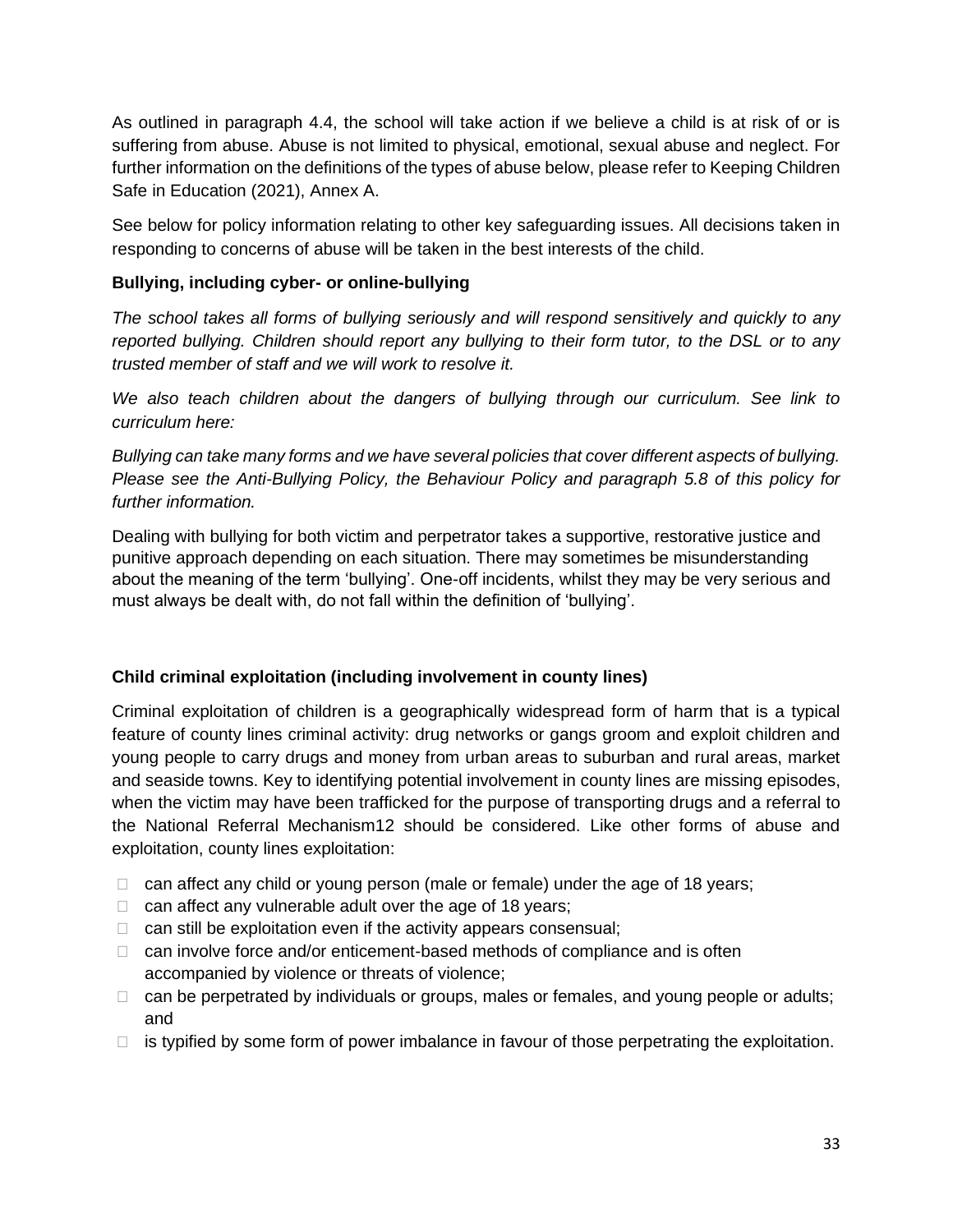Whilst age may be the most obvious, this power imbalance can also be due to a range of other factors including gender, cognitive ability, physical strength, status, and access to economic or other resources.

In the event of any concerns about any of our young people initially Cardinal Newman will make referrals through usual safeguarding procedures via CPOMs and notifying the DESIGNATED SAFEGUARDING LEAD.

### **Domestic abuse**

The cross-government definition of domestic violence and abuse is:

Any incident or pattern of incidents of controlling, coercive, threatening behaviour, violence or abuse between those aged 16 or over who are, or have been, intimate partners or family members regardless of gender or sexuality.

The abuse can encompass, but is not limited to:

- psychological
- physical
- sexual
- financial
- emotional

Exposure to domestic abuse and/or violence can have a serious, long lasting emotional and psychological impact on children. In some cases, a child may blame themselves for the abuse or may have had to leave the family home as a result. Domestic abuse affecting young people can also occur within their personal relationships, as well as in the context of their home life. Advice on identifying children who are affected by domestic abuse and how they can be helped is available at:

- □ NSPCC- UK domestic-abuse signs symptoms effects
- $\Box$  Refuge what is domestic violence/effects of domestic violence on children
- $\Box$  Safe young lives: young people and domestic abuse.

Cardinal Newman Catholic School is alerted to all domestic violence incidents via Operation encompass notifications. These alerts are emailed directly to the Designated Safeguarding Lead and Deputy Safeguarding Lead within 24 hours of a DV incident. Students involved are met with to check for welfare and offered support. All interventions and ongoing support are monitored and logged on CPOMS.

### **Fabricated or induced illness**

Fabricated or induced illness (FII) is a rare form of child abuse. It occurs when a parent or Carer, usually the child's biological mother, exaggerates or deliberately causes symptoms of illness in the child. FII is also known as "Munchausen's syndrome by proxy" (not to be confused with Munchausen's syndrome, where a person pretends to be ill or causes illness or injury to themselves).

Signs of fabricated or induced illness:

FII covers a wide range of symptoms and behaviours involving parents seeking healthcare for a child. This ranges from extreme neglect (failing to seek medical care) to induced illness.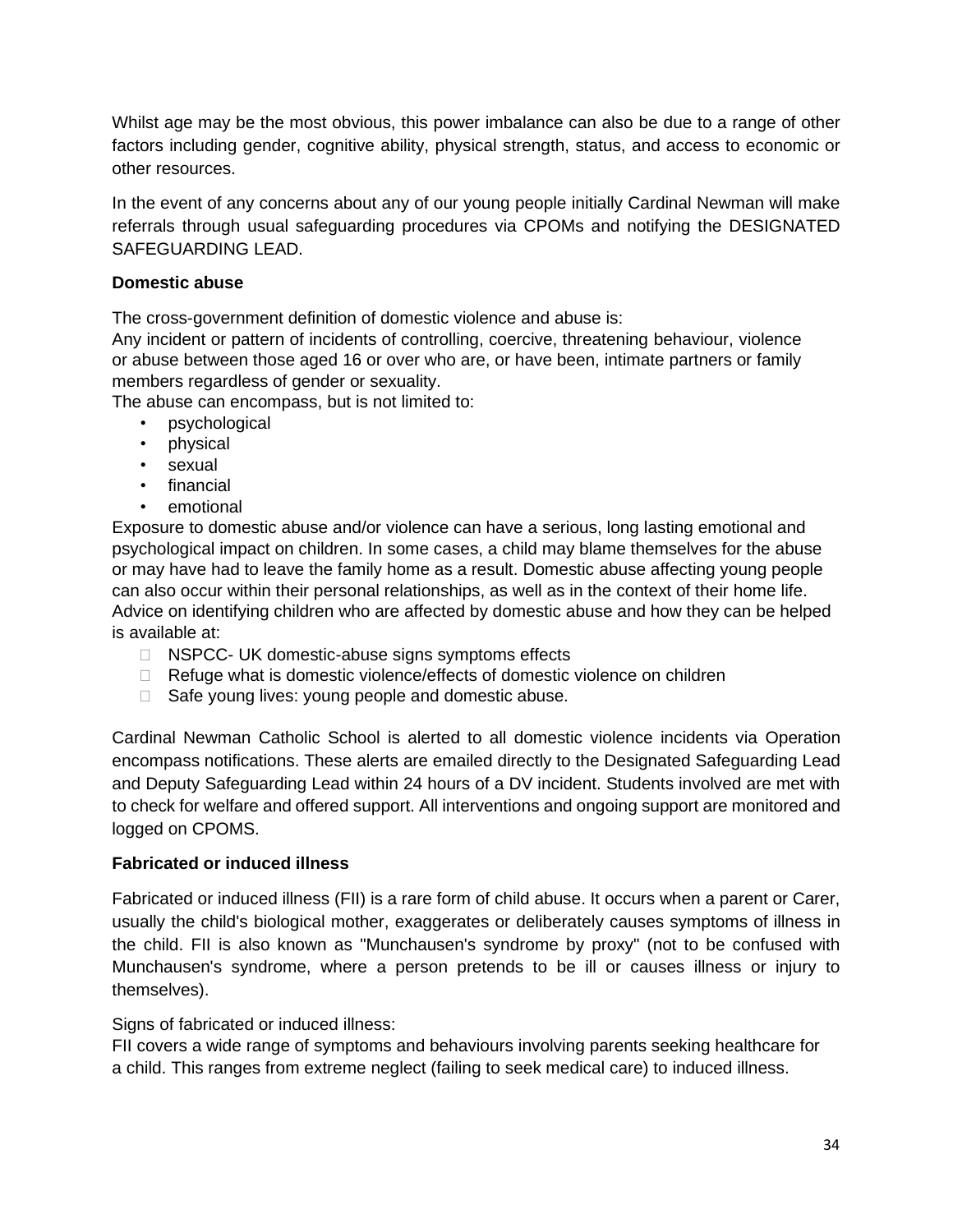Behaviours in FII include a mother or other Carer who:

- $\Box$  persuades healthcare professionals that their child is ill when they're perfectly healthy
- $\Box$  exaggerates or lies about their child's symptoms
- $\Box$  manipulates test results to suggest the presence of illness for example, by putting glucose in urine samples to suggest the child has diabetes
- $\Box$  deliberately induces symptoms of illness for example, by poisoning her child with unnecessary medication or other substances

#### **Faith-based abuse**

So-called 'honour-based' violence (HBV) encompasses incidents or crimes which have been committed to protect or defend the honour of the family and/or the community including female genital mutilation (FGM), forced marriage, and practices such as breast ironing. Abuse committed in the context of preserving "honour" often involves a wider network of family or community pressure and can include multiple perpetrators. It is important to be aware of this dynamic and additional risk factors when deciding what form of safeguarding action to take. All forms of HBV are abuse (regardless of the motivation) and should be handled and escalated as such. Professionals in all agencies, and individuals and groups in relevant communities, need to be alert to the possibility of a child being at risk of HBV, or already having suffered HBV.

#### Actions

If staff have a concern regarding a child that might be at risk of HBV or who has suffered from HBV, they should speak to the designated safeguarding lead (or deputy). As appropriate, they will activate local safeguarding procedures, using existing national and local protocols for multi-agency liaison with police and children's social care. Where FGM has taken place, since 31 October 2015 there has been a mandatory reporting duty placed on teachers103 that requires a different approach

#### **Female genital mutilation (A form of so-called 'honour-based' abuse)**

FGM comprises all procedures involving partial or total removal of the external female genitalia or other injury to the female genital organs. It is illegal in the UK and a form of child abuse with long-lasting harmful consequences. FGM mandatory reporting duty for teachers Section 5B of the Female Genital Mutilation Act 2003 (as inserted by section 74 of the Serious Crime Act 2015) places a statutory duty upon teachers along with regulated health and social care professionals in England and Wales, to report to the police where they discover (either through disclosure by the victim or visual evidence) that FGM appears to have been carried out on a girl under 18. Those failing to report such cases will face disciplinary sanctions. It will be rare for teachers to see visual evidence, and they should not be examining pupils, but the same definition of what is meant by "to discover that an act of FGM appears to have been carried out" is used for all professionals to whom this mandatory reporting duty applies. Information on when and how to make a report can be found at: Mandatory reporting of female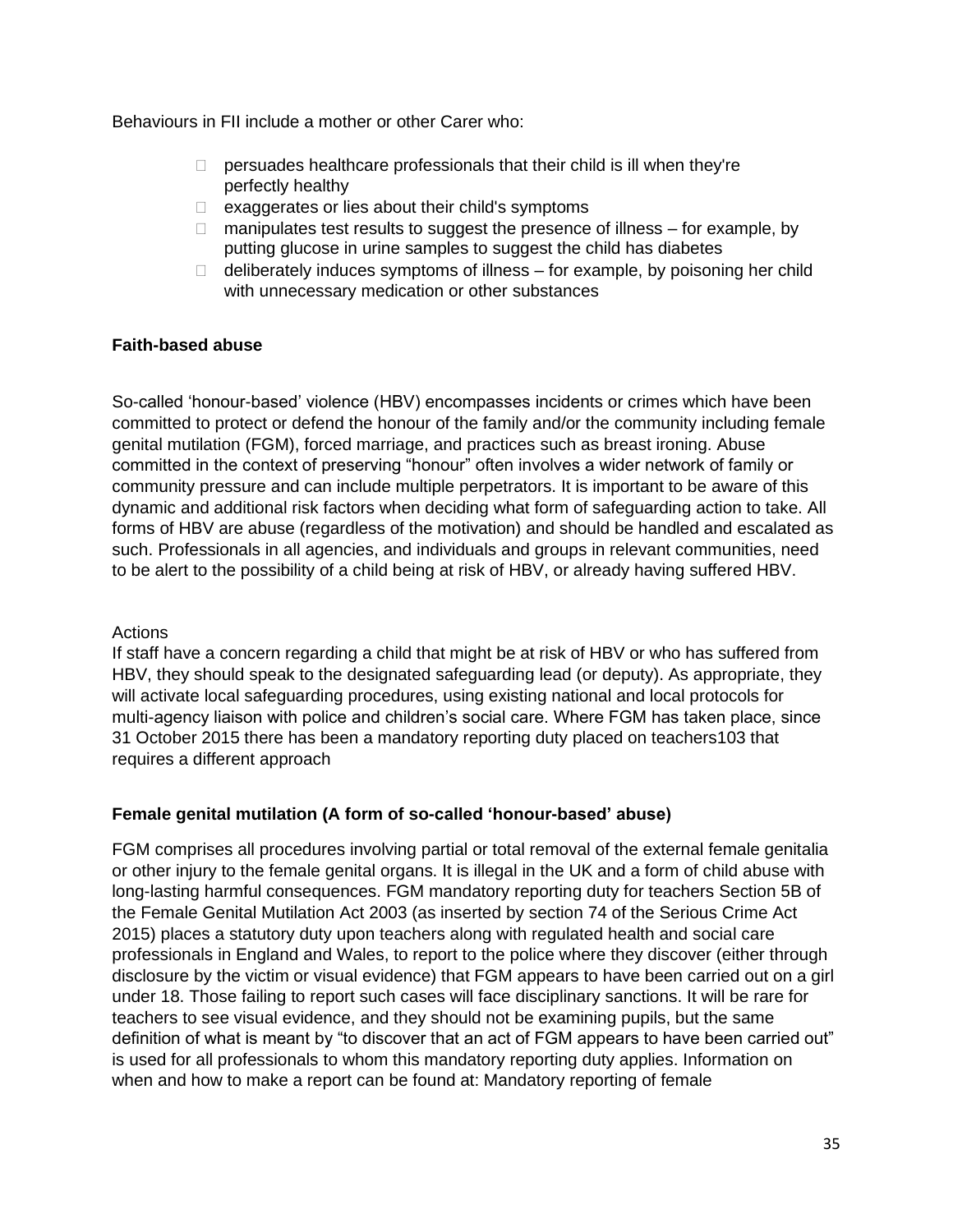genital mutilation procedural information. Teachers must personally report to the police cases where they discover that an act of FGM appears to have been carried out. Unless the teacher has good reason not to, they should still consider and discuss any such case with the school or college's designated safeguarding lead (or deputy) and involve children's social care as appropriate. The duty does not apply in relation to at risk or suspected cases (i.e. where the teacher does not discover that an act of FGM appears to have been carried out, either through disclosure by the victim or visual evidence) or in cases where the woman is 18 or over. In these cases, teachers should follow local safeguarding procedures.

An FGM Fact Sheet can be found at:

[https://assets.publishing.service.gov.uk/government/uploads/system/uploads/attachment\\_data/file/49641](https://assets.publishing.service.gov.uk/government/uploads/system/uploads/attachment_data/file/496415/6_1639_HO_SP_FGM_mandatory_reporting_Fact_sheet_Web.pdf) [5/6\\_1639\\_HO\\_SP\\_FGM\\_mandatory\\_reporting\\_Fact\\_sheet\\_Web.pdf](https://assets.publishing.service.gov.uk/government/uploads/system/uploads/attachment_data/file/496415/6_1639_HO_SP_FGM_mandatory_reporting_Fact_sheet_Web.pdf)

Under Section 5B(11)(a) of the Female Genital Mutilation Act 2003, "teacher" means, in relation to England, a person within section 141A(1) of the Education Act 2002 (persons employed or engaged to carry out teaching work at schools and other institutions in England). 14 Section 5B(6) of the Female Genital Mutilation Act 2003 states teachers need not report a case to the police if they have reason to believe that another teacher has already reported the case.

#### **Forced marriage (A form of so-called 'honour-based abuse)**

Forcing a person into a marriage is a crime in England and Wales. A forced marriage is one entered into without the full and free consent of one or both parties and where violence, threats or any other form of coercion is used to cause a person to enter into a marriage. Threats can be physical or emotional and psychological. A lack of full and free consent can be where a person does not consent or where they cannot consent (if they have learning disabilities, for example). Nevertheless, some communities use religion and culture to coerce a person into marriage. Schools and colleges can play an important role in safeguarding children from forced marriage.

The Forced Marriage Unit has published statutory guidance and Multi-agency guidelines, with pages 35-36 of which focus on the role of schools and colleges. School and college staff can contact the Forced Marriage Unit if they need advice or information: Contact: 020 7008 0151 or email fmu@fco.gov.uk.

#### **Gangs or youth violence**

Young people can be vulnerable to the community or 'family feel' of a gang. Once a child has become involved in a gang or regular youth violence it can be extremely difficult to extricate themselves. Students can show signs of this through becoming increasingly withdrawn or more vocally aggressive in school. Schools are vulnerable to

recruitment. Warning signs include 'tagging' placed around school, or older students using younger students to carry out errands or carry items for them. Staff should always remain vigilant to any changes in the students' behaviour. Referrals to the MASH should be made with concerns. Equally use of family hubs and community police can support a child who is vulnerable.

As a school of faith, a Beacon School of Peace and an International Cross of Nails school we have a commitment to preventing youth violence. Cardinal Newman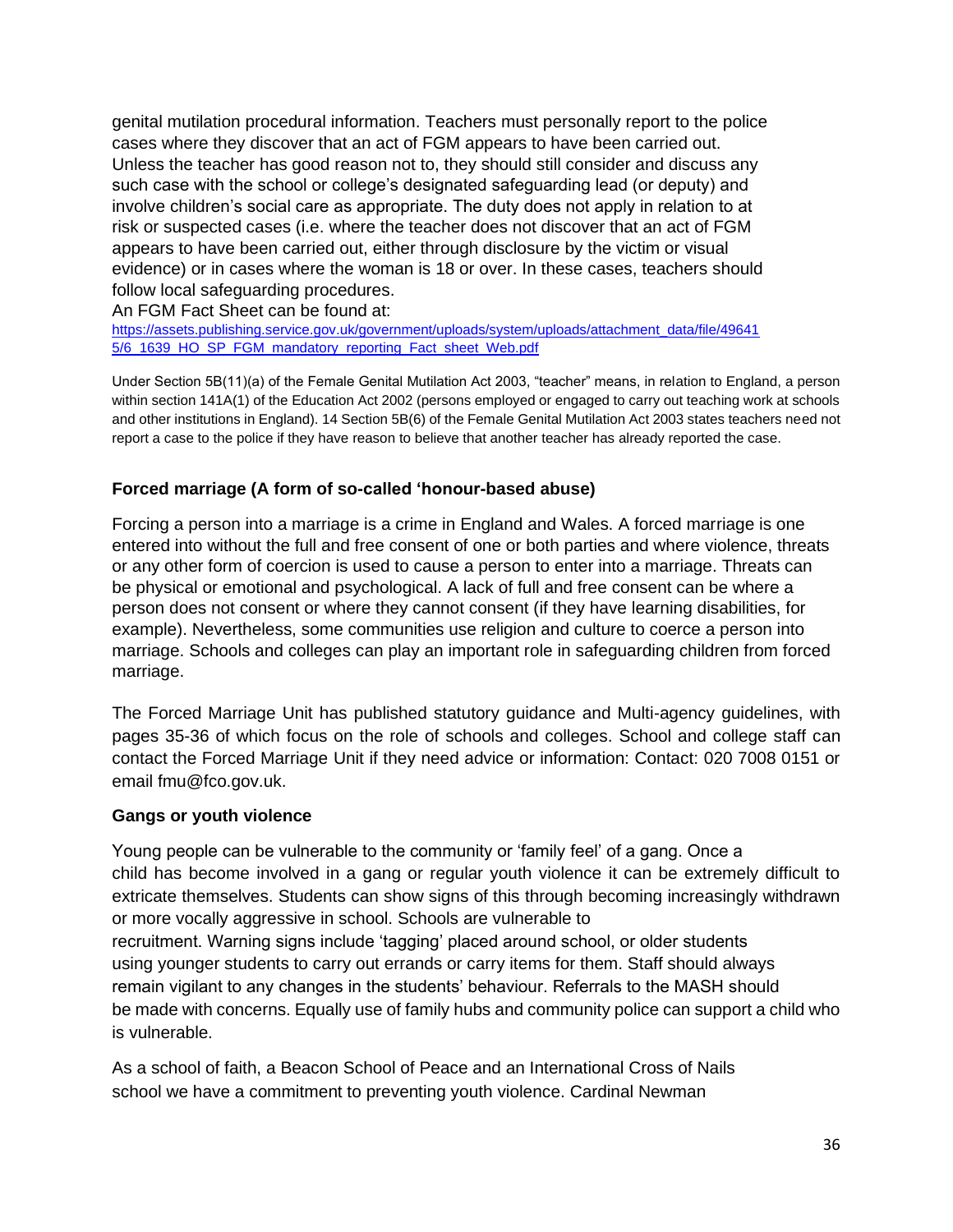consistently demonstrates a partnership approach by engaging fully with and hosting many of the Coventry North West Police Panel meetings. Consequently, we are aware of emerging youth violence issues within the City. The Prevent officer attends all police panel meetings. All relative information sharing on gangs and youth crime is fedback to the headteacher and Designated Safeguarding Lead. If action is required it is delivered via the appropriate channels of one to one mentoring or during the tutor pastoral programme.

Cardinal Newman is also allied to local resources which are available to present alternative pathways to any young person who may be on the periphery of gang related culture. Where concerns have been reported to school, further support can be provided by

completing the CSE Screening Tool

www.coventry.gov.uk/csescreeningtool

Calling the CSE Team on 024 7678 8555 for advice and guidance.

Or making a Referral to MASH

Email: cse.horizon@coventry.gov.uk

#### **Gender-based violence**

Gender-based violence is violence against women based on women's subordinate status in society. It includes any act or threat by men or male dominated institutions that inflict physical, sexual, or psychological harm on a woman or girl because of their gender. In most cultures, traditional beliefs, norms and social institutions legitimize and therefore perpetuate violence against women. Gender-based violence includes physical, sexual and psychological violence such as domestic violence; sexual abuse, including rape and sexual abuse of children by family members; forced pregnancy; sexual slavery; traditional practices harmful to women, such as honour killings, burning or acid throwing, female genital mutilation, dowry-related violence; violence in armed conflict, such as murder and rape; and emotional abuse, such as coercion and abusive language.

Trafficking of women and girls for prostitution, forced marriage, sexual harassment and intimidation at work are additional examples of violence against women. Gender violence occurs in both the 'public' and 'private' spheres. Such violence not only occurs in the family and in the general community but is sometimes also perpetuated by the state through policies or the actions of agents of the state such as the police, military or immigration authorities. Gender-based violence happens in all societies, across all social classes, with women particularly at risk from men they know.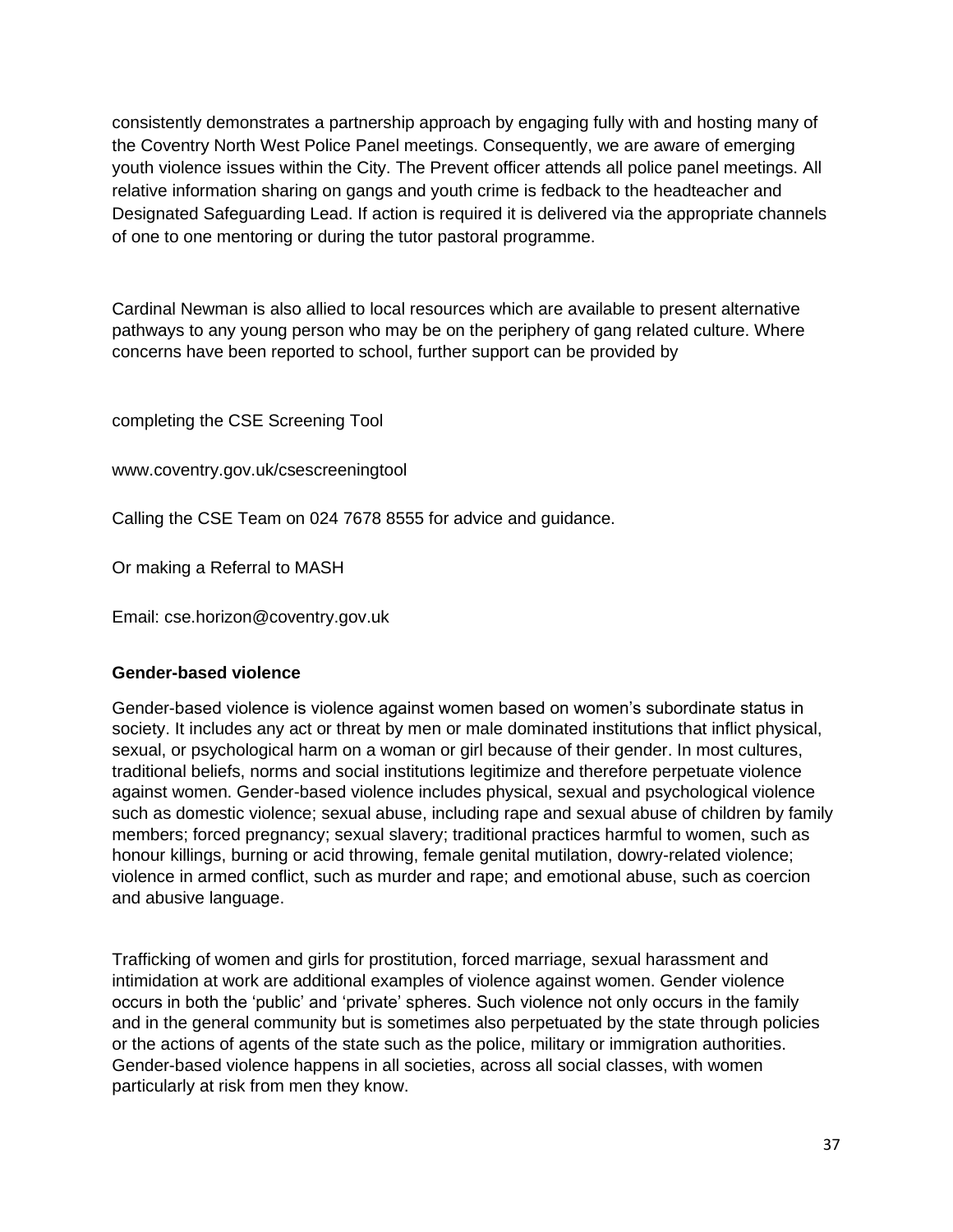Staff should always remain vigilant to any changes in the students' behaviour and comment regarding gender base violence. All concerns should be reports directly to the Designated Safeguarding Lead or Deputy Designated Safeguarding Lead.

#### **Hate**

A Hate crime or 'hate abuse' is any hate incident, which constitutes a criminal offence, perceived by the victim or any other person, as being motivated by prejudice or hate. A hate incident is any incident, which may or may not constitute a criminal offence, which is perceived by the victim or any other person, as being motivated by prejudice or hate.

Forms of hate abuse constitute any incident where a child or anyone else has been targeted because they are believed to be of a different:

- $\Box$  race
- □ religion / belief
- $\Box$  sexual orientation
- **gender identity**
- □ or have a disability.

Hate crimes are directed against people because of some aspect of who they are, most typically because they are from an ethnic minority or visible religious minority, or because of their sexuality.

Hate crime covers a wide range of behaviour, for example verbal abuse, racist or homophobic graffiti or physical assault. A crime can be classed as a hate crime if the victim or witness see it as being so.

#### **Homelessness**

Being homeless or being at risk of becoming homeless presents a real risk to a child's welfare. The designated safeguarding lead (and any deputies) should be aware of contact details and referral routes in to the Local Housing Authority so they can raise/progress concerns at the earliest opportunity. Indicators that a family may be at risk of homelessness include household debt, rent arrears, domestic abuse and anti-social behaviour, as well as the family being asked to leave a property. Whilst referrals and/or discussion with the Local Housing Authority should be progressed as appropriate, and in accordance with local procedures, this does not, and should not, replace a referral into children's social care where a child has been harmed or is at risk of harm.

The Homelessness Reduction Act 2017 places a new legal duty on English councils so that everyone who is homeless or at risk of homelessness will have access to meaningful help including an assessment of their needs and circumstances, the development of a personalised housing plan, and work to help them retain their accommodation or find a new place to live. The new duties shift focus to early intervention and encourage those at risk to seek support as soon as possible, before they are facing a homelessness crisis.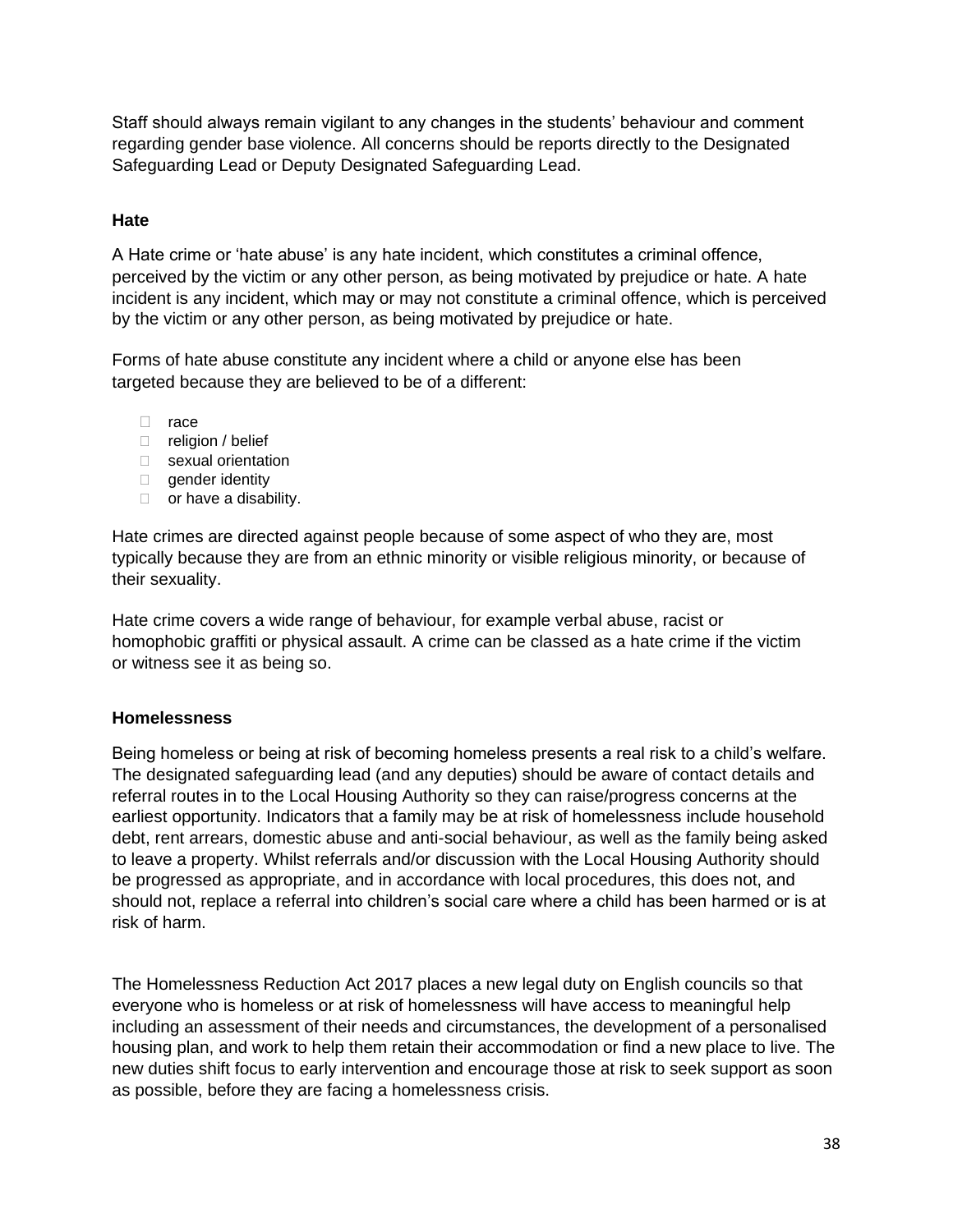In most cases school and college staff will be considering homelessness in the context of children who live with their families, and intervention will be on that basis. However, it should also be recognised in some cases 16- and 17-year olds could be living independently from their parents or guardians, for example through their exclusion from the family home and will require a different level of intervention and support. Children's services will be the lead agency for these young people and the designated safeguarding lead (or a deputy) should ensure appropriate referrals are made based on the child's circumstances. The department and the Ministry of Housing, Communities and Local Government have published joint statutory guidance on the provision of accommodation for 16- and 17-year olds who may be homeless and/or require accommodation.

### **(So-called) 'Honour-based' abuse (For FGM and Forced Marriage, types of so-called 'honour-based' abuse, see above)**

#### **Radicalisation and Extremism**

Children are vulnerable to extremist ideology and radicalisation. Similar to protecting children from other forms of harm and abuse, protecting children from this risk should be a part of a schools' or colleges' safeguarding approach.

Extremism is the vocal or active opposition to our fundamental values, including the rule of law, individual liberty and the mutual respect and tolerance of different faiths and beliefs. This also includes calling for the death of members of the armed forces. Radicalisation16 refers to the process by which a person comes to support terrorism and extremist ideologies associated with terrorist groups.

There is no single way of identifying whether a child is likely to be susceptible to an extremist ideology. Background factors combined with specific influences such as family and friends may contribute to a child's vulnerability. Similarly, radicalisation can occur through many different methods (such as social media) and settings (such as the internet).

However, it is possible to protect vulnerable people from extremist ideology and intervene to prevent those at risk of radicalisation being radicalised. As with other safeguarding risks, staff should be alert to changes in children's behaviour which could indicate that they may be in need of help or protection. Staff should use their judgement in identifying children who might be at risk of radicalisation and act proportionately which may include the designated safeguarding lead (or deputy) making a referral to the Channel programme.

Cardinal Newman Catholic School has fully integrated the Prevent Duty and the promotion of British Values into its everyday mainstream safeguarding procedures. *See link*: [https://www.gov.uk/government/publications/prevent-duty-guidance/revised-prevent](https://www.gov.uk/government/publications/prevent-duty-guidance/revised-prevent-duty-guidance-for-england-and-wales)[duty-guidance-for-england-and-wales](https://www.gov.uk/government/publications/prevent-duty-guidance/revised-prevent-duty-guidance-for-england-and-wales)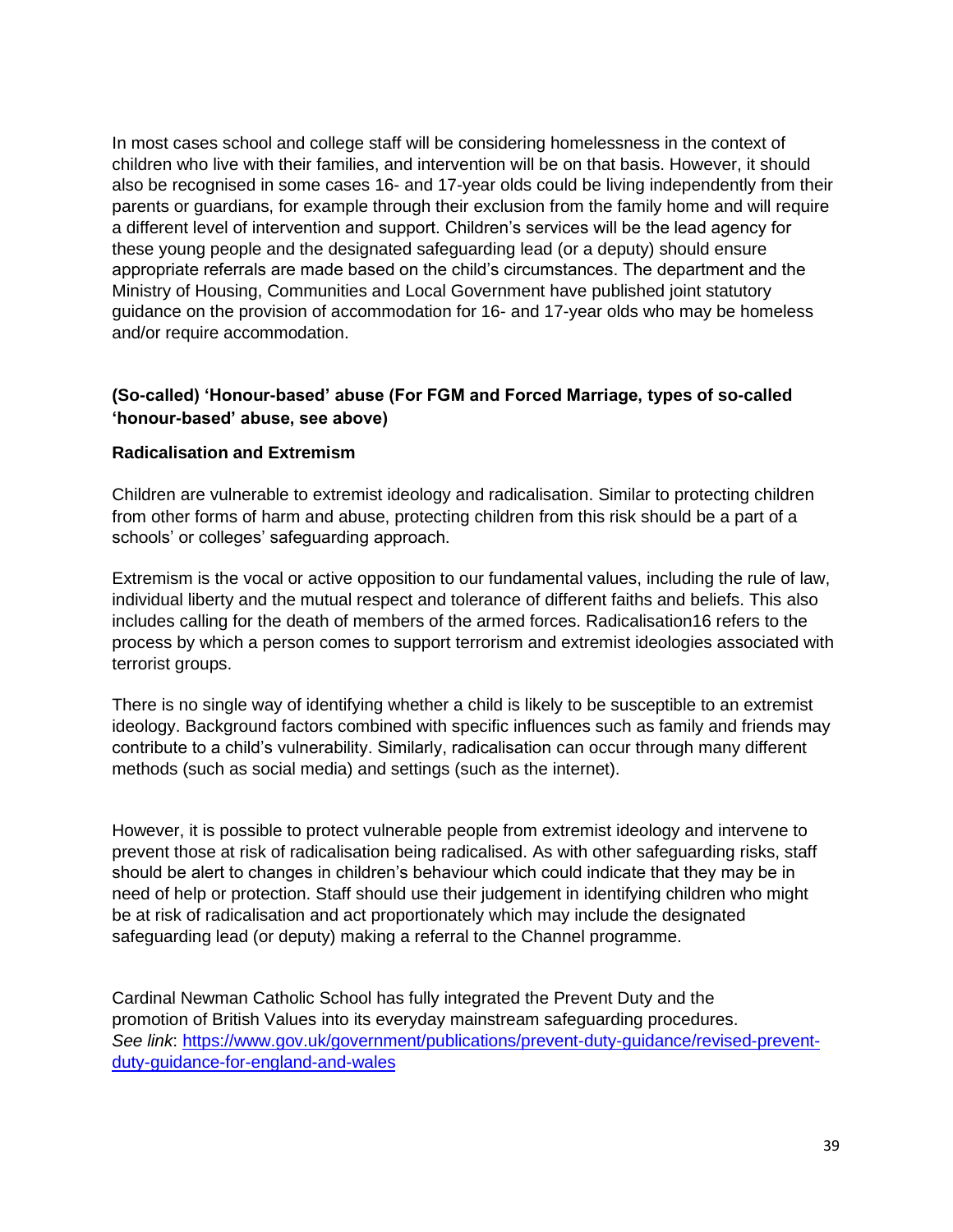The school has a designated PREVENT Lead who works in partnership with the Coventry Prevent Team, WMCTU and other external Prevent related providers. We conduct regular risk assessments and monitor and evaluate them. We have a clear programme of staff training and student engagement and we take all appropriate measures to ensure we maintain a high level of online safety.

Radicalisation and extremism can take many forms and is reported in school in the same manner as any other safeguarding concern. Through our local partnerships we have clearly defined pathways which can lead to swift interventions being implemented and also, if necessary, Channel referrals (see below)

### **The Prevent duty**

All schools and colleges are subject to a duty under section 26 of the Counter-Terrorism and Security Act 2015 (the CTSA 2015), in the exercise of their functions, to have "due regard17 to the need to prevent people from being drawn into terrorism".18 This duty is known as the Prevent duty. The Prevent duty should be seen as part of schools' and colleges' wider safeguarding obligations. Designated safeguarding leads and other senior leaders should familiarise themselves with the Revised Prevent duty guidance: for England and Wales, especially paragraphs 57-76 which are specifically concerned with schools (and also covers childcare). The guidance is set out in terms of four general themes: Risk assessment, working in partnership, staff training, and IT policies. For additional support the department has published advice for schools on the Prevent duty. The advice is intended to complement the Prevent guidance and signposts other sources of advice and support.

There is additional guidance: Prevent duty guidance: for further education institutions in England and Wales that applies to colleges.

Educate Against Hate, a website launched by the Her Majesty's Government has been developed to support and equip school and college leaders, teachers, and parents with information, tools and resources (including on the promotion of fundamental British values) to help recognise and address extremism and radicalisation in young people. The platform provides information on and access to training resources for teachers, staff and school and college leaders, some of which are free such as Prevent e-learning, via the Prevent Training catalogue.

#### **Channel**

Channel is a programme which focuses on providing support at an early stage to people who are identified as being vulnerable to being drawn into terrorism. It provides a mechanism for schools to make referrals if they are concerned that an individual might be vulnerable to radicalisation. An individual's engagement with the programme is entirely voluntary at all stages. Channel guidance, and a Channel awareness e-learning programme is available for staff at: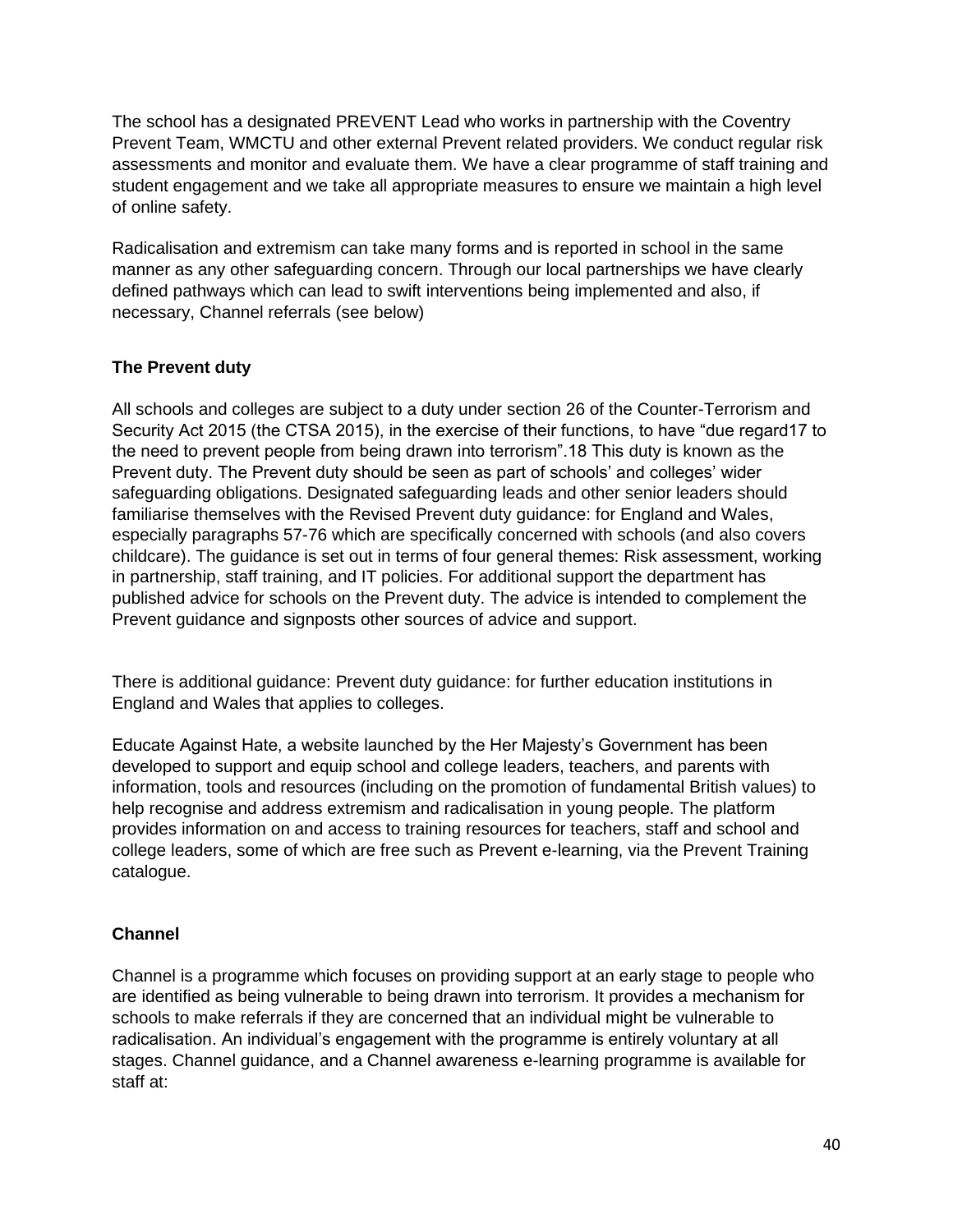Channel General Awareness. The school's Designated Safeguarding Lead (and any deputies) should be aware of local procedures for making a Channel referral. As a Channel partner, the school may be asked to attend a Channel panel to discuss the individual referred to determine whether they are vulnerable to being drawn into terrorism and consider the appropriate support required.

### **Relationship abuse**

Relationship abuse is a pattern of abusive and coercive behaviours used to maintain power and control over a former or current partner. Abuse can be emotional, financial, sexual or physical and can include threats, isolation, and intimidation. Abuse tends to escalate over time. When someone uses abuse and violence against a partner, it is always part of a larger pattern of control.

#### **Peer on peer abuse**

Children can abuse other children. This is generally referred to as peer on peer abuse and can take many forms. This can include (but is not limited to): bullying (including cyberbullying); sexual violence and sexual harassment; physical abuse such as hitting, kicking, shaking, biting, hair pulling, or otherwise causing physical harm; sexting and initiation/hazing type violence and rituals.

#### **Sexual violence or sexual harassment (including peer-on-peer abuse)**

It is important that school and college staff are aware of sexual violence and the fact children can, and sometimes do, abuse their peers in this way. When referring to sexual violence we are referring to sexual offences under the Sexual Offences Act 200319 as described below:

Rape: A person (A) commits an offence of rape if: he intentionally penetrates the vagina, anus or mouth of another person (B) with his penis, B does not consent to the penetration and A does not reasonably believe that B consents.

Assault by Penetration: A person (A) commits an offence if: s/he intentionally penetrates the vagina or anus of another person (B) with a part of her/his body or anything else, the penetration is sexual, B does not consent to the penetration and A does not reasonably believe that B consents.

Sexual Assault: A person (A) commits an offence of sexual assault if: s/he intentionally touches another person (B), the touching is sexual, B does not consent to the touching and A does not reasonably believe that B consents.

#### What is consent?

Consent is about having the freedom and capacity to choose. Consent to sexual activity may be given to one sort of sexual activity but not another, e.g.to vaginal but not anal sex or penetration with conditions, such as wearing a condom. Consent can be withdrawn at any time during sexual activity and each time activity occurs. Someone consents to vaginal, anal or oral penetration only if s/he agrees by choice to that penetration and has the freedom and capacity to make that choice.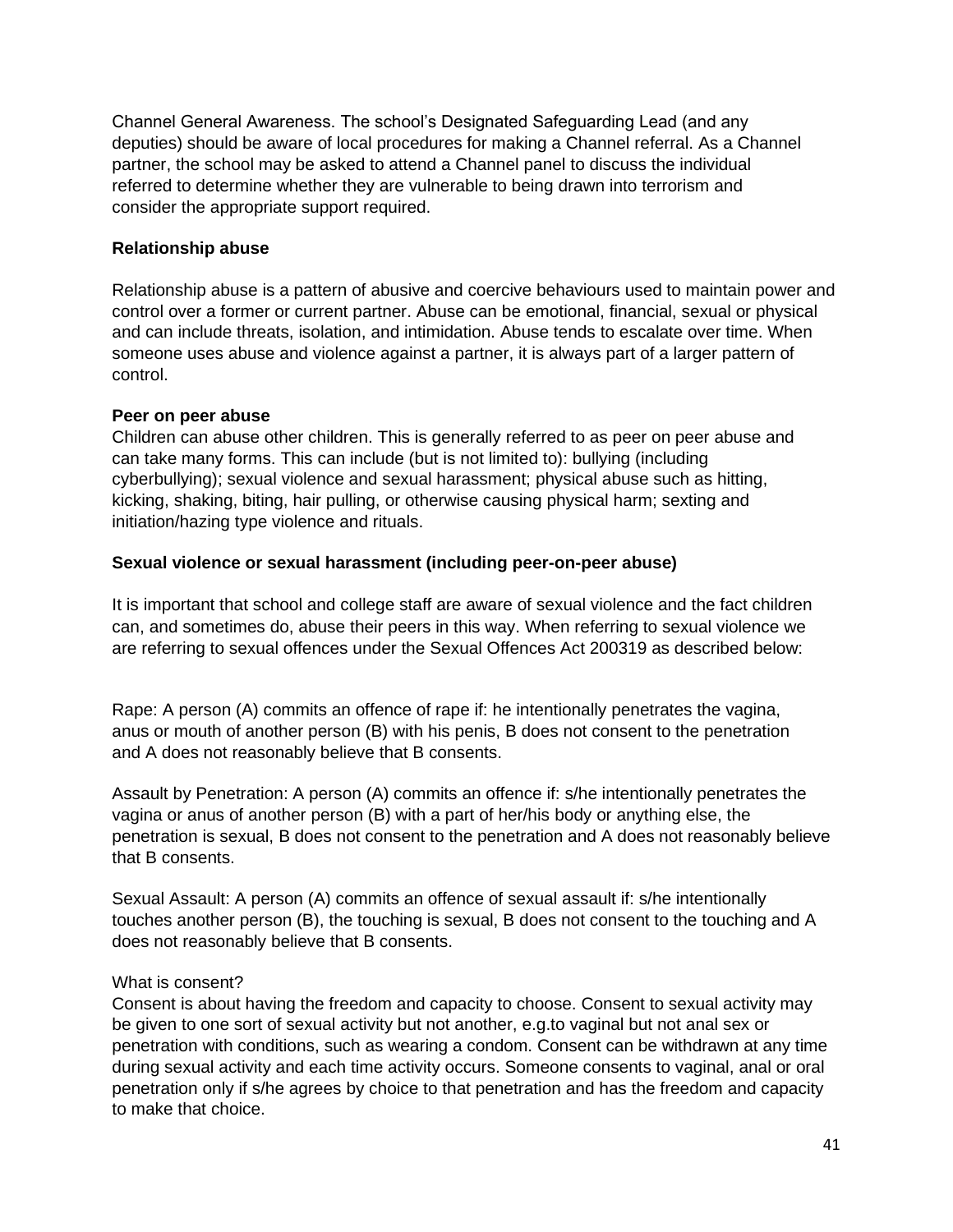#### **Sexual harassment**

When referring to sexual harassment we mean 'unwanted conduct of a sexual nature' that can occur online and offline. When we reference sexual harassment, we do so in the context of child on child sexual harassment. Sexual harassment is likely to: violate a child's dignity, and/or make them feel intimidated, degraded or humiliated and/or create a hostile, offensive or sexualised environment. Whilst not intended to be an exhaustive list, sexual harassment can include:

- $\Box$  sexual comments, such as: telling sexual stories, making lewd comments, making sexual remarks about clothes and appearance and calling someone sexualised names
- □ sexual "jokes" or taunting
- □ physical behaviour, such as: deliberately brushing against someone, interfering with someone's clothes (schools and colleges should be considering when any of this crosses a line into sexual violence - it is important to talk to and consider the experience of the victim) and displaying pictures, photos or drawings of a sexual nature and
- $\Box$  online sexual harassment. This may be standalone, or part of a wider pattern of sexual harassment and/or sexual violence.

It may include:

- □ non-consensual sharing of sexual images and videos;
- □ sexualised online bullying;
- $\Box$  unwanted sexual comments and messages, including, on social media; and
- $\Box$  sexual exploitation; coercion and threats the response to a report of sexual violence or sexual harassment
- □ Sexting (sending sexually explicit images or language via mobile phone or electronic device)

#### **Upskirting113**

'Upskirting' typically involves taking a picture under a person's clothing without them knowing, with the intention of viewing their genitals or buttocks to obtain sexual gratification, or cause the victim humiliation, distress or alarm. It is now a criminal offence.

#### **Trafficking and modern slavery**

Slavery did not end with abolition in the 19th century. Instead, it changed its forms and continues to harm people in every country in the world.

Whether they are women forced into prostitution, men forced to work in agriculture or construction, children in sweatshops or girls forced to marry older men, their lives are controlled by their exploiters, they no longer have a free choice and they must do as they're told. They are in slavery.

Today slavery is less about people literally owning other people – although that still exists – but more about being exploited and completely controlled by someone else, without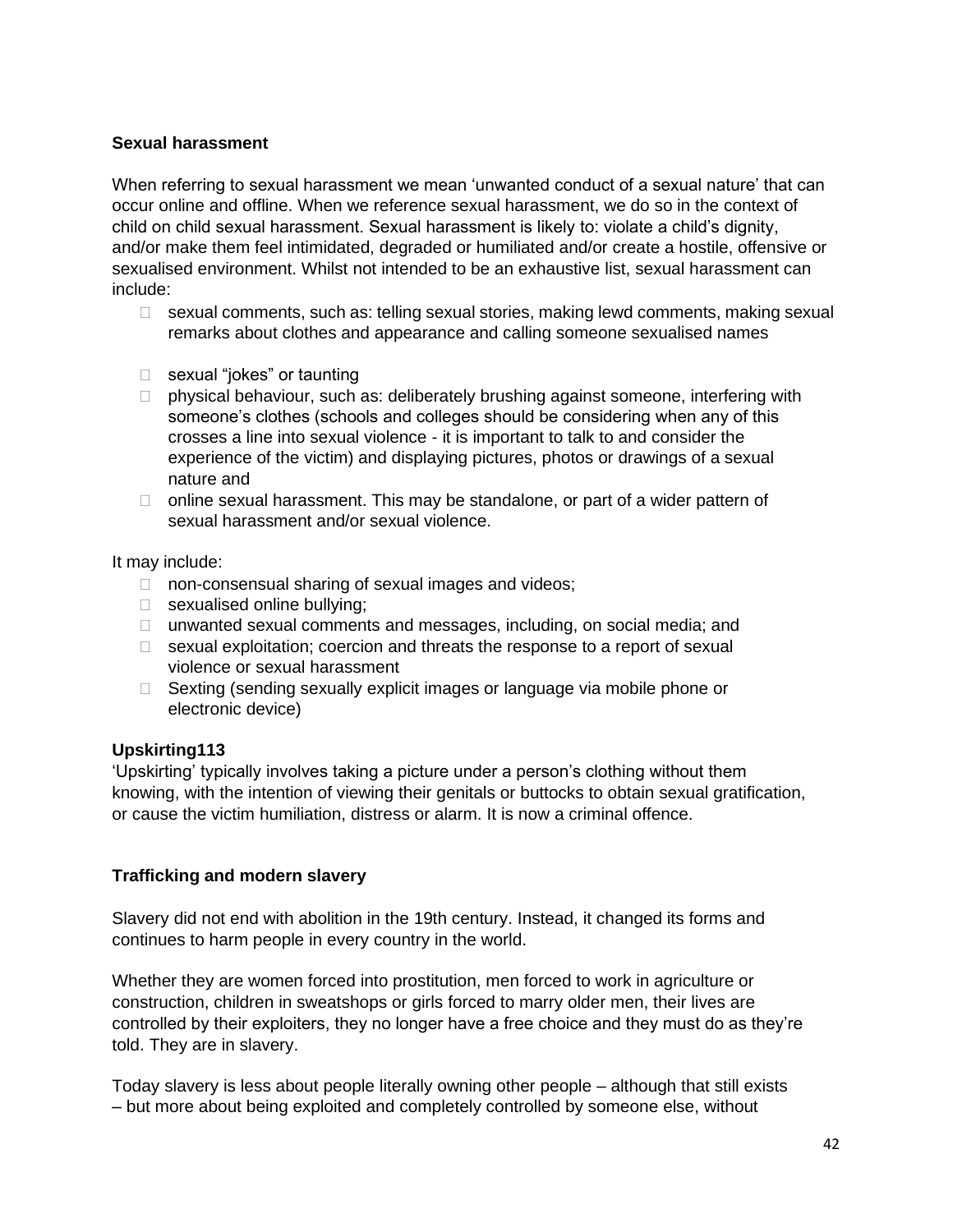being able to leave. Today there are an estimated 40.3 million people in slavery around the world.

Someone is in slavery if they are:

forced to work – through coercion, or mental or physical threat;

owned or controlled by an 'employer', through mental or physical abuse or the threat of abuse; dehumanised, treated as a commodity or bought and sold as 'property'; physically constrained or have restrictions placed on their freedom of movement.

# **Children missing from education, home or care**

The school will also take action to protect;

- □ Children missing education
- □ Children missing from home or care

### **Government guidance:**

Children missing in Education:

<https://www.gov.uk/government/publications/children-missing-education>

Children missing from home or care:

[https://www.gov.uk/government/publications/children-who-run-away-or-go-missing-from](https://www.gov.uk/government/publications/children-who-run-away-or-go-missing-from-home-or-care)[home-or-care](https://www.gov.uk/government/publications/children-who-run-away-or-go-missing-from-home-or-care)

All Children, regardless of their circumstances are entitled to an efficient, full time education which is suitable to their age, ability, aptitude, and any special educational needs they may have.

The Local Authority has a legal duty to identify (as far as it is possible to do so) the children living in Coventry & Warwickshire who are not receiving a suitable education. (Children missing education: statutory guidance for local authorities September 2016)

Our duty at Cardinal Newman is to monitor student's attendance to address it when it is poor and to refer irregular and unexplained absence to the Local Authority.

Safeguarding against children missing from education is outlined in our Attendance policy (www.cncs.school).

Any absenteeism to school without a valid reason provided by parents is addressed through our first day call system. Pastoral Support Managers and our Attendance Officer ensure phone calls are made to all parents/carers of children who are absent without a valid reason.

Police reports are received regularly outlining if a child has been reported missing by parents. All reports are followed up by the pastoral team and Designated Safeguarding Lead where necessary. Where a pupil has not returned to school for ten days after an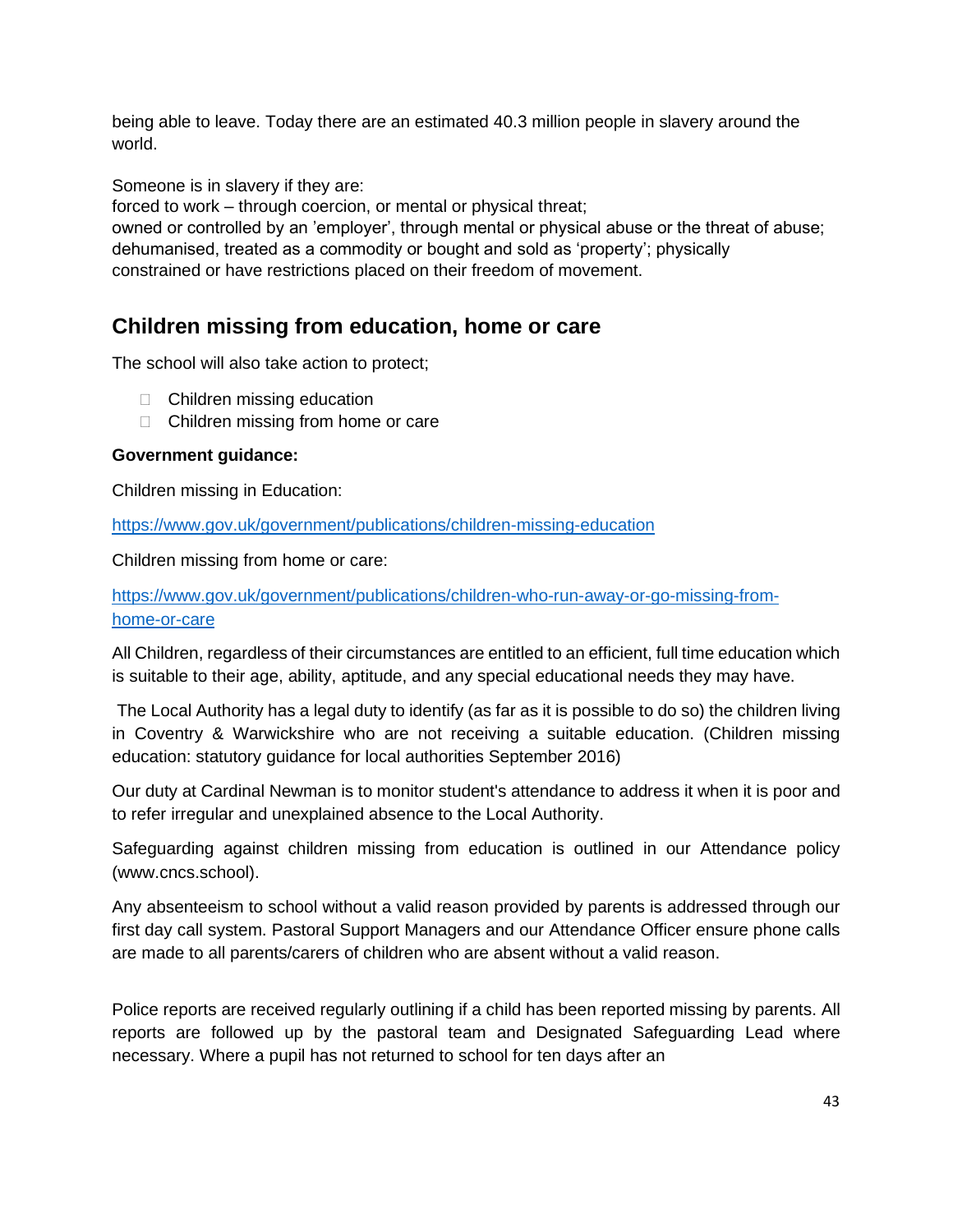authorised absence or is absent from school without authorisation for twenty consecutive school days, the pupil can be removed from the admission register. Before this happens Cardinal Newman, in conjunction with the Local Authority, will make reasonable enquiries to establish the whereabouts of the child.

This is in line with section 10 of the Children Act 2004, and our school's Attendance Policy that includes an appropriate person completing Home Visits to the address of the child, checking with relatives, neighbours, landlords -private or social housing providers – and other local stakeholders who are known to be involved with the family. These interventions will be logged and recorded, should we have reason to believe a child is in immediate danger or at risk of harm, a referral will be made to children's social care (and the police if appropriate). Following these investigations and failing to locate the student, the student could be classified as a Child Missing Education, if this is the case Cardinal Newman will complete a CME referral form and forward to the Local Authority attendance service.

# **Private Fostering**

Cardinal Newman Catholic School have a duty to refer any children who are living in a private fostering arrangement to the local authority.

We will do this through a MASH referral. It is important that parents/carers inform us if a child is going to be staying at an alternative address to that of their primary care-givers for more than 28 days.

# **Indicators of abuse**

See below for possible indicators of abuse. (Taken from *What to do if you are worried a child is being abused*, 2015)

- $\Box$  Children whose behaviour changes they may become aggressive, challenging,
- $\Box$  disruptive, withdrawn or clingy, or they might have difficulty sleeping or start
- $\Box$  wetting the bed;
- $\Box$  Children with clothes which are ill-fitting and/or dirty;
- $\Box$  Children with consistently poor hygiene;
- □ Children who make strong efforts to avoid specific family members or friends,
- □ without an obvious reason;
- $\Box$  Children who don't want to change clothes in front of others or participate in
- $\Box$  physical activities;
- $\Box$  Children who are having problems at school, for example, a sudden lack of
- $\Box$  concentration and learning or they appear to be tired and hungry;
- $\Box$  Children who talk about being left home alone, with inappropriate carers or with strangers;
- $\Box$  Children who reach developmental milestones, such as learning to speak or walk late, with no medical reason;
- $\Box$  Children who are regularly missing from school or education;
- □ Children who are reluctant to go home after school;